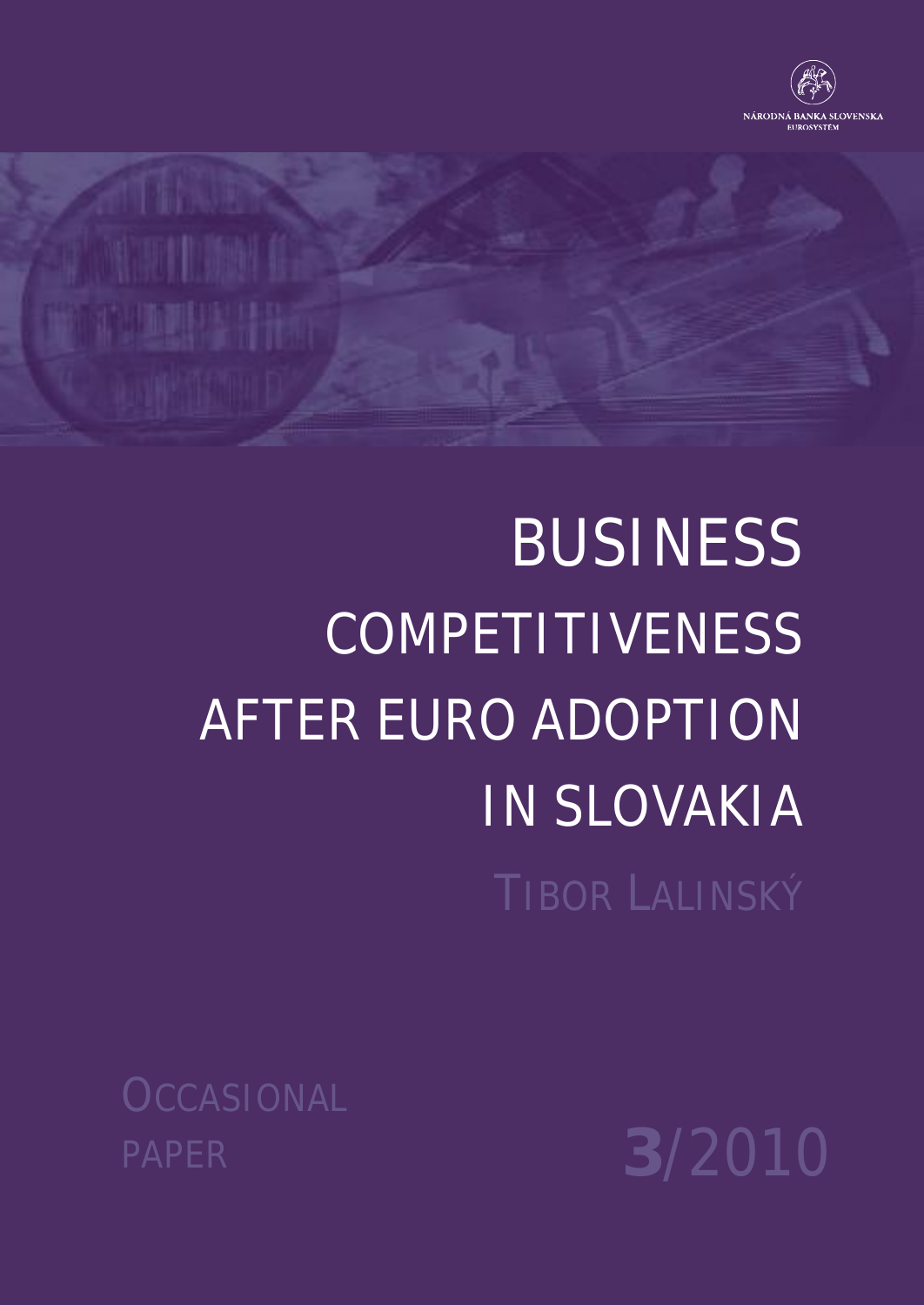

© National Bank of Slovakia [www.nbs.sk](http://www.nbs.sk) Imricha Karvaša 1 813 25 Bratislava

[research@nbs.sk](mailto:research@nbs.sk)

April 2010

ISSN 1337-5830

The views and results presented in this paper are those of the authors and do not necessarily represent the official opinion of the National Bank of Slovakia.

All rights reserved.

Short sections of text, not to exceed two paragraphs, may be quoted without explicit permission provided that full credit is given to the source.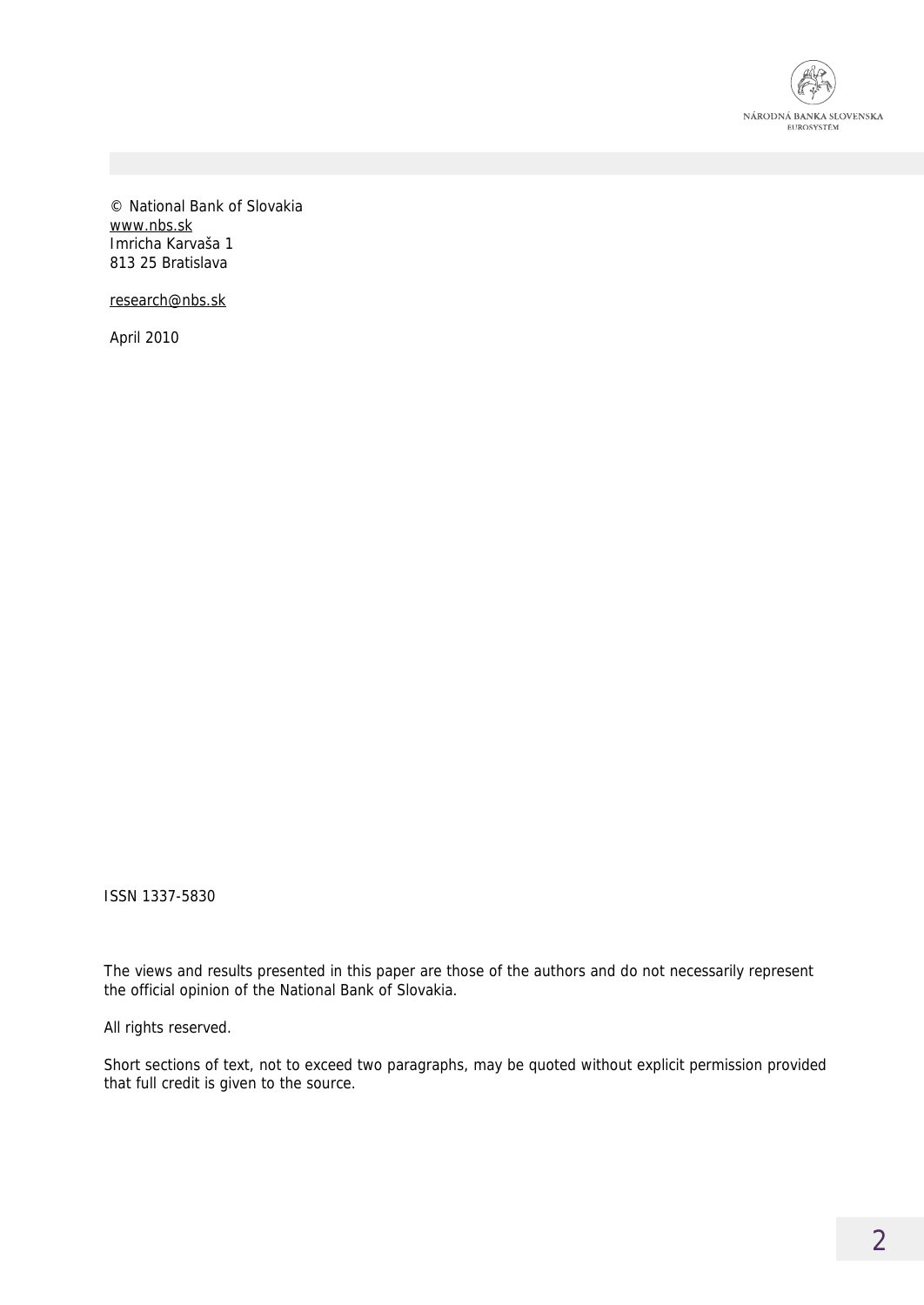

#### Business Competitiveness after Euro Adoption in Slovakia

Occasional paper 3/2010

Tibor Lalinský

#### Abstract

Slovak enterprises recorded significant worsening of economic and financial indicators in the time after euro adoption. Dramatic changes in the results of non-financial corporations were observed in most of the EU countries. The main driving factor was a drop in global demand. Some indicators suggest that the adoption of the euro and consequent effective exchange rate appreciation could have an additional negative effect on selected services. Decrease in price and cost competitiveness was only temporary. Tradable sector represented mainly by manufacturing seems to be sufficiently competitive. With gradual recovery of the global economy we can see a growing importance of previously identified competitiveness factors: support of research and development, education and innovations.

JEL classification: D21, L10, L25, O12 Keywords: business competitiveness, impact of euro adoption

Reviewed by Ľudovít Ódor and Martin Šuster

Downloadable at <http://www.nbs.sk/en/publications-issued-by-the-nbs/working-papers>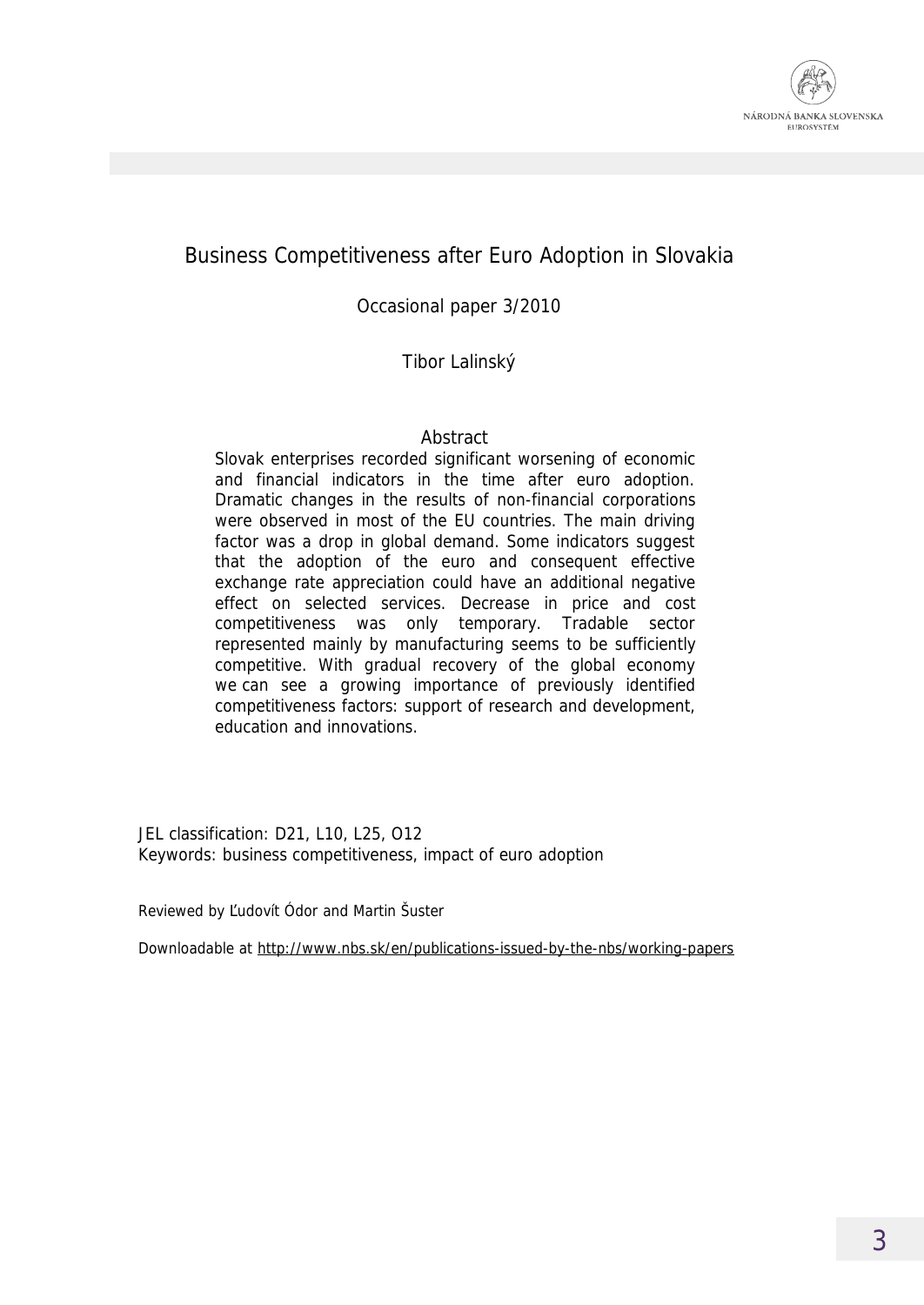

# **INTRODUCTION**

After a thorough preparation process which lasted for a few years, Slovakia successfully managed to replace Slovak koruna with the common European currency. Several independent domestic and foreign institutions agreed that the transition to the euro passed very smoothly.

Considering the openness and the size of the Slovak economy, it was expected that the introduction of the euro would bring more advantages than disadvantages, not only at macroeconomic level. The first estimations included in the NBS impact studies also counted with a positive net impact on enterprises and on citizens.

The euro was introduced in Slovakia in 2009. However, discussions about its impact on competitiveness of Slovak businesses intensified already in late 2008, mainly in connection with determination of the conversion rate of the Slovak koruna (SKK) to the euro and the weakening of neighbouring currencies.

It is not an easy task to evaluate the impact of the introduction of the euro on company competitiveness. Taking into account the fact that competitiveness is a rather medium-term or a long-term phenomenon, and the fact that this report was prepared only one year after the introduction of the euro, the task is demanding. On top of that, shortly after the introduction of the euro negative impacts of the global economic recession started to be felt by the Slovak economy. Under these circumstances we can draw only preliminary conclusions.

The main aims of the present analysis were to assess the development of the business sector in 2009 (with an emphasis on the first three quarters) and to analyze possible factors of competitiveness. We are dealing with the readiness of companies, the impact of company and macroeconomic development, and reactions of companies to current developments.

Chapter I contains a review of initial expectations regarding the impact of the introduction of the euro on the business sector from the point of view of public institutions as well as companies.

The experiences of those who had to struggle with the transition to the common European currency before Slovakia could be an important indicator of the future development. This is the reason why the following chapter summarizes the development of business competitiveness after the introduction of the euro in other euro area countries.

The third – major - part of the analysis focuses on the development of the Slovak business sector in 2009, emphasizing the development of basic competitiveness indicators. In an effort to come to the most objective conclusions possible, the report contains available cross-sector and international comparisons.

The final chapter describes preconditions for further increase in competitiveness of the Slovak business sector. In addition to essential company factors, business environment improvement and economic policy development are also assessed.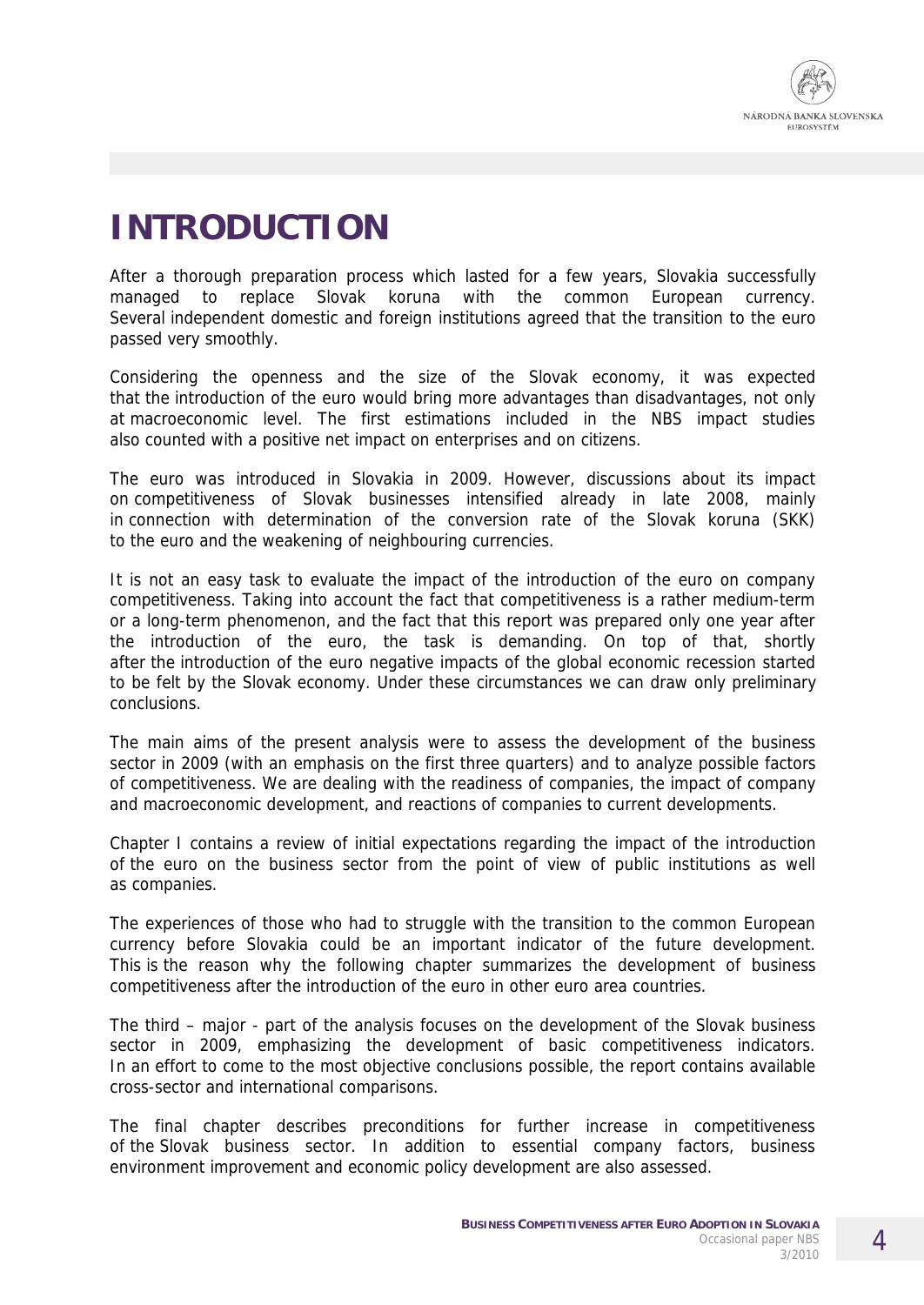

# **2. EXPECTATIONS BEFORE THE INTRODUCTION OF THE EURO**

Initial expectations regarding the benefits and costs of the Slovak transition to the common currency and common monetary policy were of a mostly positive nature. However, particular associations related to the euro introduction differed among companies, the public sector and the general public; opinions about the euro's impact on competitiveness were also diverse.

## **2.1 OFFICIAL DOCUMENTS, STUDIES AND ANALYSES**

Neither professional studies nor public declarations published in the period before the introduction of the euro dealt with detailed expectations associated with the impact of the euro on the competitiveness of Slovakia and Slovak businesses. Only few general statements and recommendations regarding competition and competitiveness appeared; there was no detailed view on the impact of the euro's introduction on the competitiveness of Slovak businesses. This makes it impossible to confront initial assumptions with real facts and to make an in-depth ex post comparison.

The 'Strategy of the Slovak Republic for Adoption of the Euro $1$  in relation to determining central parity says that "an overestimated central parity would weaken the competitiveness of the Slovak economy." The list of basic tasks resulting from the euro's introduction for the business sector also included the "modification of company business strategies to deal with integration and growing competition."

The 'National Euro Changeover Plan for the Slovak Republic<sup>2</sup> mentions that "price transparency will act as a factor boosting competition" and "an increase in competition in the area of goods and services may, in the long run, contribute to a growth in competitiveness."

The Study called 'The Effects of Euro Adoption on the Slovak Economy<sup>3</sup> deals mainly with macroeconomic impact: "competition in Slovakia may currently be seen as strong enough to impede producers and businessmen from increasing prices excessively." It also contains recommendations for long-term growth of competitiveness: "on the contrary, there are several areas (education, science and research, infrastructure) where it will be necessary to support spending in order to reach the required effects – human capital development, productivity growth support and the country's competitiveness boost".

The 'Assessment of the Potential Impact of the Euro Adoption on the Business Sector<sup>4</sup> study draws attention to growing competition pressures related to price transparency: "in the long run we can perhaps speak about a possible increase in competition pressure on entrepreneurs resulting from a higher price transparency in international trade."

 $\overline{a}$ 

 $1$  NBS and MF SR (2003).

 $2$  NBS and MF SR (2005).

 $3$  Šuster et al. (2006).

 $4$  NBS(2006).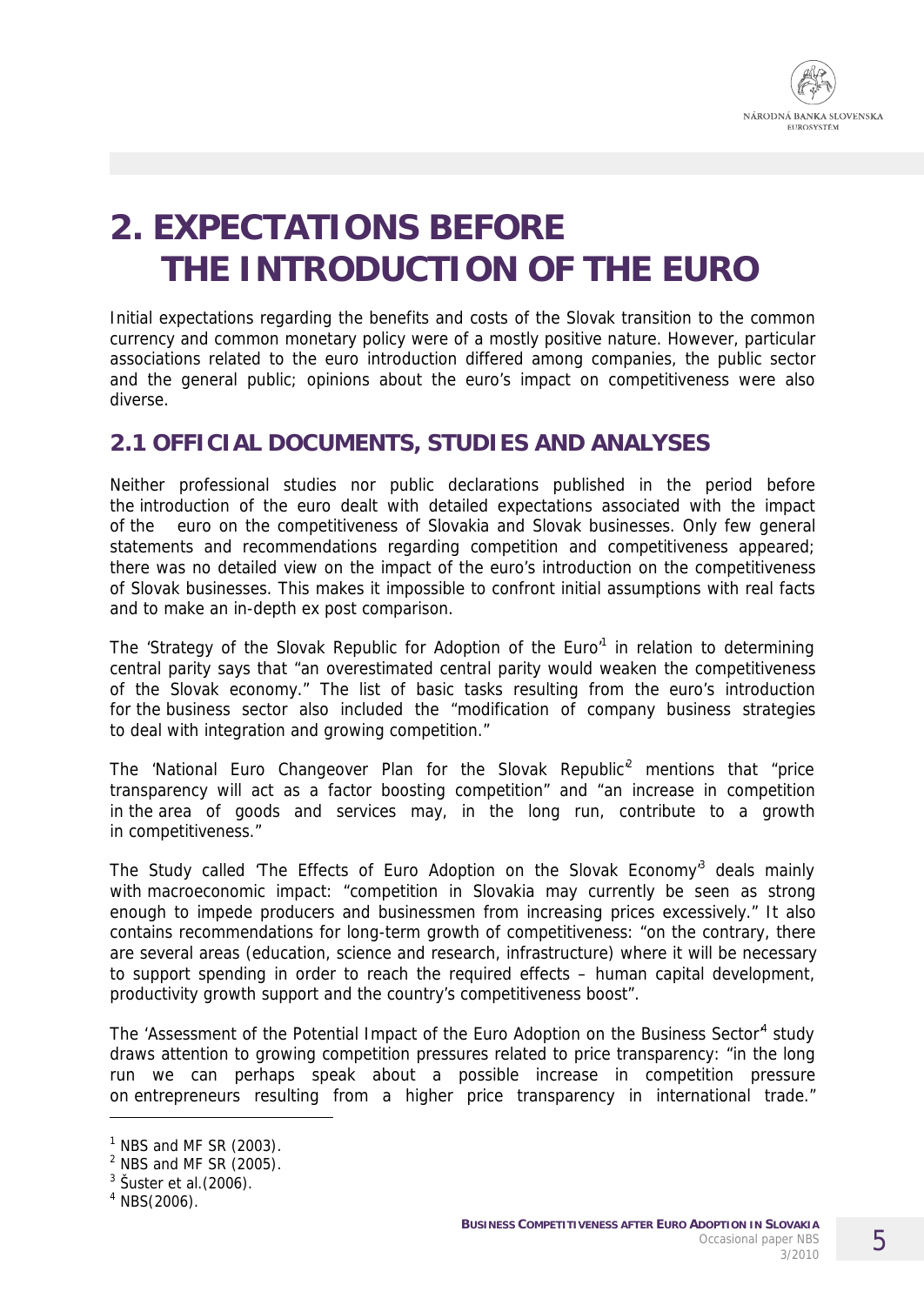

This study also says that competition pressures may increase mainly in the agriculture, food and textile industries.

#### **2.2 EXPECTATIONS OF SLOVAK ENTERPRISES**

Results of available surveys made before the introduction of the euro show that the expectations of enterprises were generally positive. The largest companies located in Slovakia felt a negative impact of SKK strengthening and they understood the introduction of the euro perspective as a positive factor for their competitiveness.

An NBS survey<sup>5</sup> carried out before the introduction of the euro showed that SKK strengthening had a negative impact on most large companies. 30% of them perceived very strong negative impact. More than 70% of large corporations expected that the introduction of the euro would increase their competitiveness. Approximately one fifth of enterprises expected a strong or very strong positive impact of the euro on competitiveness.

Outcomes of another survey carried out among large enterprises<sup>6</sup> suggest that when assessing a potential impact on their export, turnover and profit, large enterprises were less optimistic. Most of them expected no impact on those parameters; some managers even estimated their income and turnover could go possibly down after the introduction of the euro.

**Table 1 Expected impact of Introduction of the euro on turnover, export and profit** 

| rapid + Exposition impact of this ougotion or the loand on turnover, export and pront |                                  |       |             |       |               |       |  |  |  |
|---------------------------------------------------------------------------------------|----------------------------------|-------|-------------|-------|---------------|-------|--|--|--|
|                                                                                       | <b>Export</b><br><b>Turnover</b> |       |             |       | <b>Profit</b> |       |  |  |  |
| % of respondents                                                                      | <b>SMEs</b>                      | Large | <b>SMEs</b> | Large | <b>SMEs</b>   | Large |  |  |  |
| Increase by <5 %                                                                      | 16.0                             | 4.0   | 8.8         | 7.0   | 16.2          | 9.0   |  |  |  |
| Increase by 6 - 10 %                                                                  | 5.2                              | 4.0   | 5.0         | 4.0   | 6.2           | 4.0   |  |  |  |
| Increase by 11 - 20 %                                                                 | 2.2                              | 0.0   | 1.6         | 0.0   | 2.3           | 0.0   |  |  |  |
| Increase by >20 %                                                                     | 0.8                              | 0.0   | 0.7         | 1.0   | 0.7           | 1.0   |  |  |  |
| No change                                                                             | 44.5                             | 87.0  | 63.5        | 81.0  | 42.0          | 76.0  |  |  |  |
| <b>Decrease</b>                                                                       | 15.1                             | 4.0   | 1.8         | 0.0   | 18.0          | 9.0   |  |  |  |
| No opinion                                                                            | 16.2                             | 0.0   | 18.7        | 6.0   | 14.6          | 0.0   |  |  |  |
| $C_{OUICO}$ NDC $(2006)$                                                              |                                  |       |             |       |               |       |  |  |  |

*Source: NBS (2006).* 

 $\overline{a}$ 

6

<sup>&</sup>lt;sup>5</sup> For more information see Lalinský (2008).

<sup>6</sup> NBS (2006).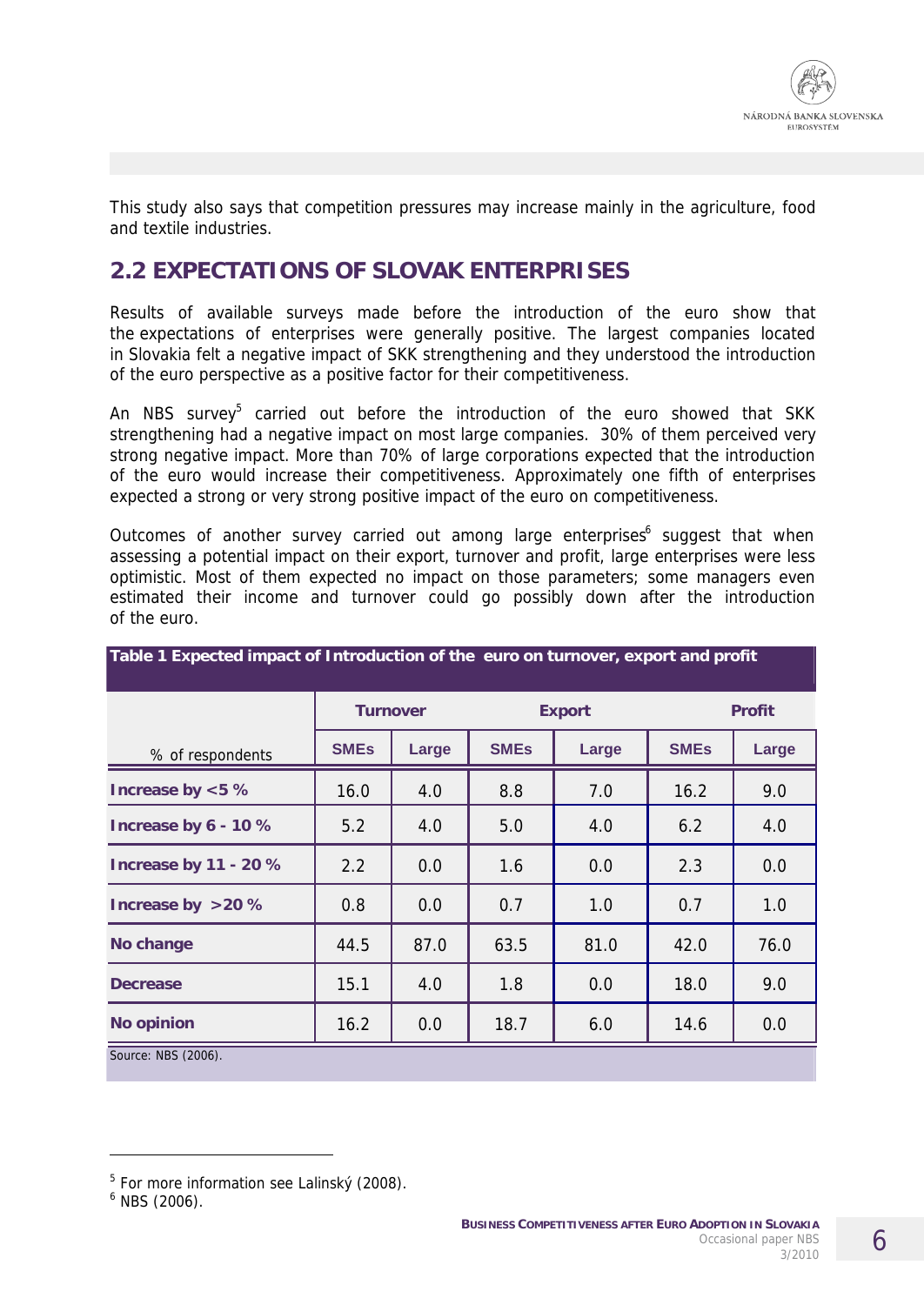

In 2006 approximately one quarter of small and medium enterprises (SMEs) expected the euro to bring them new euro area consumers, turnover and profit rise. 16% of SMEs counted on higher export after the euro adoption.

A more recent survey from 2008<sup>7</sup> carried out exclusively with SMEs basically confirmed their initial expectations related to export, import and profit. It indicated indeed that, in comparison with older forecasts, SMEs could gain a lower number of new consumers and new markets.

Dividing the answers based on industries they come from, it is clearly seen that it was mainly enterprises from the transport, post and telecommunication industry that expected the introduction of the euro to have a favourable impact. Half of those who answered questions regarding the impact of the euro on their export were inclined to expect growth in export after the transition to the common currency. An unfavourable impact on export was expected mainly by trade companies. Regardless of the industry, the prevailing answer regarding the estimated impact on turnover was that the turnover rate would not change after the introduction of the euro. A few businesses from production, construction and trade industries expected a turnover decrease.



An increase in costs after the introduction of the euro was seen as the most significant negative point, and more than a half of large enterprises as well as SMEs shared this opinion. The second most widely perceived disadvantage was an increase in pressure

j

**BUSINESS COMPETITIVENESS AFTER EURO ADOPTION IN SLOVAKIA**  Occasional paper NBS 3/2010

<sup>&</sup>lt;sup>7</sup>NARMSP (2008): Readiness of SMEs to the Introduction of the Euro.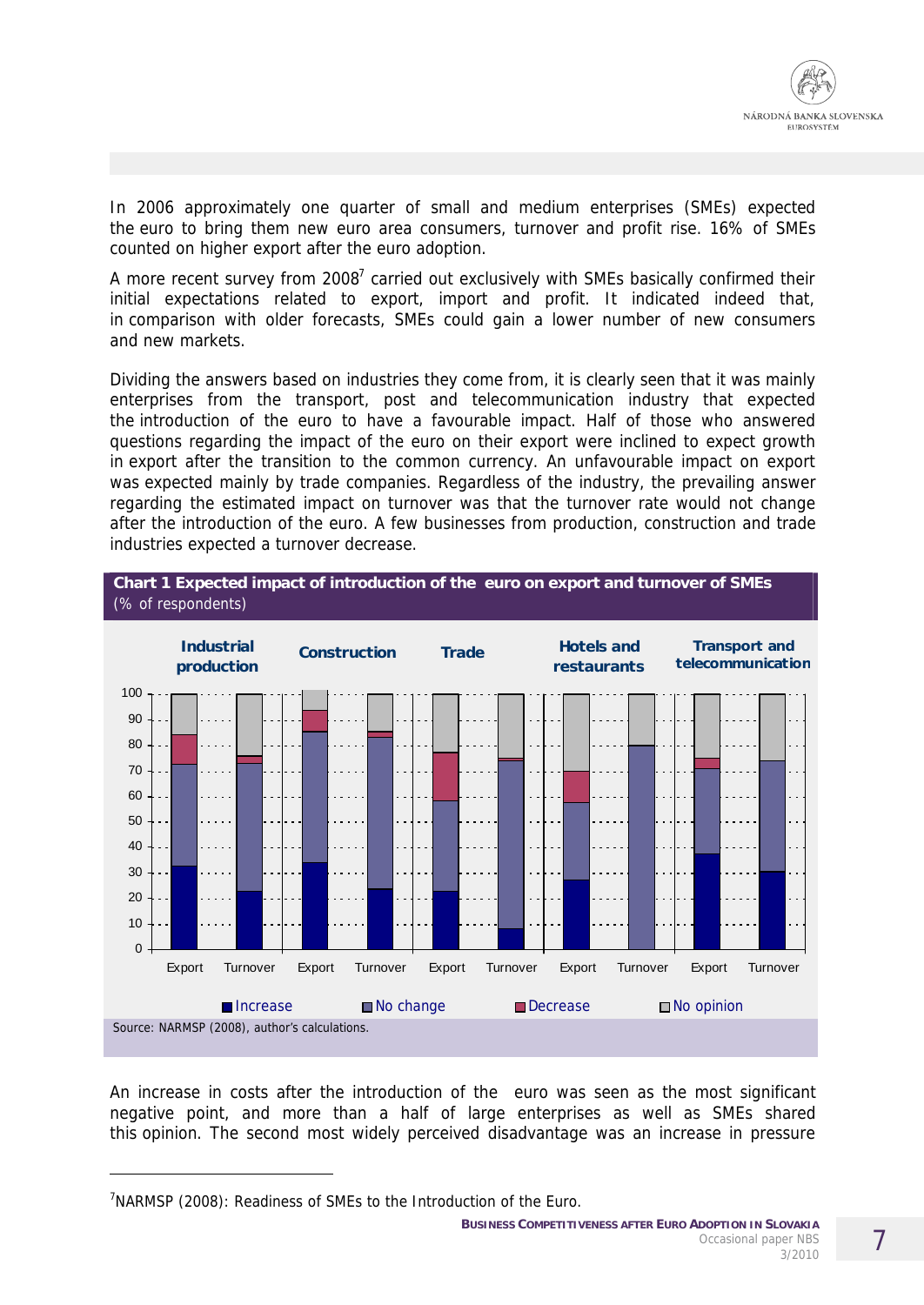| Table 2 Main negative effects expected by enterprises after the introduction of the euro<br>(% of respondents) |             |                          |  |  |  |  |  |
|----------------------------------------------------------------------------------------------------------------|-------------|--------------------------|--|--|--|--|--|
|                                                                                                                | <b>SMEs</b> | <b>Large enterprises</b> |  |  |  |  |  |
| Increase in competition pressure                                                                               | 45.5        | 22.0                     |  |  |  |  |  |
| Growth of costs following the introduction of<br>the euro                                                      | 57.4        | 54.0                     |  |  |  |  |  |
| Loss of markets                                                                                                | 8.6         | 0.0                      |  |  |  |  |  |
| 10.7<br>15.0<br>None or other negative effects                                                                 |             |                          |  |  |  |  |  |
| Source: NBS (2006).                                                                                            |             |                          |  |  |  |  |  |

from competition, which was expected mainly by a majority of SMEs after the introduction of the euro.

Despite companies being aware of more risks, they didn't see the euro as a threat. Comparing the investment rate development, we can conclude that they understood the common European currency more as a chance and a challenge. In the pre- euro preparatory period, Slovakian enterprises invested considerably more than was the average in the EU. At the same time, the investment rate, measured by a share of gross fixed capital in added value of Slovak non-financial corporations, was, before the introduction of the euro, higher than in non-financial corporations pursuing their business activities in neighbouring countries.

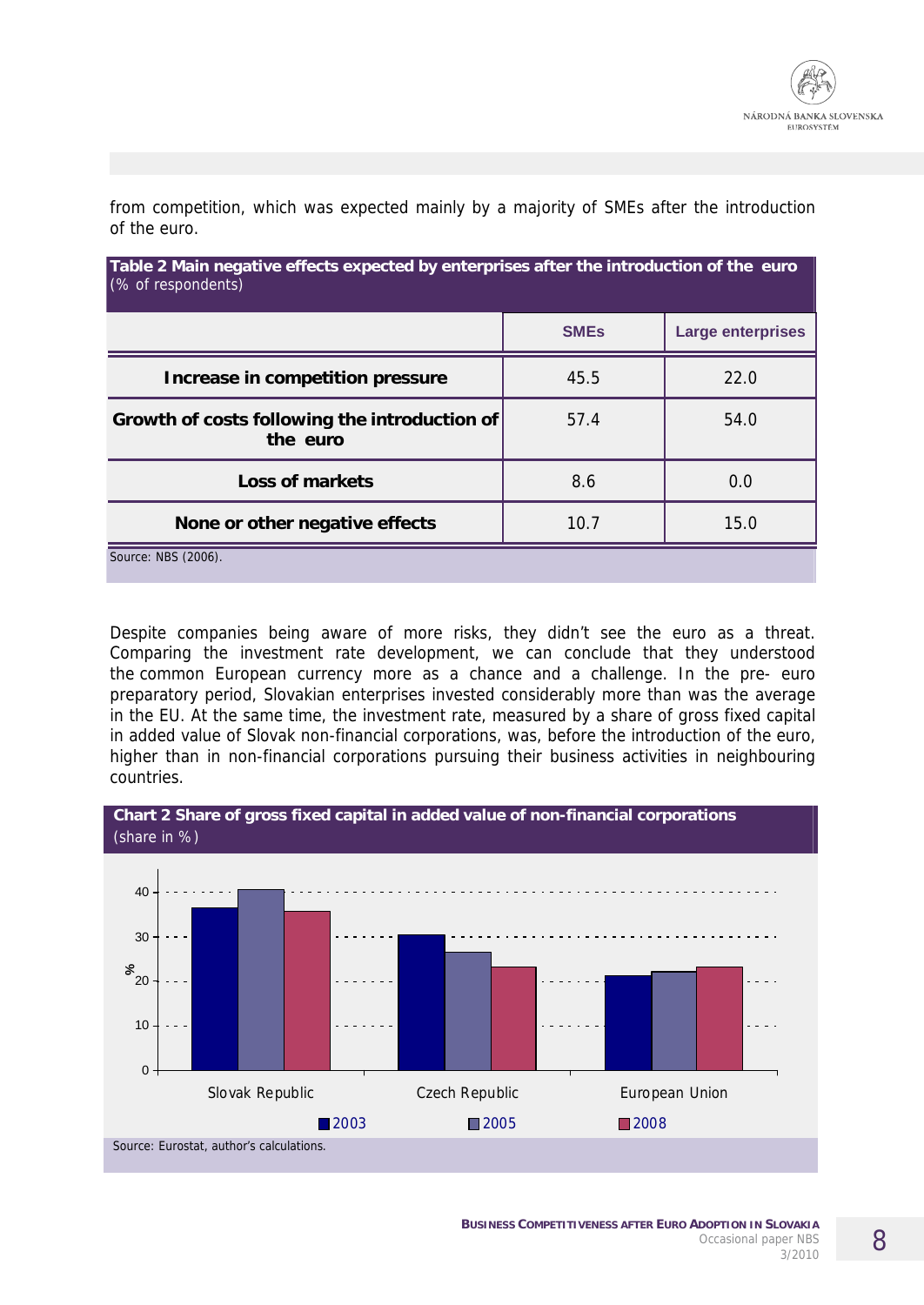

# **3. EXPERIENCES OF OTHER EURO AREA COUNTRIES**

Impact studies elaborated before the introduction of the euro were mainly dealing with benefits related to decrease in transaction costs and exchange rate risk elimination. These direct advantages were expected to show later in indirect advantages of the common European currency. New direct investment and an increase in foreign trade should, in the long run, lead to faster economic growth and higher efficiency and competitiveness of the whole economy.<sup>8</sup> Works dealing with the expected impact of the introduction of the euro in Slovakia<sup>9</sup> are of a similar nature.

Published *ex post facto* analyses assessing the impact of the introduction of the euro on the growth of foreign trade, the inflow of direct foreign investment and the related potential rise in competitiveness indicate that the expected benefits have not yet been shown to the extent predicted.<sup>10</sup> The share of foreign trade among Euro area countries has grown to approximately one third of the GDP (from 26% of the GDP in 1998). The increase in importance of direct foreign investment within the euro area was slightly higher than that (a rise from 20% to 33% of the GDP). Since the establishment of the euro area, the euro is believed to have had a positive impact on foreign trade of 10 to 15% on average.<sup>11</sup>

At the same time, several quantitative studies confirm that the impact of the euro on foreign trade show great industry-related differences. Flam and Nordstrom (2003) calculated the total increase in trade among euro area countries to be 15%, while the impact on individual industries ranged between 7 and 50%. In their more recent work, Flam and Nordstrom (2006) found an increase of 26% and a higher positive impact on industries producing semi-finished goods and finished products. Baldwin et al. (2005) identified a stronger effect and greater differences among industries (40 - 177%). De Nardis et al. (2008) stated that, on an industrial level, the euro's impact on foreign trade could even be negative for some countries. Industries using decreasing costs of scale got the greatest advantage from the introduction of the euro. Industry-related division and industry location, together with other factors (such as different access to production resources and market liberalization rate), could have played a decisive role in the introduction of the euro being a benefit for a particular country and industry or not.

 $\overline{a}$ 

<sup>&</sup>lt;sup>8</sup> For existing companies the euro introduction can mean a worsening of their competitive position in relation to new competitors, and lower ability to determine prices.

<sup>&</sup>lt;sup>9</sup> We mainly refer to Šuster et al. (2006) and NBS (2006a).

<sup>&</sup>lt;sup>10</sup> Rose (2000) initially expected a threefold increase in foreign trade. Later works, such as by Rose and Stanley (2005), brought more realistic estimations. Šuster et al. (2006) forecasted total Slovak foreign trade to increase by 50% after the introduction of the Euro.

<sup>&</sup>lt;sup>11</sup> Chintrakarn (2008) came to the conclusion that Eurozone countries do more (9 - 14%) business with each other than non-Eurozone countries. According to Baldwin (2008), the Euro has caused an increase in business activity among Eurozone countries of 5 to 15%.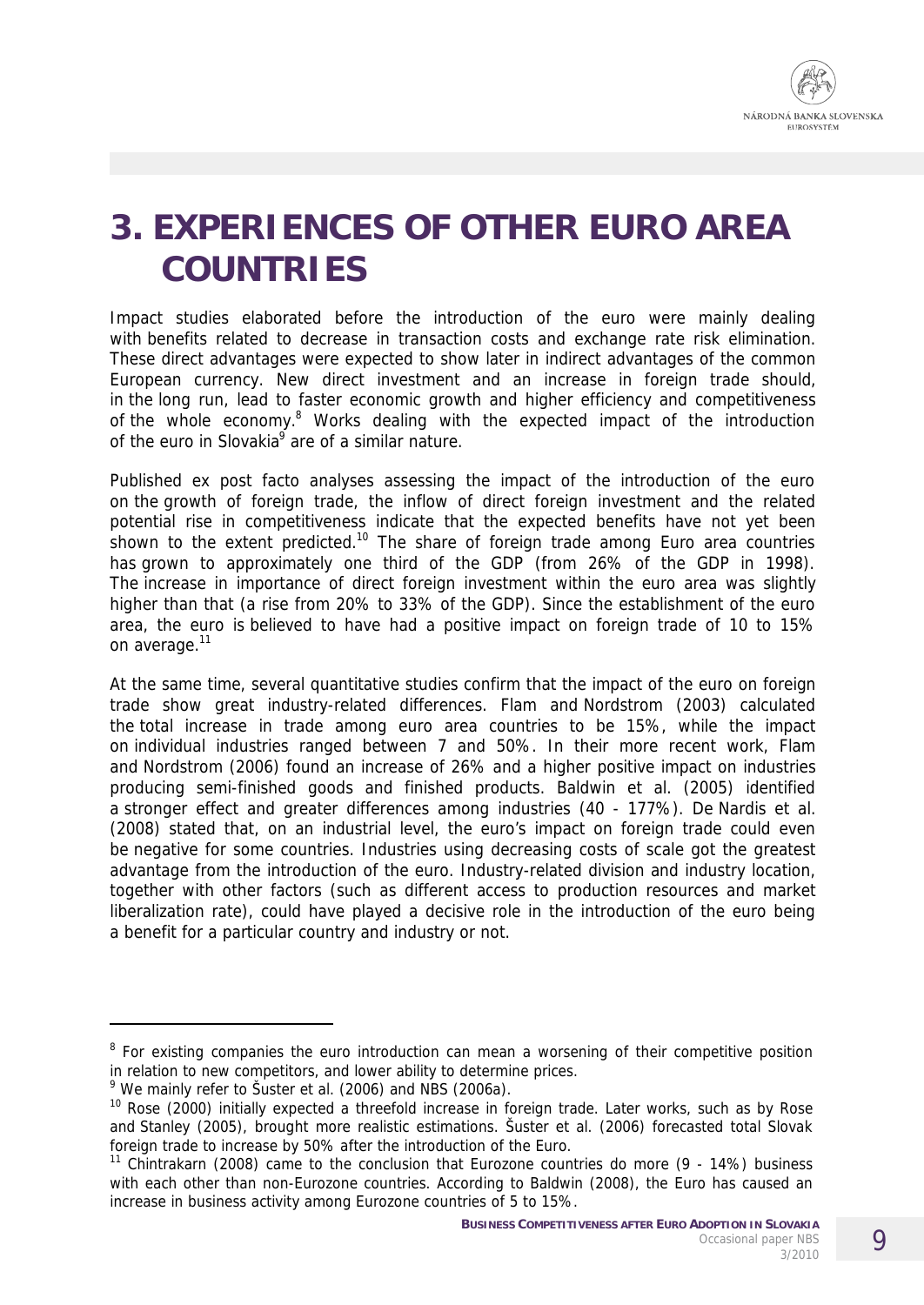

Most papers examining the impact on direct foreign investment identified a positive effect at the level of 14 to  $36\%$ .<sup>12</sup> Not only has FDI inflow gone up among countries which have adopted the euro, but FDI inflow from or to countries where the euro has not been introduced has increased too. According to Taylora (2007), however, we have seen a shift in investment from non- euro area countries to euro area countries.

There are only few *ex post* analyses of the euro changeover impact on competitiveness, and there are even fewer in-depth studies about the impact on business competitiveness available. Foreign studies focused on competitiveness concentrate mainly on price and cost competitiveness. They are examining mainly the development of real exchange rates and unit labour costs in the euro area countries and determining factors. The focus is mainly on interconnections with the national economic policy of a particular country. In its Quarterly Report on the Euro Area<sup>13</sup>, the European Commission observes a divergence in the price competitiveness of countries after the introduction of the euro. Some countries have strengthened their competitive positions and other countries' competitiveness has significantly deteriorated. Main reasons could be insufficient wage flexibility and strong national demand pressures connected with high debts. Lower price competitiveness was later reflected in the decrease in non-price competitiveness in some countries. Cost competitiveness showed a similarly uneven development<sup>14</sup>. In few countries, labour costs increased much faster than productivity. Several studies<sup>15</sup> also indicate that the relation between export performance and price/cost competitiveness changes depend on the country. In several cases, the factors of non-price competitiveness and relative national demand are more important.

Studies based on the New Trade Theory focus their attention on those euro advantages that are related to lower prices and higher productivity resulting from stronger and more transparent international competition.

Barrell et al. (2008) confirmed that the euro had increased labour productivity. The direct effect resulting from economic integration related to economies of scale and higher competition pressures lead to a productivity increase of 3%. Indirect impact related to the fall in GDP volatility and risk premium was calculated at 2%.

The Ottaviano, Mauro and Taglioni (2009)<sup>16</sup> paper shows that with rising competition, resources are allocated towards more efficient enterprises; total productivity and foreign trade are increasing. Small, open countries (Finland, Belgium and Austria) benefited the most from the introduction of the euro. It was in industrial sectors with strong competition and low barriers (in particular the production of electrical devices, basic metals and metallic products and of motor vehicles) where competitiveness grew most. This might be good news for Slovakia, as it is a small and very open economy with the mentioned industries playing a major role.

 $\overline{a}$ 

 $12$  E.g. Petroulas (2006), Sousa and Lochard (2006) and Foad (2006).

<sup>&</sup>lt;sup>13</sup> European Commission (2009).

<sup>&</sup>lt;sup>14</sup> European Commission (2008).

 $15$  E.g. ECB (2005) and Allard et al. (2005).

 $16$  The Euro's impact on competitiveness was examined by a general equilibrium model of 12 countries (9 euro area countries, UK, Denmark and Sweden) and 12 industries. Competitiveness was measured by cost efficiency. Their estimations were based on data from 2001 – 2003.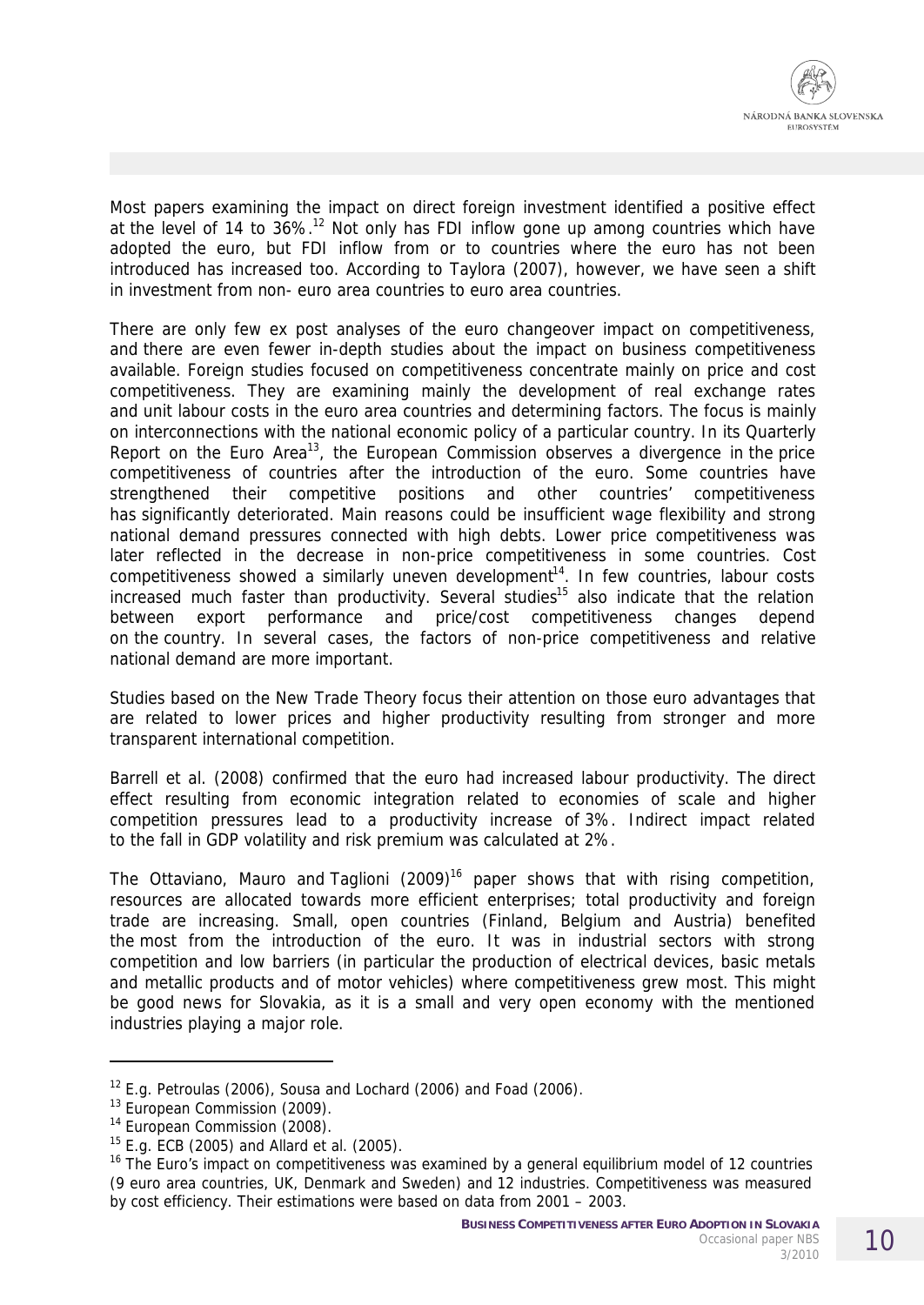

## **4. COMPETITIVENESS OF SLOVAK ENTERPRISES AFTER THE INTRODUCTION OF THE EURO**

Competitiveness still has no unambiguous definition. It is mainly related to leadership, growth, development, success, prosperity or productivity. It is not a purely economic notion; it depends on relations between different subjects and it reflects an influence of all enterprise levels from a long-term perspective.

An enterprise can become and remain competitive thanks to some production or supply processes, e. g. a faster distribution of products to consumers or a higher quality of stock management. In relation to human resources management, the competitiveness of an enterprise may be strengthened by supporting the employees' spirit of enterprise, i.e. supporting their initiative, creativity and discipline regarding company activities. Other factors determining competitiveness are knowledge of the market and quick adaption to changes in the quality or quantity of demand.

There are several basic and secondary indicators enabling the evaluation of business competitiveness; quite a large number of indicators describing the impact of individual factors is also available. However, assessing business competitiveness in practice is often limited to analysing how successful a company has been in recording good financial results expressed by ratio financial indicators.

A group of indicators that can reflect short-term trends in the development of business competitiveness is rather limited. Company success can be evaluated on the basis of the development of production, revenues, export and a resulting market share. These indicators are usually available on a monthly basis. Short-term trends may be observed on the basis of quarterly data regarding revenue, added value or profit of nonfinancial corporations. We can also consider the development of cost and price competitiveness, labour costs, number of employees, capital formation and changes in the number of enterprises. Estimations of future production, orders, etc. may help us to get an opinion on the short-term development of a company's business competitiveness.

#### **4.1 PERFORMANCE AND PRODUCTIVITY**

In the period of transition to euro, Slovakia saw a dramatic decline in its export and industrial production. The index of industrial production dropped by more than 16 points within the period of one month (December 2008); the index of total export was lowered by 36 points in the same month. On average for 2009, export decreased by 30 points and production by approximately 20 points (on y-o-y basis). At the first glance, we could blame too strong exchange rate and the appreciation of the effective exchange rate subsequent to and caused by the devaluation of neighbouring currencies. Considering the hypothesis that the fixing of the koruna exchange rate and the euro transition had a negative impact on the competitiveness of Slovak enterprises, the industrial production in Slovakia would have been growing more slowly in 2009 (or would even have fallen) in comparison with the Czech republic or other countries. However, as we can see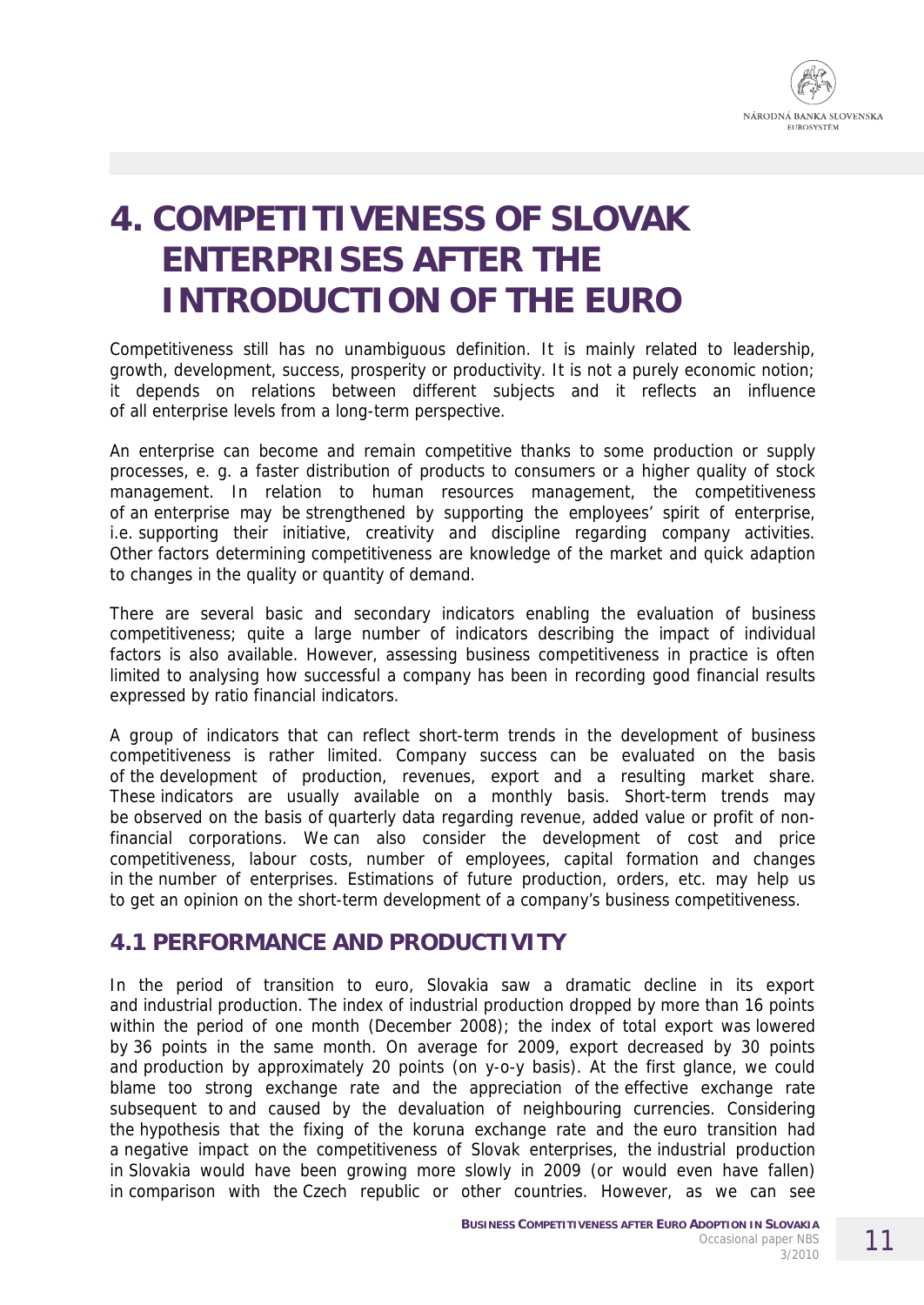

in the Chart 4, industrial production in Slovakia was growing faster than in neighbouring countries in 2009.<sup>17</sup> In the course of the year, Slovakia saw the highest production growth among all EU countries.<sup>18</sup>



In 2009 a largely similar situation could be seen also in other economic areas, not just in industry. In the case of construction (Chart 5), there was some recovery visible; nevertheless it did not seem to be long-lasting in comparison with the development in the neighbouring countries. At the end of the year, construction output dropped below the level recorded at the beginning of 2009.

In the period under review, retail turnover dropped more significantly in Slovakia (Chart 6) than in its neighbouring countries, and the quick return to previous levels seen in the industrial sector is not the case here. In 2009, retail turnover development in Slovakia corresponded more or less with average V4 development.

In both construction and retail trade, the 2008 development in Slovakia was very expansive and reflected the impact of the quick economic growth from previous years. In 2009 it came back close to the V4 average.<sup>19</sup>

j

 $17$  At the same time, this does not exclude the possibility of an even faster growth in production in Slovakia had the euro been *not* introduced. Poland saw a significantly lower drop in production, and in late 2009, the cumulative index of industrial production, as compared with early 2008, reached a slightly higher value than in Slovakia.

<sup>&</sup>lt;sup>18</sup> We are comparing end of the year values of the index in 2008 and 2009. It cannot be clearly confirmed that countries with the largest year-to-year drop in previous periods would see the largest increase. Comparing non euro area and euro area countries' development, there are some hints suggesting that the euro area countries are recovering faster.

<sup>&</sup>lt;sup>19</sup> In industrial production, an advance against the V4 average was created more gradually and started to be re-created in 2009. Development of the construction index in Slovakia was less positive and the decreasing trend continued in 2009.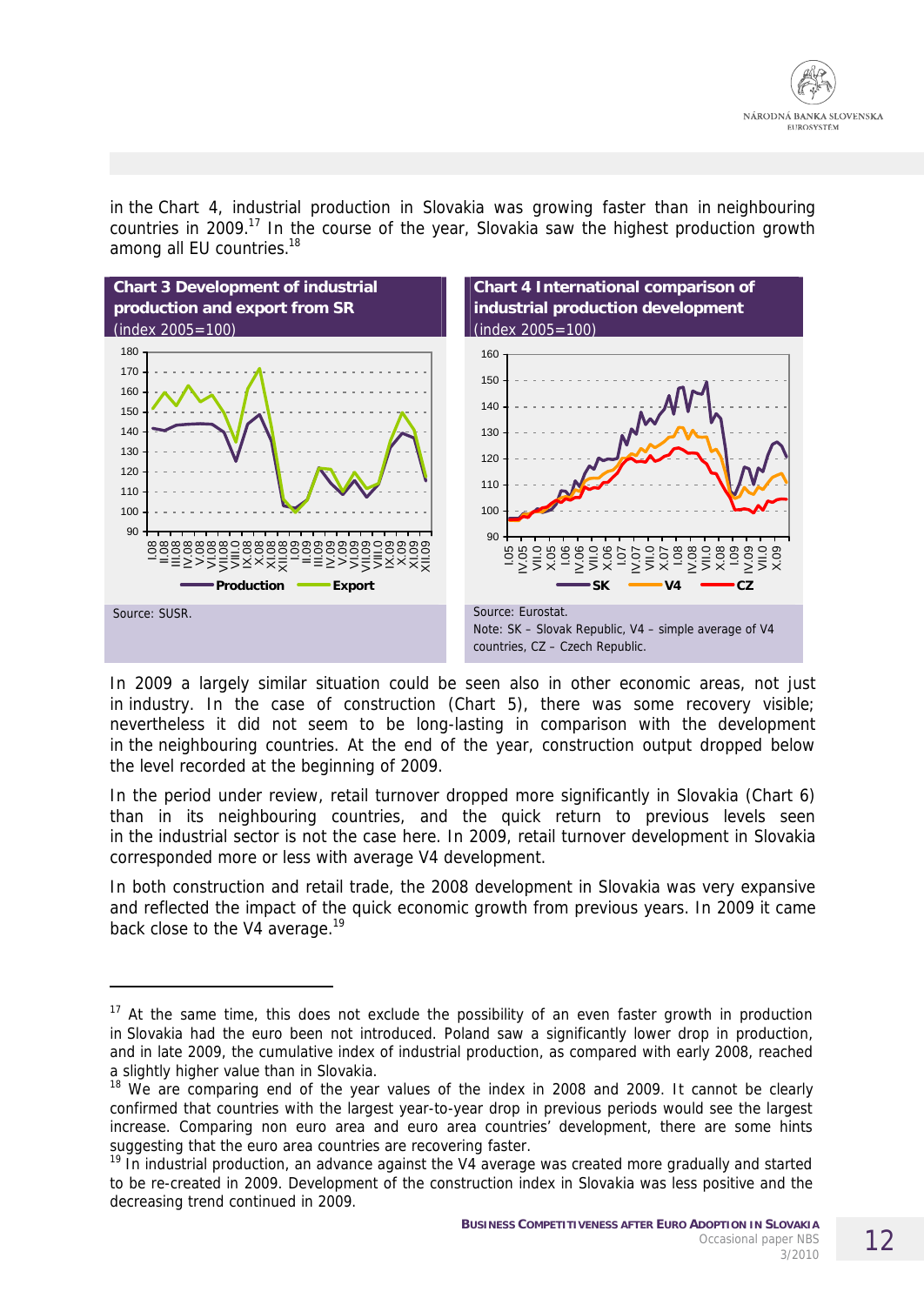

After the conversion rate of Slovak koruna to euro was established, discussions about advantages of having an independent currency and benefits of potential currency depreciation for local enterprises revived. As shown in the charts above, neighbouring countries did not see a substantially different development in industrial and construction output after depreciation of their currencies. The sharper drop of retail turnover in Slovakia in comparison with neighbouring countries and its remaining on lower levels could in theory be a proof of a certain delayed impact of an effective SR exchange rate appreciation.<sup>20</sup>

A closer look at the wholesale, retail trade and motor vehicles and motorcycles repair industry shows that individual sub-industries responded in different ways. According to the data of the Statistical Office of the Slovak Republic (SU SR), the situation in wholesale worsened more than in retail in 2009. Wholesale revenues decreased by 27% and retail revenues by 12%. In a year-to-year comparison, the biggest drop was seen in machinery wholesale (-45 %) and in non-specialized wholesale. The only increase was seen in IT and communication devices  $(+5.6 %)$ . Within the retail sector, the biggest drop was seen in other household goods  $(-30 \%)$ .<sup>21</sup> In a year-to-year comparison there was an increase in the demand for culture and recreation goods (+5,9 %), as well as IT and communication devices  $(+2,6, %)$ . In spite of the decline in the global demand, retail revenues in nonspecified shops, including the majority of retail chains, also increased (by 1.2 %).

j

 $20$  The argument of currency depreciation is used mainly in the Czech Republic as an important argument for retaining their independent currency. However, the evolution of production and turnover does not indicate that a weakening of the Czech koruna in 2008 would be of a measurable benefit. We can only see a significantly different evolution in the case of construction and retail trade turnover in Poland, where both indicators grew almost continually in the previous period in spite of the global economic crisis and higher exchange rate volatility. The key role, however, may have been played by the size of the local economy and the resulting higher significance of local demand and lower openness of the economy. Tax cuts, expansive fiscal policy and structural policy measures had a positive impact on the development in Poland.

 $21$  Retail trade in kiosks and markets dropped by more than 60%; however, its share on trade is very small.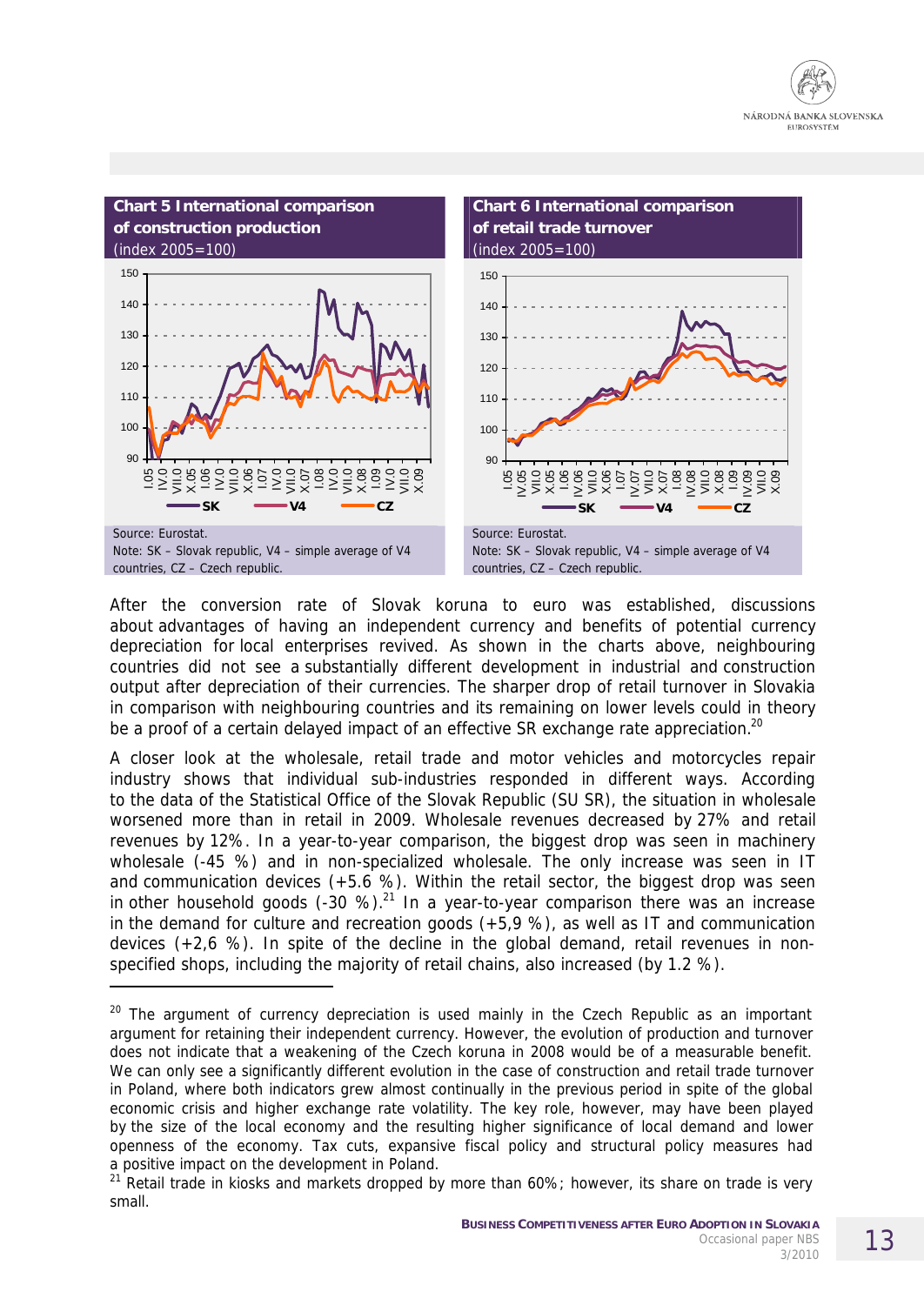

Shortly after the introduction of the euro in Slovakia, discussions about the negative impact of exchange-rate fixing on the domestic tourist industry arose. Available data shows that a decline in revenue from tourism was recorded in almost all EU countries (with mainly foreign trips being cut). Slovak citizens travelled less too; they mainly cut back on their number of foreign business trips. On the other hand, the number of home and foreign visits of relatives rose significantly.

Slovakia is also one of the countries whose citizens only slightly decreased their number of foreign overnights in 2009, year-to-year. However, their interest in local tourism dropped largely. Data regarding the number of overnights of all (home and foreign) tourists suggests that 2009 saw one of the most notable halts in the collective tourist industry, mainly from the point of view of foreign tourists (Chart 7). During 2009 the drop in the number of overnights in collective accommodation facilities was gradually reduced in most countries monitored. There is a slight recovery visible in Slovakia too; however, the year-to-year drop of foreign tourists' interest during the first three quarters was still the largest among assessed EU countries.



*Note: Data on France, Malta and Luxemburg were not available.*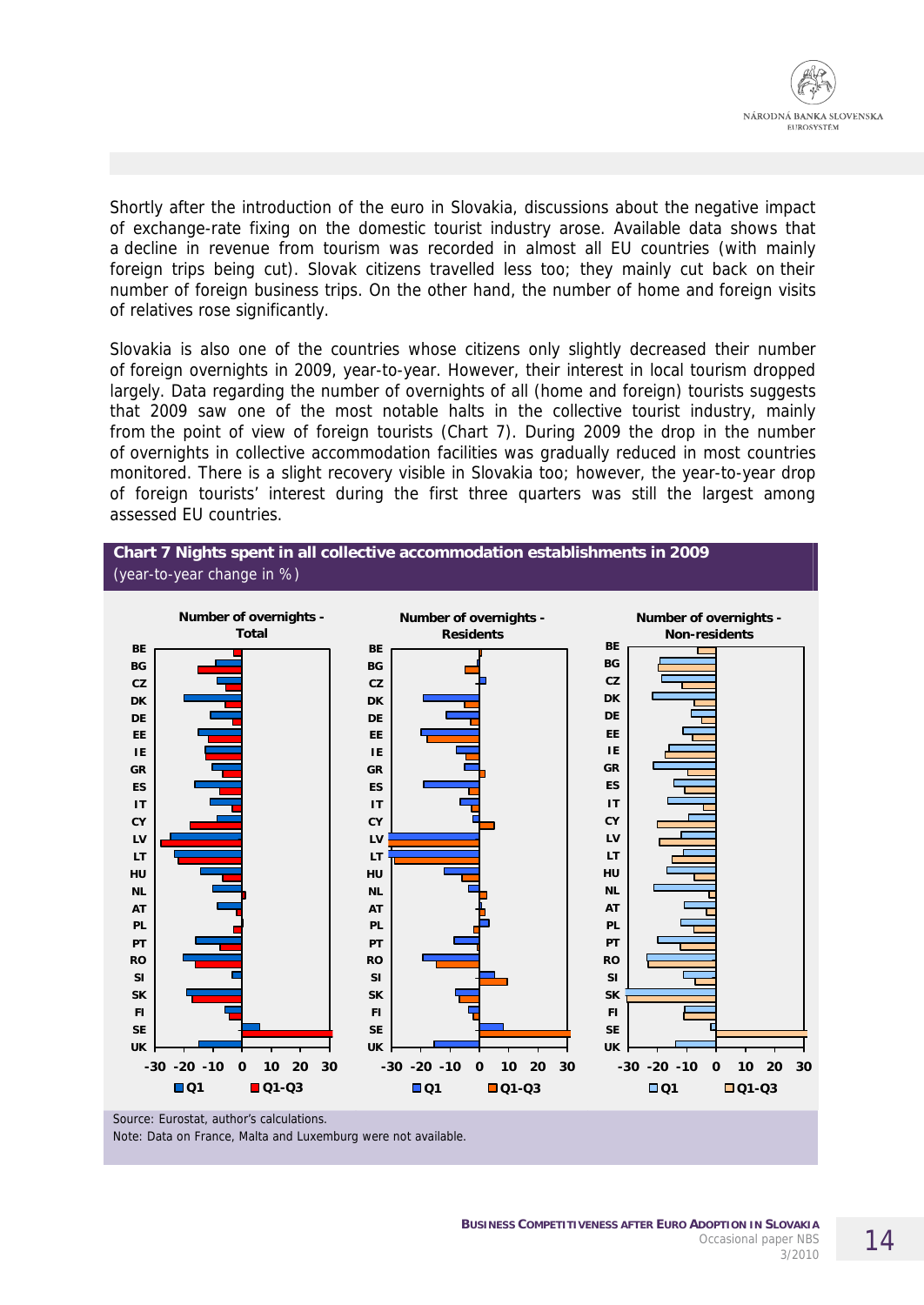

According to results published by the Statistical Office of the Slovak Republic (SU SR), revenue from accommodation services decreased by 19% on year-to-year basis in 2009. Revenue of restaurants and food establishments dropped by 24%. Chart 8 shows that the medium-term development of revenue is similar to the development in other sectors. Until 2008 the sector revenue in Slovakia grew faster than in other countries and in 2009 we saw a sharp fall. This indicates that the major factor influencing development in the tourist industry in Slovakia in 2009 was probably the global decrease in demand.

In the first three quarters of 2009 Slovakia saw a year-to-year drop in the interest of foreign tourists by 18%. Number of domestic tourists declined less significantly than the number of foreign tourists. The largest change in number of tourists visiting Slovakia was seen among Polish tourists in particular.<sup>22</sup> The rate of decrease of Czech tourists was comparable to the decrease of tourists from other countries.



*Czech Republic. Harmonized data for SR was not available; the development includes only accommodation facilities.* 

*DE – Germany, HU – Hungary. \* 1Q – 3Q* 

## **4.2 EXPORT PERFORMANCE**

j

Perhaps the most significant indicator of business competitiveness is export performance. Value of export from EU countries from the period between January and December 2009 was 19% lower compared to the value from the previous year.<sup>23</sup> Table 4 shows that the drop

 $22$  It is important to realize here that the Polish did not cut only their travels to Slovakia but also to other countries and they notably decreased also their domestic tourism. In the first three quarters of 2009 they decreased their number of nights spent abroad by 35% (in comparison with the same period in the previous year).

 $^{23}$  The drop in foreign trade was highly synchronized not only within the EU but also worldwide.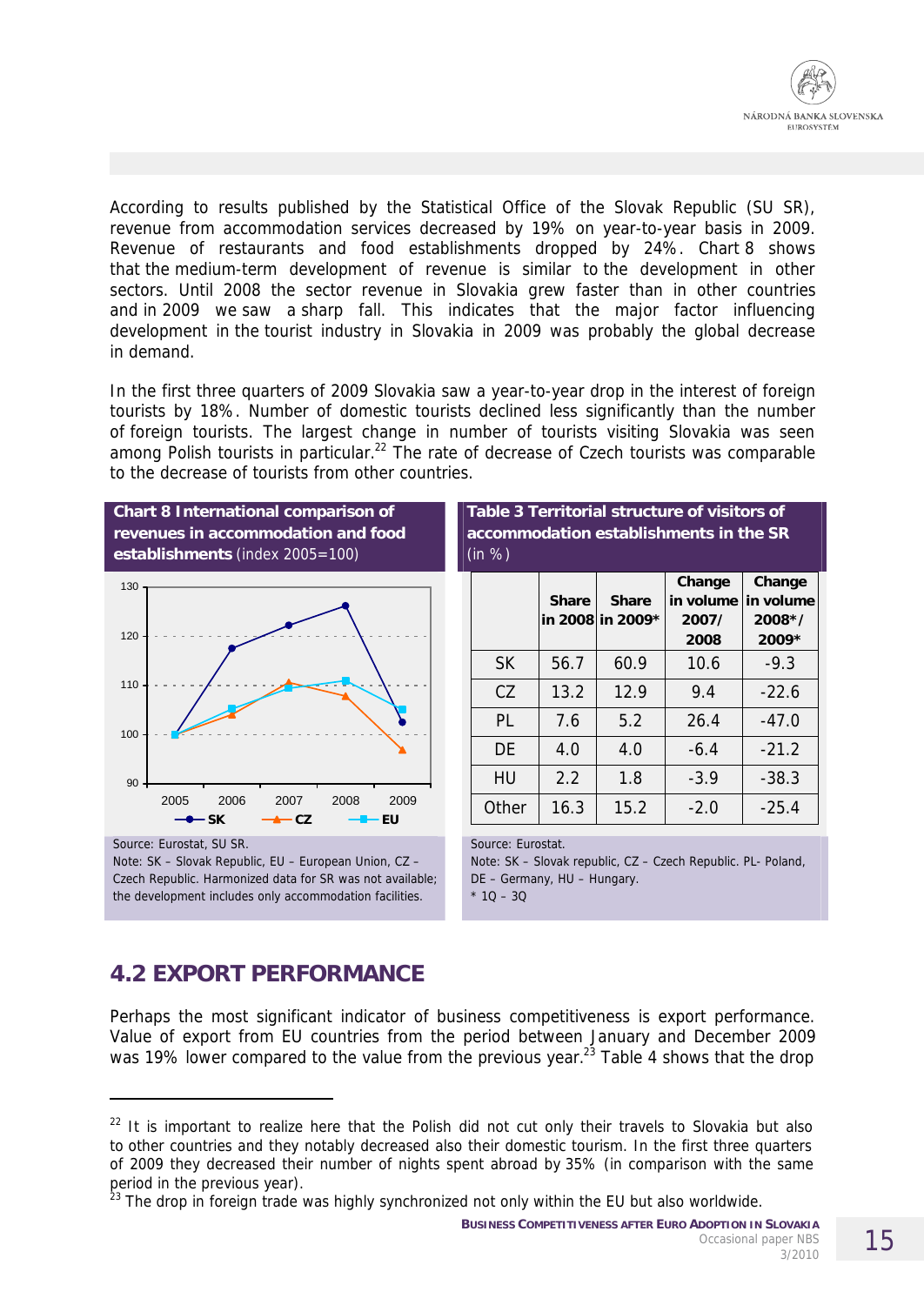

in export from all V4 countries was almost identical. Total import saw an even larger fall. More detailed data on the right side show that export from the Slovak Republic to non-EU countries fell slightly more than export from the Czech Republic.<sup>24</sup> In comparison with other EU countries, Slovak companies saw a relatively lower decline in the export of intermediate products and capital goods. Outcomes of an analysis of the 12-month average of a year-toyear change in export in 2009 are very similar.<sup>25</sup>

The year-to-year share of Slovakia in export to non-EU countries did not change considerably.<sup>26</sup> The share of individual V4 countries in common V4 export changed only slightly. The share of Hungary remained at a level of 25.2%; the Polish share declined approximately by 1 percentage point (to 39.2%), to the benefit of the Czech Republic (0.8 p. p. growth) and Slovakia (increase from 11.1% in 2008 to 11.3% in 2009).

According to the Slovak foreign trade statistics for the first three quarters of 2009, it was export to Asia (-17%) and to Europe (-25%) that decreased the least. Export to America dropped by as much as  $48.8\%$ <sup>27</sup> The development of import was very similar, though differences among countries and continents were less striking. All countries (with the exception of the UK) exported less to Slovakia.

As for product structure, the only increases were seen in oil and gas export (42%) and export of electronic and optical devices (1.4%). The largest fall was seen in export of basic metals (-42%) and other mining products. A year-to-year rise was recorded in import of clothes (26%), tobacco products and pharmaceuticals. The largest drop was seen in the import of metals (-48%) and some services.

Apart from the general shift from a growing trend to a decrease, no particular industries or regions became apparent in 2009. Exports to America and Oceania were falling already in the previous year. Import from the UK was growing, though much more slowly. Export of oil, gas, electric and optical devices belonged to the most dynamic areas even before.

Chapter 2 provides a summary of the outcomes of surveys related to the impact of the introduction of the euro. The majority of enterprises did not expect any changes in export dynamics. Expectations of companies anticipating an impact from the introduction of the euro on their export performance were mostly of a positive nature. In fact, in 2009, Slovak companies (with the exception of the industries mentioned above) saw lower exports than in the period before the introduction of the euro. The biggest difference between

 $\overline{a}$ 

 $24$  This, however, means that the drop in export from Slovakia to EU countries was more moderate indeed. This seems to be in conflict with the frequently used hypothesis that an independent monetary policy helps Czech companies maintain their competitiveness.

 $25$  As a result of a quite dynamic development in 2008, the 12-month average growth of exports to non-EU countries was still positive in March 2009, while the Czech Republic had already seen a fall. As a result of the base effect in the following quarters, the average 12-month change in exports from the SR, on the contrary, saw a higher negative value. At the year's end, the average 12-month decrease in export from Slovakia slowed more notably than in the euro area countries or in the Czech Republic.

 $^{26}$  According to the average monthly data from Eurostat it fell from 0.54 % in 2008 to 0.52 % in 2009. <sup>27</sup> The largest fall was seen in exports to Australia (55.6%) and Oceania (70.8%). Export to Africa fell by 26%. But their share in total exports from the SR is low.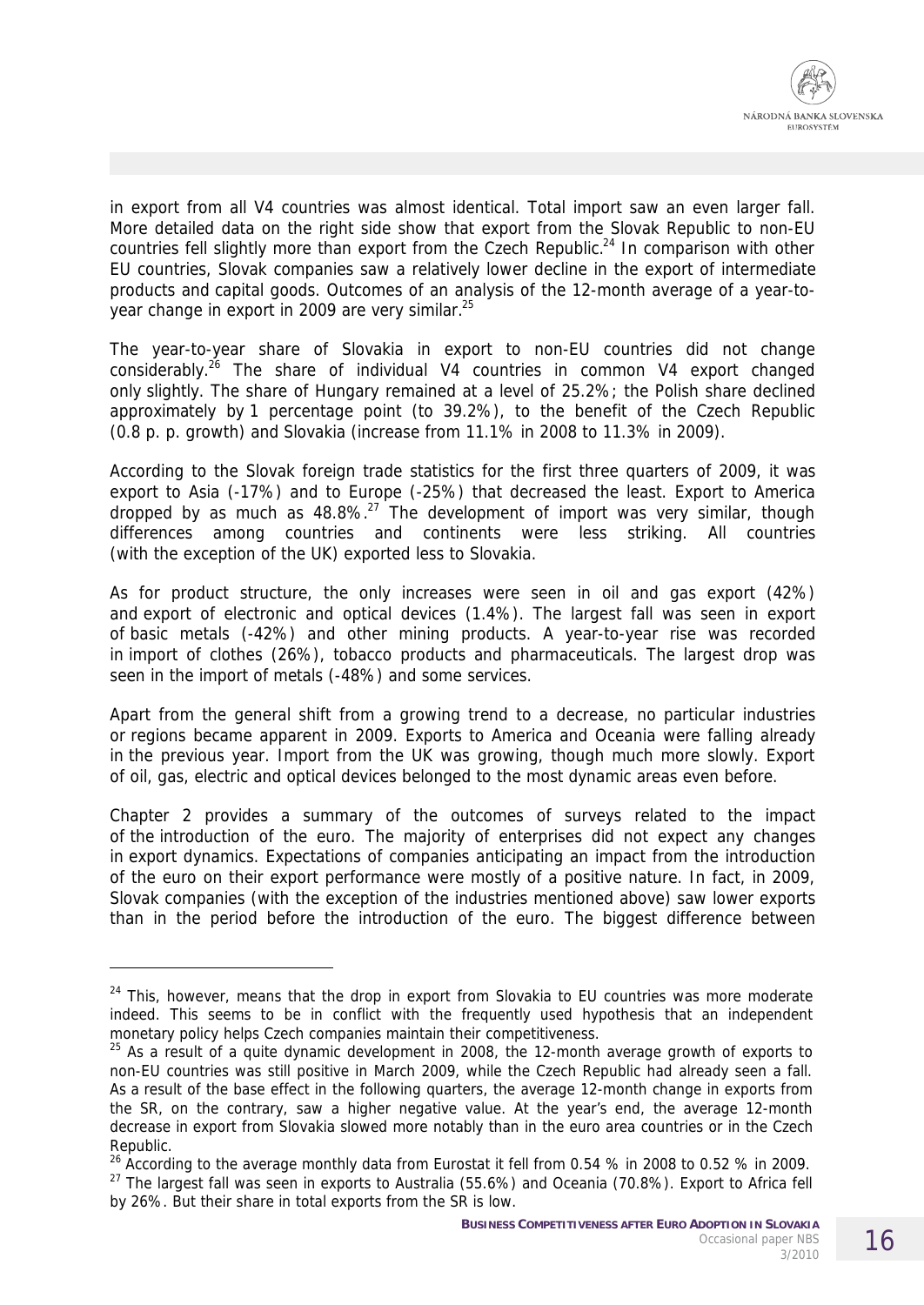expected and actual exports was seen in large companies that had not expected a decline in their exports.

#### **Table 4 International comparison of foreign trade development in 2009**  (year-to-year change in %)

| $\alpha$ is the same condition of $\alpha$ |                    |        |                                   |                  |                   |                                               |                            |  |  |  |
|--------------------------------------------|--------------------|--------|-----------------------------------|------------------|-------------------|-----------------------------------------------|----------------------------|--|--|--|
|                                            | <b>Total Trade</b> |        | <b>Export to non-EU Countries</b> |                  |                   |                                               |                            |  |  |  |
| Country                                    | Export             | Import | <b>Total</b>                      | Capital<br>goods | Consumer<br>goods | Consumer<br>goods<br>(excluding<br>transport) | Inter-<br>mediate<br>goods |  |  |  |
| EU                                         | $-19$              | $-24$  | $-16$                             | $-20$            | $-18$             | $-7$                                          | $-18$                      |  |  |  |
| AT                                         | $-20$              | $-18$  | $-19$                             | $-23$            | $-9$              | $-4$                                          | $-19$                      |  |  |  |
| <b>BE</b>                                  | $-17$              | $-20$  | $-14$                             | $-26$            | $-24$             | $-1$                                          | $-20$                      |  |  |  |
| <b>BG</b>                                  | $-22$              | $-33$  | $-31$                             | $-32$            | $-6$              | 1                                             | $-35$                      |  |  |  |
| <b>CY</b>                                  | $-19$              | $-6,1$ | $-12$                             | 13               | $-20$             | $-16$                                         | $-15$                      |  |  |  |
| CZ                                         | $-19$              | $-22$  | $-17$                             | $-17$            | $-22$             | $-11$                                         | $-20$                      |  |  |  |
| DK                                         | $-16$              | $-21$  | $-10$                             | $-17$            | $-1$              | $-4$                                          | $-11$                      |  |  |  |
| EE                                         | $-24$              | $-33$  | $-22$                             | $-14$            | $-7$              | $-25$                                         | $-27$                      |  |  |  |
| FI                                         | $-32$              | $-31$  | $-31$                             | $-37$            | $-20$             | $-24$                                         | $-23$                      |  |  |  |
| <b>FR</b>                                  | $-16$              | $-17$  | $-13$                             | $-17$            | $-22$             | $-5$                                          | $-15$                      |  |  |  |
| DE                                         | $-18$              | $-17$  | $-17$                             | $-19$            | $-16$             | $-7$                                          | $-18$                      |  |  |  |
| GR                                         | $-18$              | $-30$  | $-14$                             | $-19$            | $-42$             | $-10$                                         | $-16$                      |  |  |  |
| HU                                         | $-19$              | $-24$  | $-21$                             | $-25$            | $-28$             | $-13$                                         | $-22$                      |  |  |  |
| IE                                         | $-4$               | $-22$  | $-1$                              | $\overline{7}$   | $-21$             | 12                                            | $-13$                      |  |  |  |
| IT                                         | $-21$              | $-23$  | $-18$                             | $-18$            | $-11$             | $-16$                                         | $-20$                      |  |  |  |
| LV                                         | $-21$              | $-37$  | $-18$                             | $-31$            | 16                | $-19$                                         | $-13$                      |  |  |  |
| LT                                         | $-27$              | $-38$  | $-35$                             | $-56$            | $-21$             | $-19$                                         | $-36$                      |  |  |  |
| LU                                         | $-13$              | $-19$  | $-2$                              | 27               | $-19$             | $-4$                                          | $-17$                      |  |  |  |
| <b>MT</b>                                  | $-25$              | $-20$  | $-16$                             | $-29$            | $\overline{2}$    | $-37$                                         | $-12$                      |  |  |  |
| <b>NL</b>                                  | $-18$              | $-19$  | $-11$                             | $-17$            | $-30$             | 1                                             | $-9$                       |  |  |  |
| PL                                         | $-17$              | $-26$  | $-22$                             | $-25$            | $-20$             | $-14$                                         | $-27$                      |  |  |  |
| PT                                         | $-18$              | $-18$  | $-21$                             | $-17$            | $-14$             | $-5$                                          | $-30$                      |  |  |  |
| <b>RO</b>                                  | $-14$              | $-32$  | $-25$                             | $\mathbf 6$      | $-36$             | $-9$                                          | $-29$                      |  |  |  |
| <b>SK</b>                                  | $-17$              | $-21$  | $-20$                             | $-19$            | $-23$             | $-11$                                         | $-15$                      |  |  |  |
| SI                                         | $-19$              | $-25$  | $-22$                             | $-31$            | $-28$             | $-17$                                         | $-22$                      |  |  |  |
| ES                                         | $-18$              | $-28$  | $-17$                             | $-15$            | $-11$             | $-8$                                          | $-19$                      |  |  |  |
| <b>SE</b>                                  | $-25$              | $-25$  | $-22$                             | $-28$            | $-22$             | -6                                            | $-21$                      |  |  |  |
| UK                                         | $-19$              | $-20$  | $-16$                             | $-17$            | $-22$             | $-8$                                          | $-20$                      |  |  |  |

*Source: Eurostat.* 

*Note: Total trade includes trade with EU and non-EU countries. Changes were calculated from the value of export in EUR.* 

## **4.3 TURNOVER AND REVENUES**

A dramatic fall in total revenue recorded in the beginning of 2009 has moderated in the course of the year. However, at the end of the year, selected major industries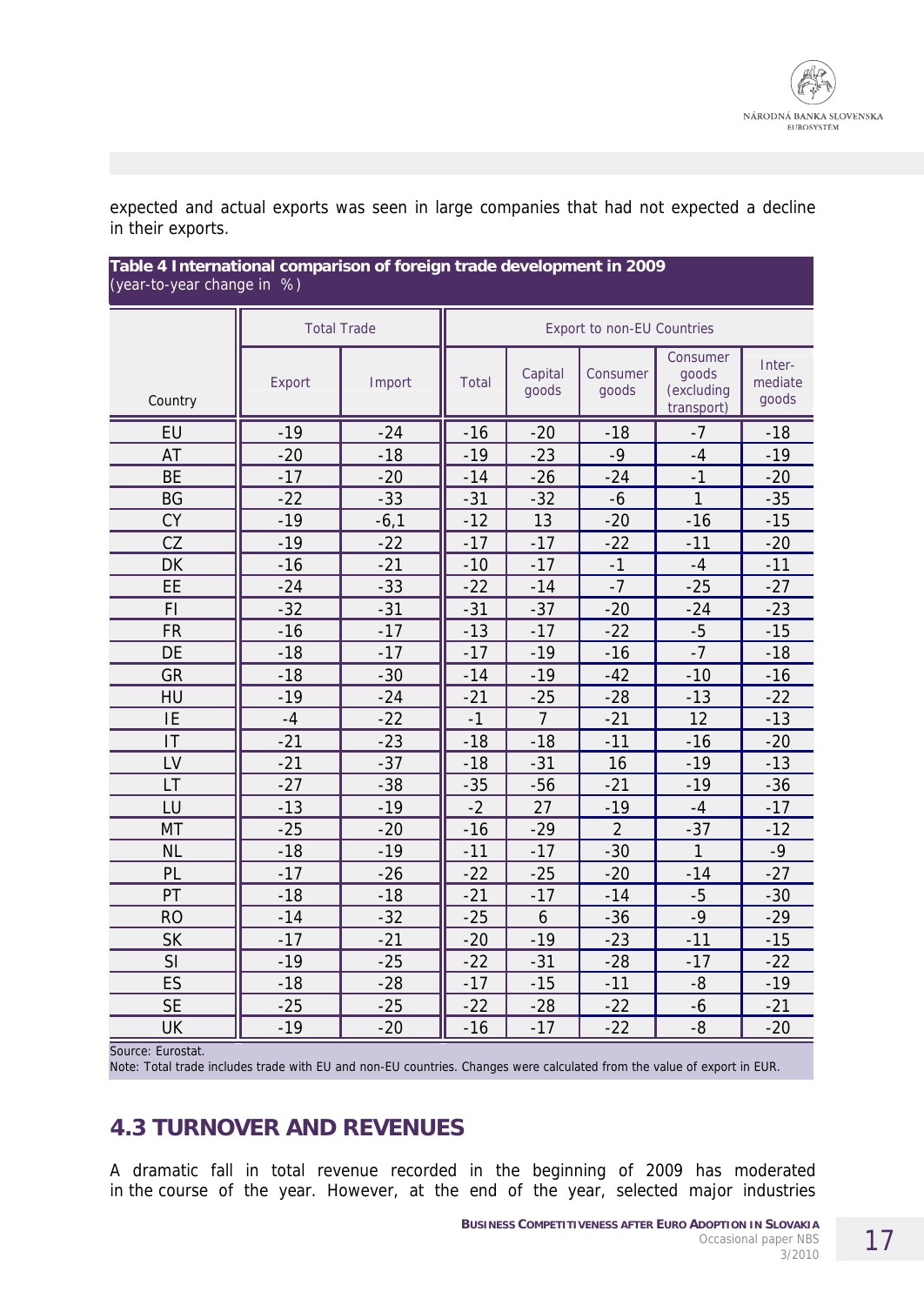

registered year-on-year decline.<sup>28</sup> This trend was closely connected to the development of domestic consumption. We can see that internal trade revenues were not as flexible as industrial revenues in their response (Chart 9). More detailed data for 2009 published by Eurostat shows that, in comparison with neighbouring countries and the euro area, revenue from sale of durable consumer goods was reduced less in case of Slovakia. On the contrary, revenue for sale of non-durable consumer goods dropped a lot more in the SR than in the euro area (Chart 10).



Before the introduction of the euro, only a minor part of enterprises expected an increase in turnover and revenue. 15% of SMEs, mainly from the industrial production sector, expected a lower turnover.<sup>29</sup> In 2009, revenues in all major industrial sectors declined (on year-on-year basis), mainly in industrial production and wholesale, while revenue of small enterprises decreased faster.

Lower production, export and revenue were reflected in worse financial and economic results of Slovak enterprises.

#### **4.4 ADDED VALUE**

 $\overline{a}$ 

Companies created lower added value. In the first three quarters of 2009 we could see a significant reduction of the share of industrial and trade sector in the added value of all

<sup>&</sup>lt;sup>28</sup> In spite of the recovery in industrial production.

<sup>&</sup>lt;sup>29</sup> However, none of the addressed enterprises probably expected the impact of the global economic crisis. This fact makes it particularly complicated to compare the expected and actual growth.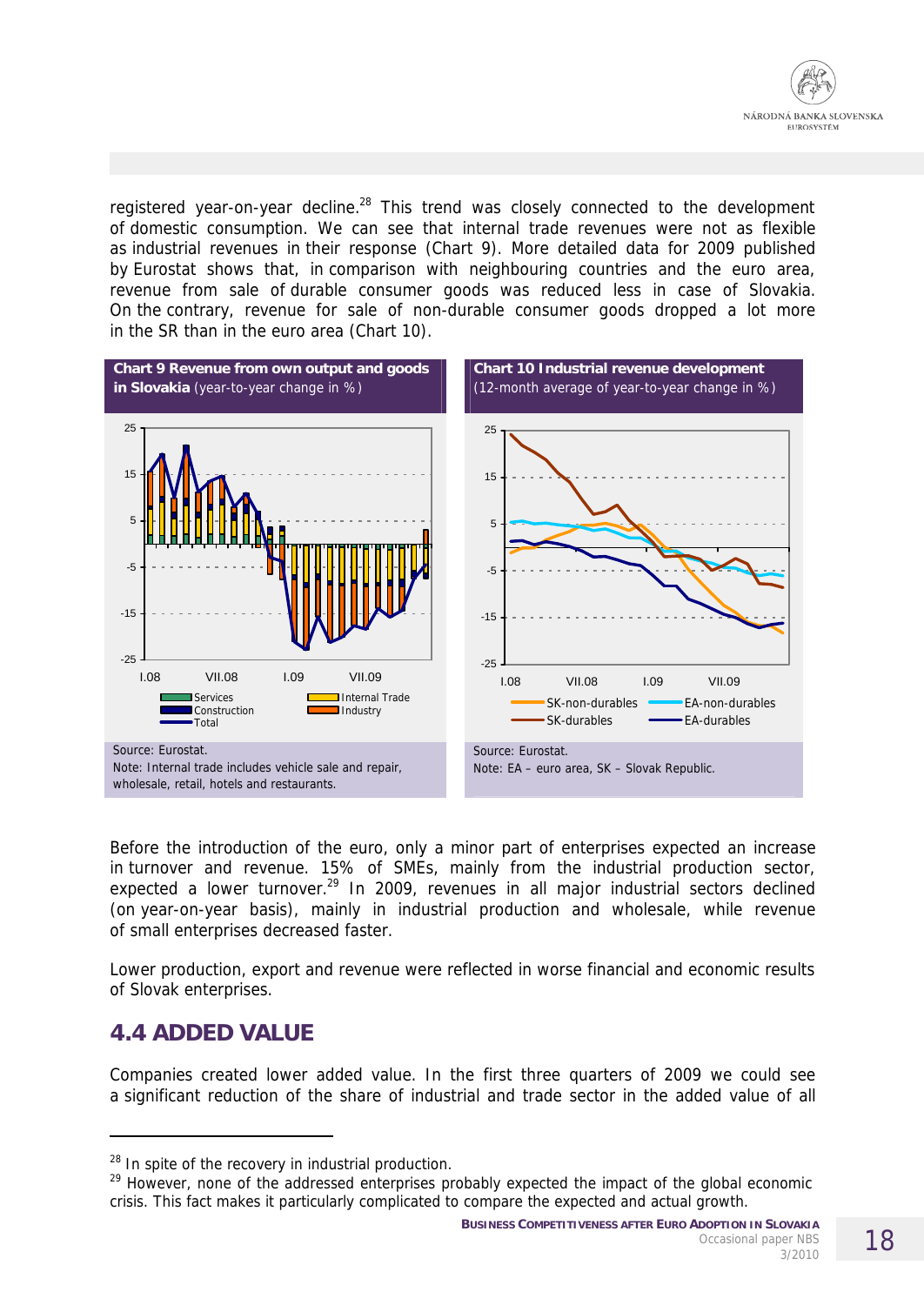

non-financial enterprises. Certain services and network industries strengthened their positions. Other EU countries experienced a very similar development. In the period from January to September 2009, the euro area saw a year-to-year drop of 15.5% in addedvalue coming from industrial enterprises, of 5% in construction companies, and of 2.8% in market-oriented services.

Charts 11 and 12 show that analysed industries created a lower added value in most EU member states. The year-to-year volume decline in gross added value suggests that the decrease in competitiveness of Slovak enterprises did not exceed average EU level (both in production and services).



In spite of the generally decreasing trend in added value, some areas managed to increase their labour productivity in 2009. Mining, IT & telecommunication as well as network industries saw an increase in added value per employee. Labour productivity in other areas dropped, mostly in trade.<sup>30</sup>

 $\overline{a}$ 

 $30$  International data regarding the sectoral structure of employees in 2009 was not available at the time of assessment. Looking at the quarterly development of total employment in EU countries, we can see that labour productivity decreased to lesser extend in Slovakia than in relevant countries. Observed fall in employment during the first three quarters was more dynamic in Slovakia than the EU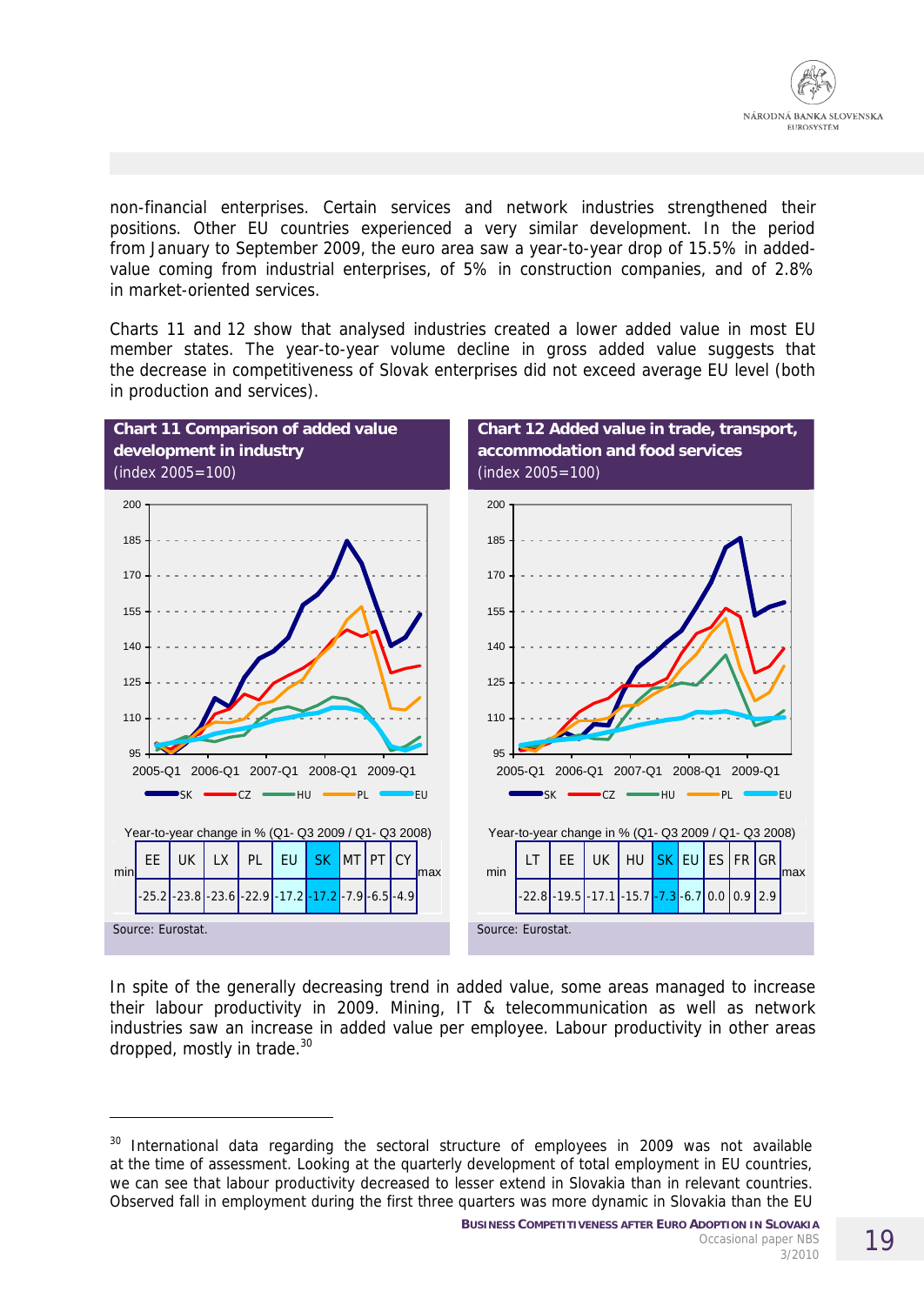



Enterprises affected by the global drop in demand were forced to cut back on their production and focus on cost minimization.

## **4.5 TOTAL COSTS AND LABOUR COSTS**

 $\overline{a}$ 

All major industries (with the exception of mining and quarrying) saw a year-to-year decline in their total costs in Q1 – Q3 2009. Generally speaking, we can say that the growing efforts to cut costs were accompanied by a growing attempt to reduce also labour costs.<sup>31</sup> However, in the period under review, labour costs in construction, transport and trade grew.

Labour costs were decreasing more quickly than the total costs only in network industries and accommodation and food establishments (Chart 14). The following chart shows that industries that responded to lower demand by reducing their labour costs preferred employee lay-offs.

Indicative estimates of the share of labour costs in the total costs do not suggest that industries with a higher share of labour costs would try to cut their labour costs more. A comparison with the development of added value indicates that not all industries were able to respond flexibly to market developments by adjusting their labour costs.

or V4 average. However, there was a more substantial employment drop seen in Baltic countries, Ireland and Scandinavian countries (Denmark, Sweden and Finland).

<sup>&</sup>lt;sup>31</sup> When assessing labor costs, we take into account numbers of employees and average wages in non-financial corporations.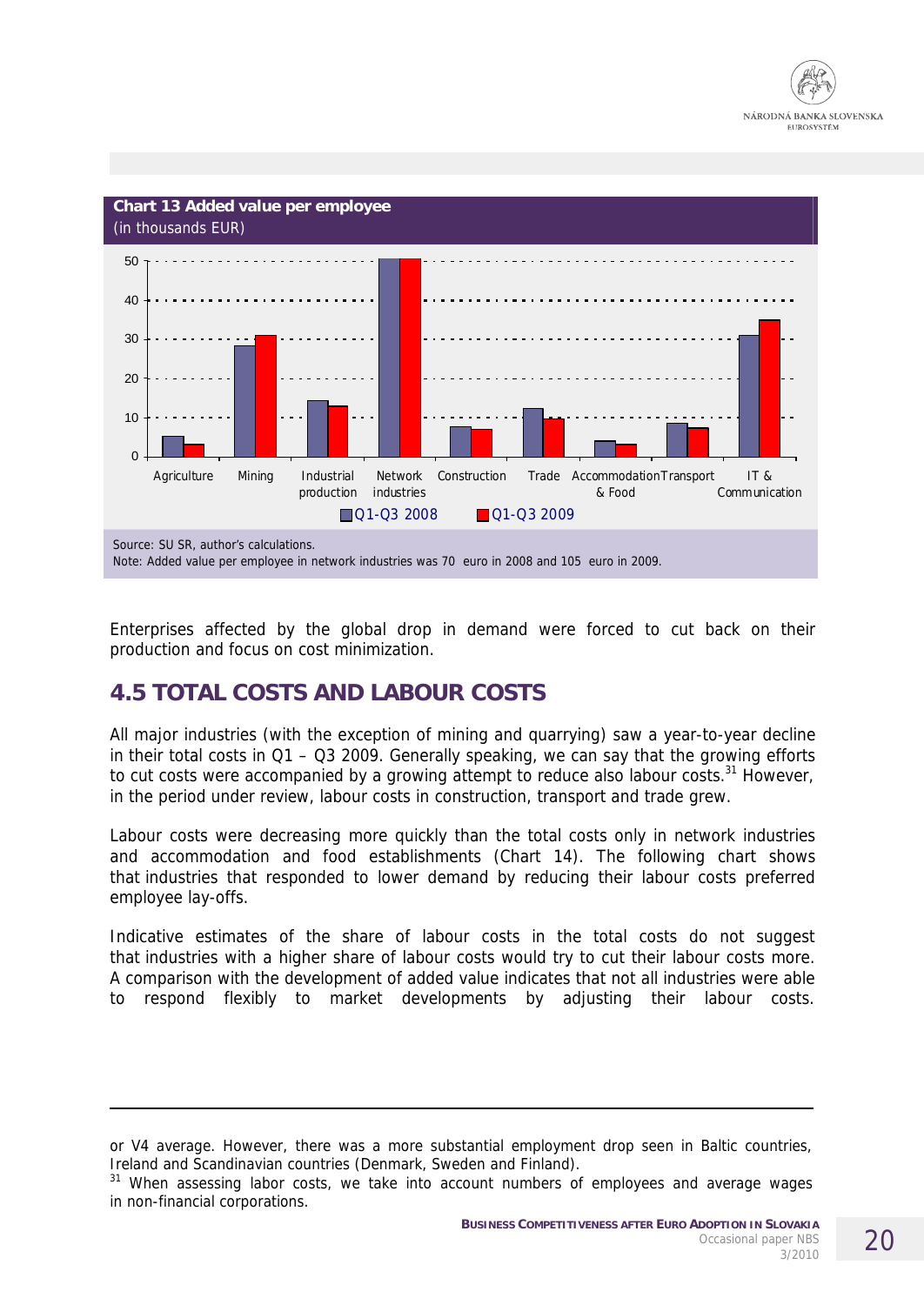



Taking into account year-on-year changes in labour market indicators, the least flexible seem to be trade, transport and construction.<sup>32</sup>

According to ECB (2010), regional differences in the development of compensations per employee were not as significant as cross-sector differences. Based on the first estimates, the average year-to-year growth of labour costs in industry in the euro area slowed to almost zero; services saw an average growth of 2% in the first three quarters of 2009; construction accounted for more than 3%. A sectoral view on the total employment developments indicates that cross-industrial differences in employment decrease were higher in Slovakia than in the euro area; particularly as a result of insignificant or no reduction in number of employees in construction, transport and trade.

#### **4.6 CAPITAL EXPENDITURES**

j

In response to the worsening global economy, enterprises were forced to cut not only operational but also capital expenditures. Investment activity decreased by more than 11% in Slovakia. The double-digit drop was evident particularly in the transport and storage industries.

 $32$  In theory, we could assume that these are industries with low wages and the scope for wage decrease was rather limited as a result. In fact, the average monthly wage in industrial production was 712 euro, in trade it was 704 euro and in transport 749 euro. Only construction industry recorded relatively lower wage (548 euro). The area of accommodation and food services, which experienced a substantial drop in labor cost, had the lowest average wage (468 euro per month).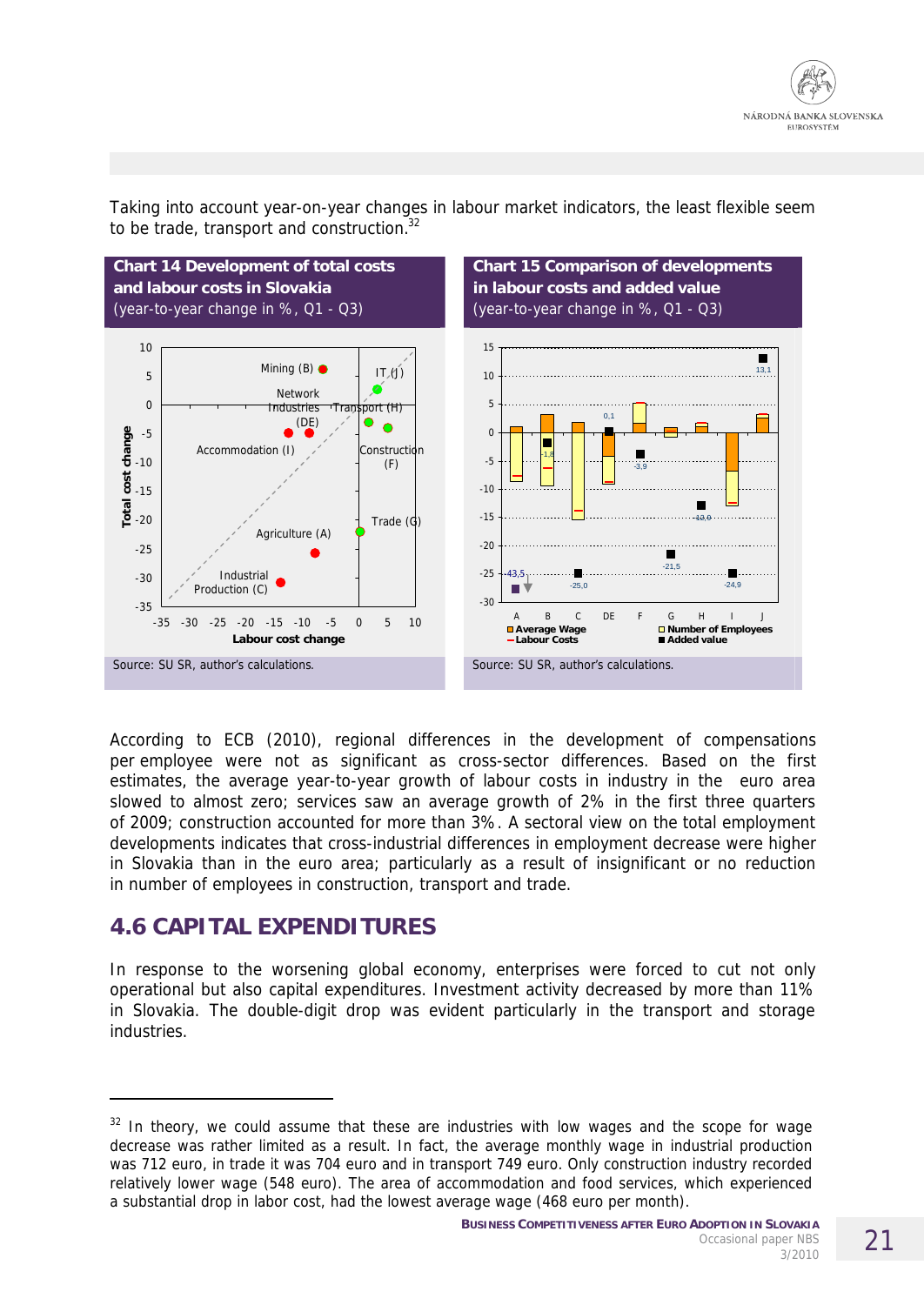

Industrial production enterprises restricted their investment activities as well. $33$  In spite of lower revenues, year-to-year investment activity became more intense in accommodation & food services and retail trade.

Even though Slovakia saw a rather large drop in total investment, it is still a country with one of the highest investment rates. In 2008 the Slovakia's share of investment in added value was highest among all EU countries. Taking into account the investment development estimate published by the European Commission indicating that investment activity in Slovakia in 2009 declined less than in other EU countries (SR -7.5% vs. EU -11.5%), the Slovak non-financial sector probably kept its leading EU position.



Preliminary data suggests that the financial and economic crisis had a significant impact on cross-border investment flows. According to UNCTAD (2010), global flows of foreign direct investment plummeted by 39 % (drop from USD 1.7 billion to USD 1 billion). The flow of foreign direct investment into developing countries declined relatively less, into advanced countries relatively more. The flow of investment into Slovakia in the form of equity capital increased year-to-year. However, the decrease in other capital was more massive than the increase in equity capital, so the total inflow of direct foreign investment to Slovakia was negative.

 $\overline{a}$ 

 $33$  It is interesting to note here that, according to preliminary data, investments dropped less than labor costs or added value.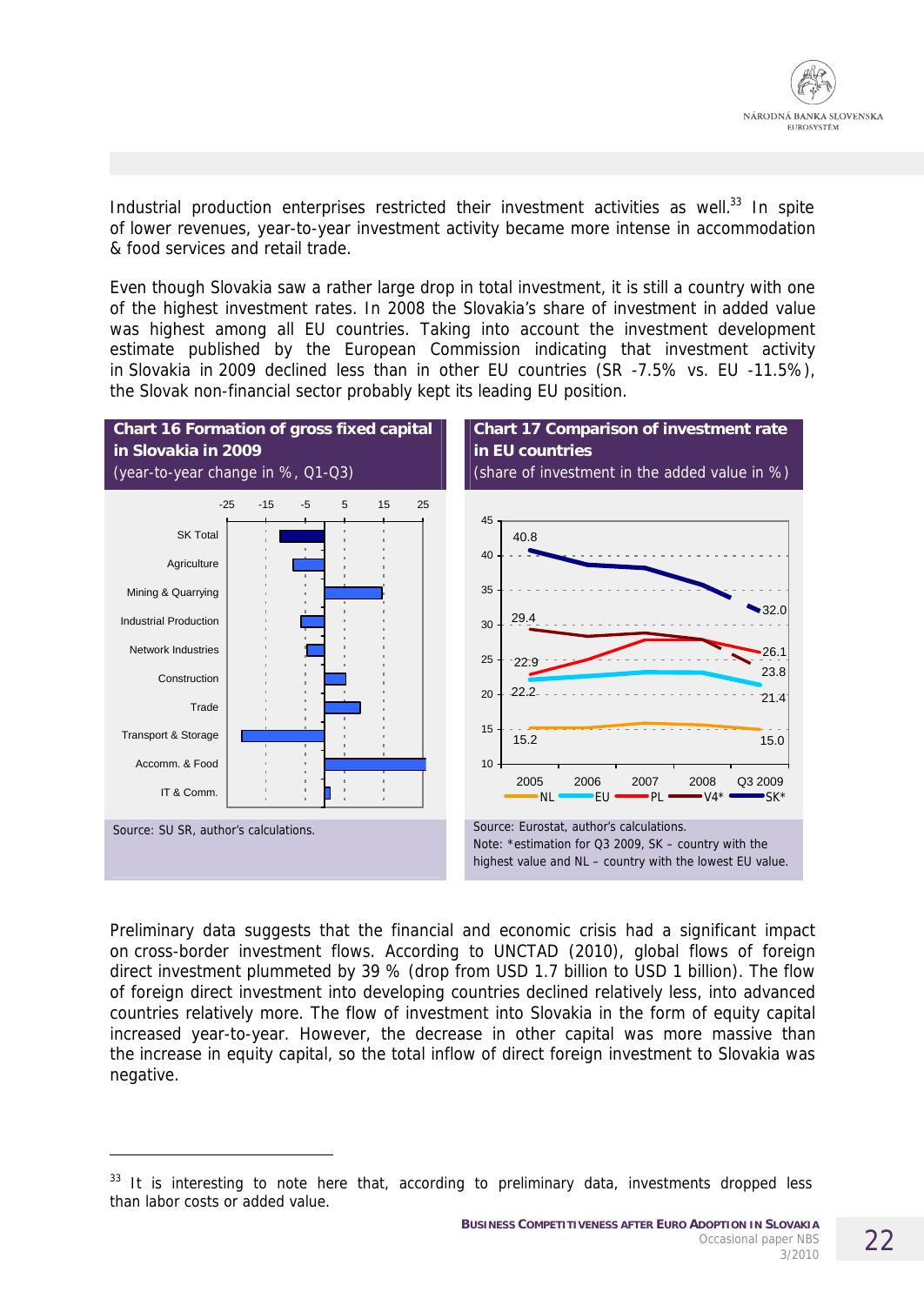

## **4.7 PROFITABILITY**

 $\overline{a}$ 

The lower rate of added value creation was reflected in smaller profits of non-financial companies. A year-to-year decrease was predominantly seen in industrial production, trade and transport. Agriculture and accommodation & food industries showed losses; these areas also saw a growth in the ratio of loss-making enterprises to total number of enterprises.



An international comparison shows that the Slovak business sector has long been one of the most profitable ones in the EU. According to the latest data available for 2008, Slovak enterprises saw the third highest share of gross operating surplus in added value. The return on revenue was one of the highest and the return on capital was actually the highest in the EU. At the same time Slovakia is one of the countries with highest variation between individual industries. Profitability of enterprises dropped in 2009. However, based on our preliminary estimations, Slovak non-financial corporations are still among the most profitable in the  $FU$ .<sup>3</sup>

Total return on revenue calculated on the basis of SU SR data (for Q1 - Q3 2009) fell from 6.5% to 5.3%. Not all industries saw a decline in profitability. However, agriculture and accommodation did see losses; this is the reason why differences among industries grew

 $34$  Quarterly data regarding the share of gross operating surplus in added value was not available for Slovakia. The estimation is based on the share of profit in added value.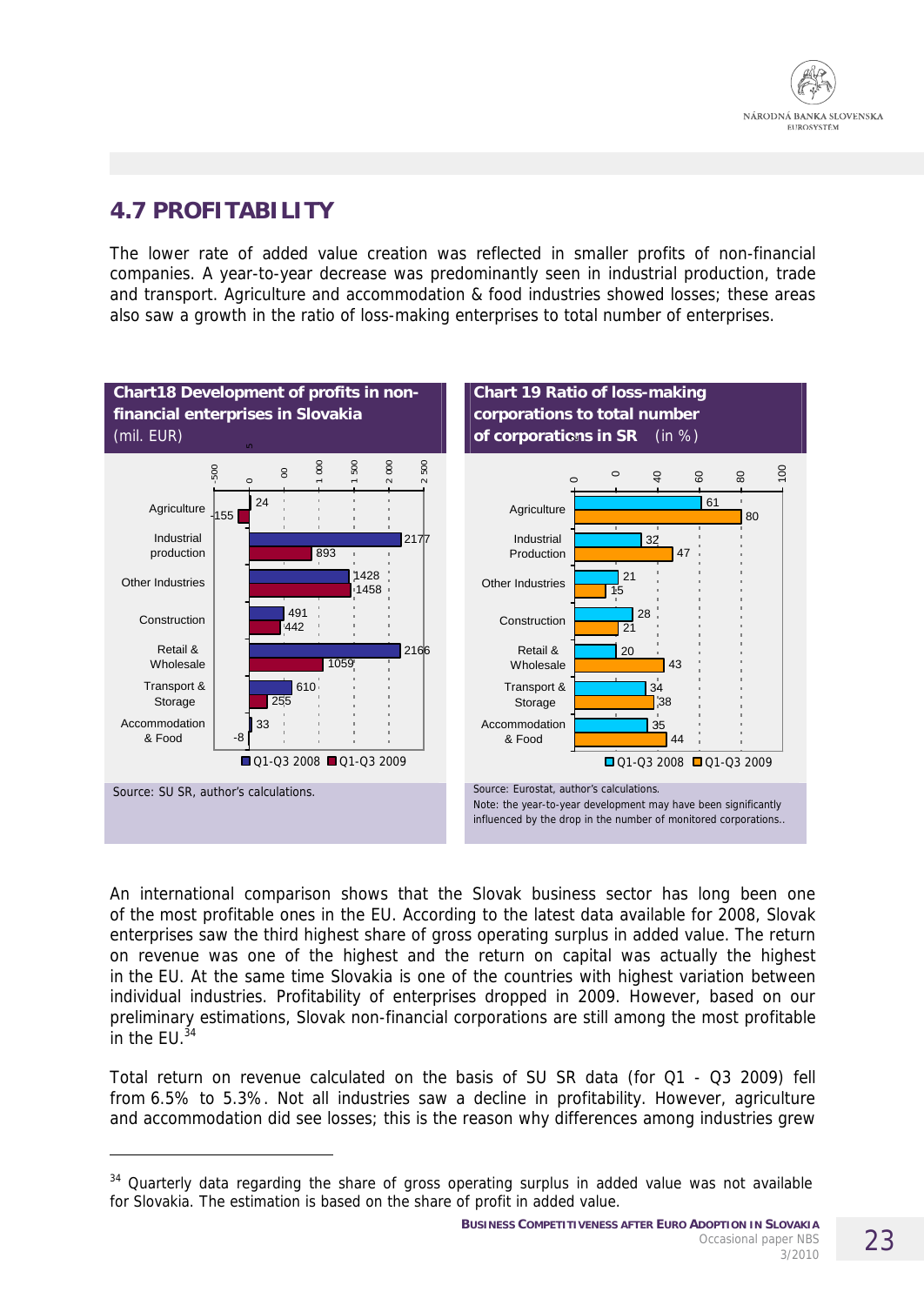even more. A substantially lower profitability was seen in the transport and storage industry in 2009. Ratio indicators of profitability clearly worsened also in the industrial production and in trade.



In the first three quarters of 2009, the economic crisis did not lead to reduction in the total number of enterprises. The number of emerging companies was still higher than the number of enterprises finishing their activities. The number of enterprises rose year-to-year by almost 15% (in the previous year it was only by 10%). The most rapid rise was seen in companies dealing with professional, scientific and technical services (by 25.5%). IT & communication and transport & storage companies also saw a year-to-year growth of more than 20%. The slowest increase was seen in the number of enterprises in agriculture (5%) and industrial production (7.3%). As for their size, it was mainly the number of small and micro enterprises that grew. The number of medium-sized enterprises increased by 5% and, with an annual growth of only 1%, the number of large companies more or less stagnated. The number of self-employed slightly dropped (by 0.4%, or 1,393 persons), mainly in trade (by 4,767 persons) and industrial production (by 3,636 persons). In construction the number of self-employed continued to rise. The growth of number of enterprises largely outperformed the drop in the number of self-employed.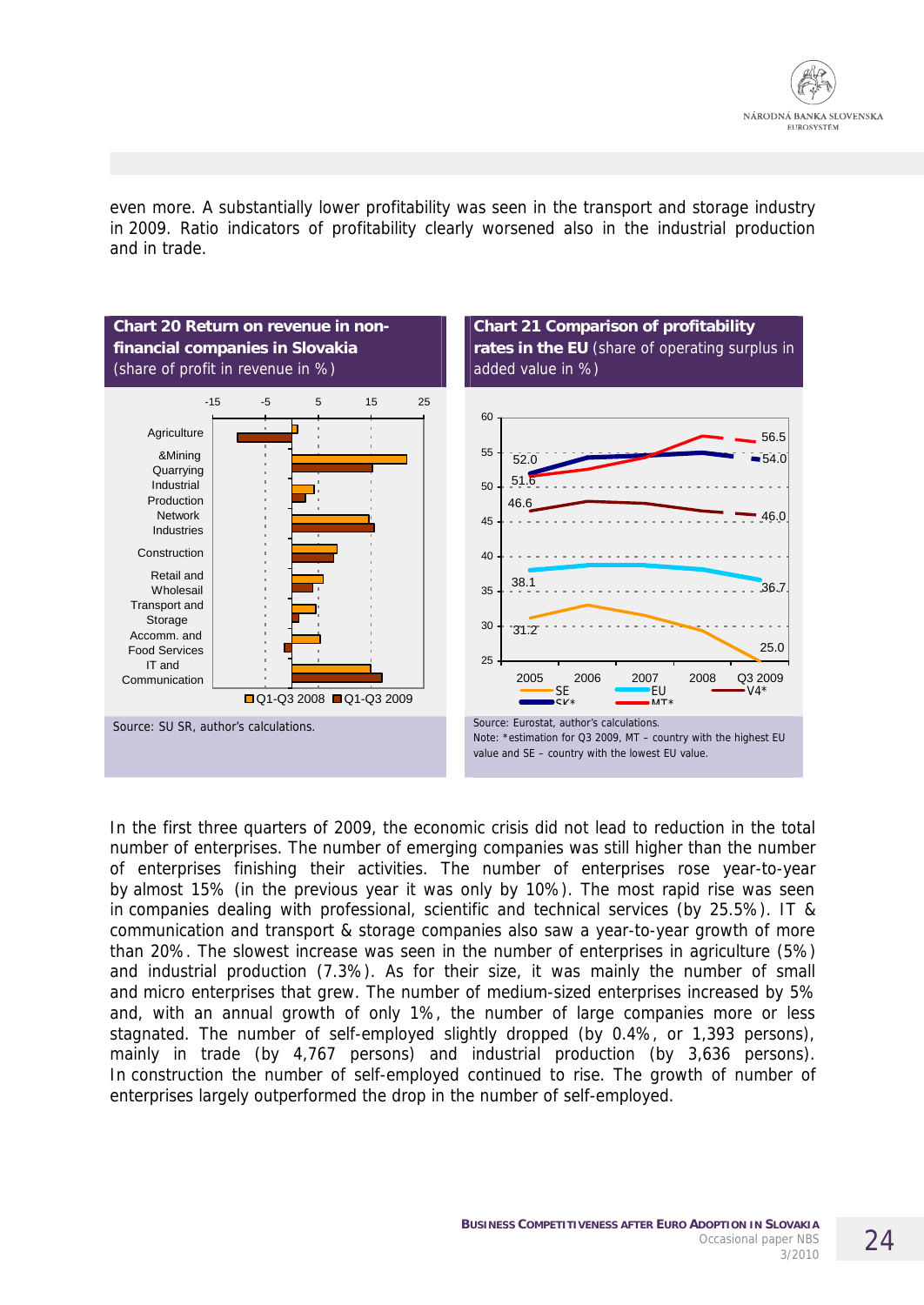#### **4.8 SUMMARY VIEW ON ENTERPRISES**

From a competitiveness point of view, we are mainly interested in the development of the tradable sector. In Slovak conditions, the tradable sector is formed mainly by industrial companies. In spite of the fact that the drop in industrial production was slightly bigger than the average EU decrease, the gross added value fell year-to-year in the same proportion as in EU countries on average. Slovak enterprises decided to cut back considerably on prices and number of employees; they managed to retain a relatively low reduction of investment activities.



In a more detailed look at the development of industrial production we can see that the largest 2009 decrease was recorded in the production of machinery and equipment. In spite of a huge reduction in costs, this sub-industry saw a loss in the first three quarters. The least affected area was electric and optical devices production, which, despite the global economic crisis, grew and saw a more than twofold year-to-year profit increase. Significant differences in the development of financial and economic results among individual sub-areas of industrial production suggest that other factors (such as production and product life cycle) played a more crucial role than the introduction of the euro and the related appreciation of the effective exchange rate.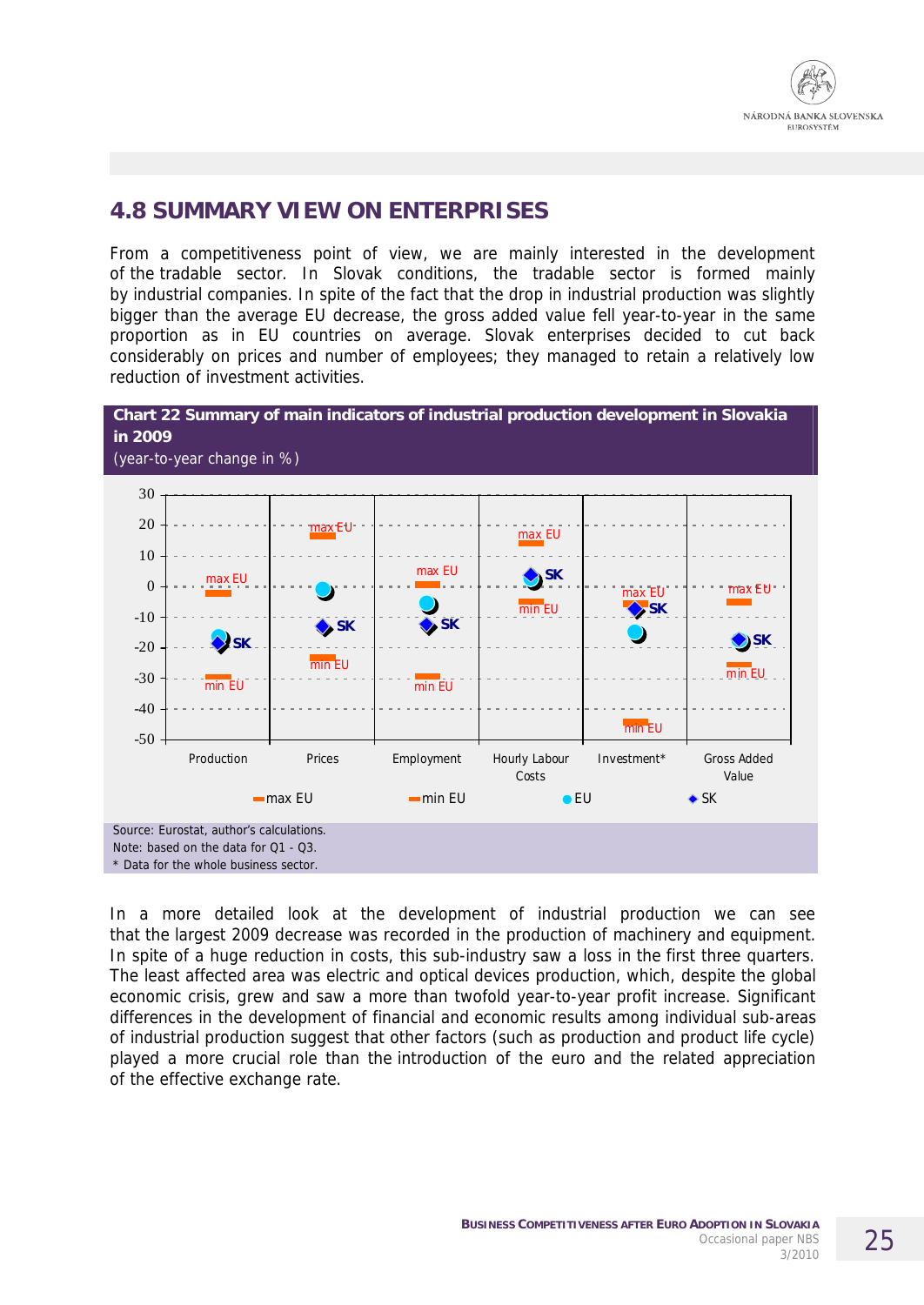

#### **Table 5 Development in industrial production areas in 2009**  (year-to-year change in %, except return on revenue)

| Area                                                   | Production | Revenue | Costs   | Investment | Number of<br>Employees | Average<br>Wage | Profit / Loss | <b>Added Value</b> | Return on<br>Revenue |
|--------------------------------------------------------|------------|---------|---------|------------|------------------------|-----------------|---------------|--------------------|----------------------|
| <b>Industrial Production</b><br>Total                  | $-24.9$    | $-32.1$ | $-30.9$ | $-6.1$     | $-14.6$                | 0.6             | $-58.6$       | $-25.0$            | 2.6                  |
| Food, beverages and<br>tobacco products                | $-15.3$    | $-21.8$ | $-23.6$ | 17.1       | $-7.1$                 | 1.4             | 26.2          | 3.8                | 5.8                  |
| Clothing and textiles                                  | $-27.5$    | $-27.0$ | $-24.5$ | $-6.4$     | $-20.4$                | 1.3             |               | $-18.4$            | $-2.7$               |
| Leather and leather<br>products                        |            | $-2.6$  | $-2.8$  | $-1.3$     |                        |                 | 0.1           | 1.4                | 5.8                  |
| Wood processing and<br>wood products                   | $-24.0$    | $-43.7$ | $-41.0$ | 0.4        | $-15.7$                | 0.9             |               | $-46.2$            | $-2.2$               |
| Paper and paper products                               |            | $-19.8$ | $-18.4$ | $-4.5$     |                        |                 | $-38.7$       | $-13.1$            | 5.4                  |
| Coke and petroleum<br>refinery products                | 2.0        | $-37.7$ | $-34.9$ | $-21.4$    | $-2.6$                 | 3.3             |               | $-54.7$            | $-0.4$               |
| Chemicals and chemical<br>products                     | $-24.0$    | $-27.8$ | $-24.3$ | $-9.8$     | $-3.7$                 | $-3.2$          | $-92.6$       | $-13.5$            | 0.5                  |
| Rubber and plastic<br>products                         | $-25.1$    | $-33.2$ | $-31.4$ | $-16.0$    | $-11.8$                | 0.6             | $-77.2$       | $-20.7$            | 1.3                  |
| Other non-metallic<br>products                         |            | $-28.5$ | $-22.8$ | $-8.5$     |                        |                 | $-66.4$       | $-29.2$            | 6.1                  |
| Metals and metallic<br>constructions                   | $-35.4$    | $-41.7$ | $-38.1$ | $-8.5$     | $-16.2$                | $-2.9$          | $-80.2$       | $-45.5$            | 2.8                  |
| Computer and electronic<br>devices                     | 7.0        | 0.2     | $-2.2$  | $-8.7$     | $-10.9$                | 5.3             | 158.5         | 14.8               | 3.9                  |
| Machinery and equipment                                | $-37.5$    | $-40.5$ | $-51.4$ | $-20.5$    | $-22.7$                | $-3.6$          |               | $-33.0$            | $-0.3$               |
| Motor vehicles                                         | $-33.2$    | $-44.1$ | $-43.4$ | 11.8       | $-14.8$                | 0.3             | $-74.3$       | $-31.5$            | 0.9                  |
| Furniture, other production<br>and repair/installation | $-30.7$    | $-26.0$ | $-27.9$ | $-21.4$    | $-13.9$                | 1.3             | 3.9           | $-21.1$            | 8.3                  |

*Source: SU SR, author's calculations. Note: based on Q1 - Q3 data*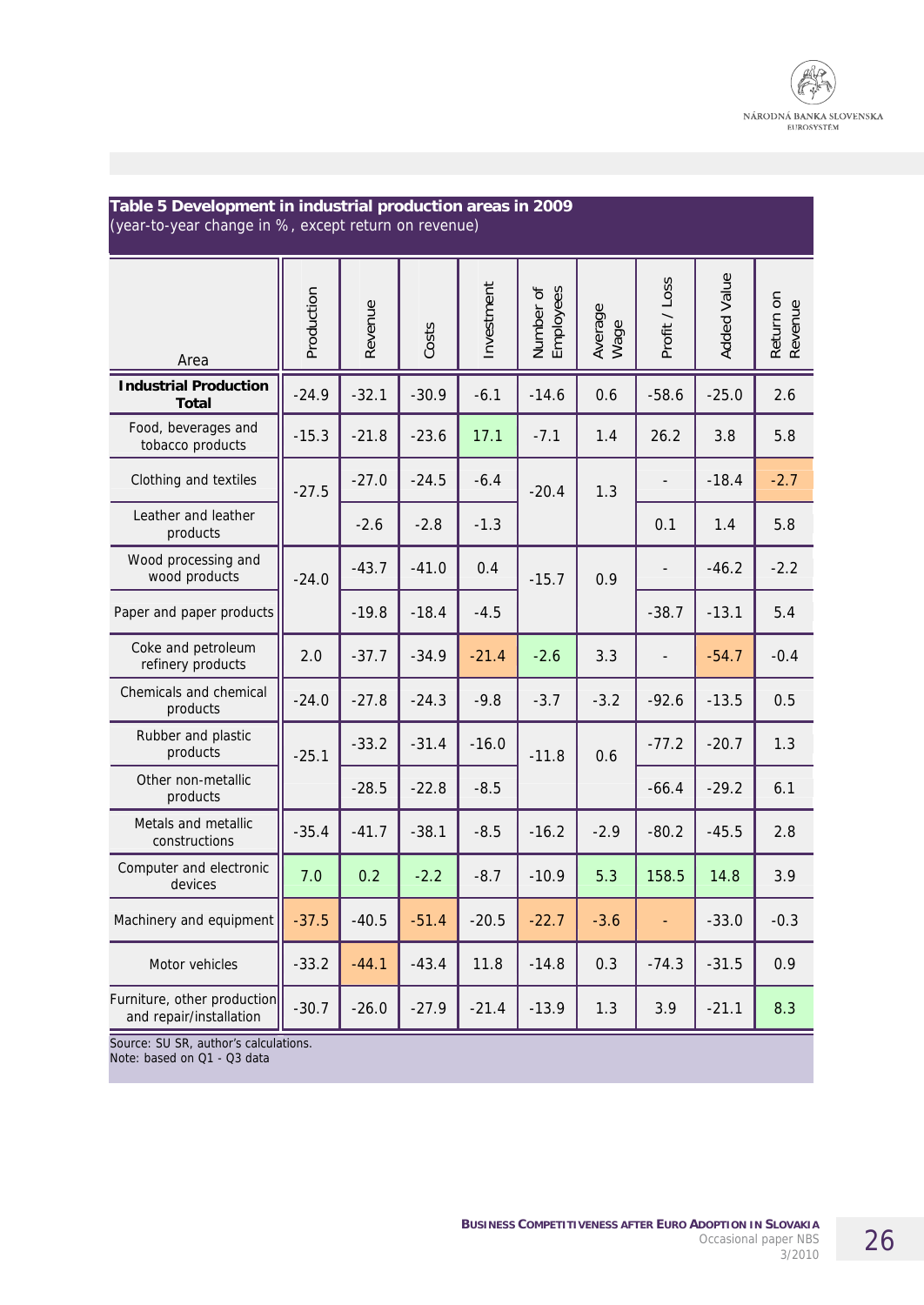

## **4.9 ANALYSIS OF POTENTIAL FACTORS**

Questionnaire surveys among entrepreneurs confirmed that the main factor limiting their production in 2009 was low demand (Charts 23 and 24). As for services in Slovakia, a slightly more important role was played by financial factors, which in theory could include also the impact of the introduction of the euro, or the fixing of the exchange rate of koruna to euro. However, their impact has been higher in Slovakia than in neighbouring countries for a long time and there was no considerably higher influence of these factors seen in the period of the introduction of the euro.



If enterprises felt low demand as a decisive factor limiting the production in almost all EU countries, there is a question why the fall in the production and GDP in Slovakia is more significant than in neighbouring countries. The high level of openness of the Slovak economy played a major role. The share of foreign trade in GDP is one of the highest in the EU, approximately two times higher than in Poland, but also higher than in other euro area countries. At the same time, Slovakia is one of the smallest EU economies, taking into account GDP or number of inhabitants. Another important factor is that added value is largely created in industries which are sensitive to cyclical variations, i. e. industrial production and trade. These factors made the impact of external negative developments on the Slovak economy quicker and stronger.

Coincidentally, during the period of the introduction of the euro in Slovakia, neighbouring countries' exchange rates against the euro weakened as a result of worsening economic development and growing risk aversion (Chart 25). This resulted in a temporary drop in the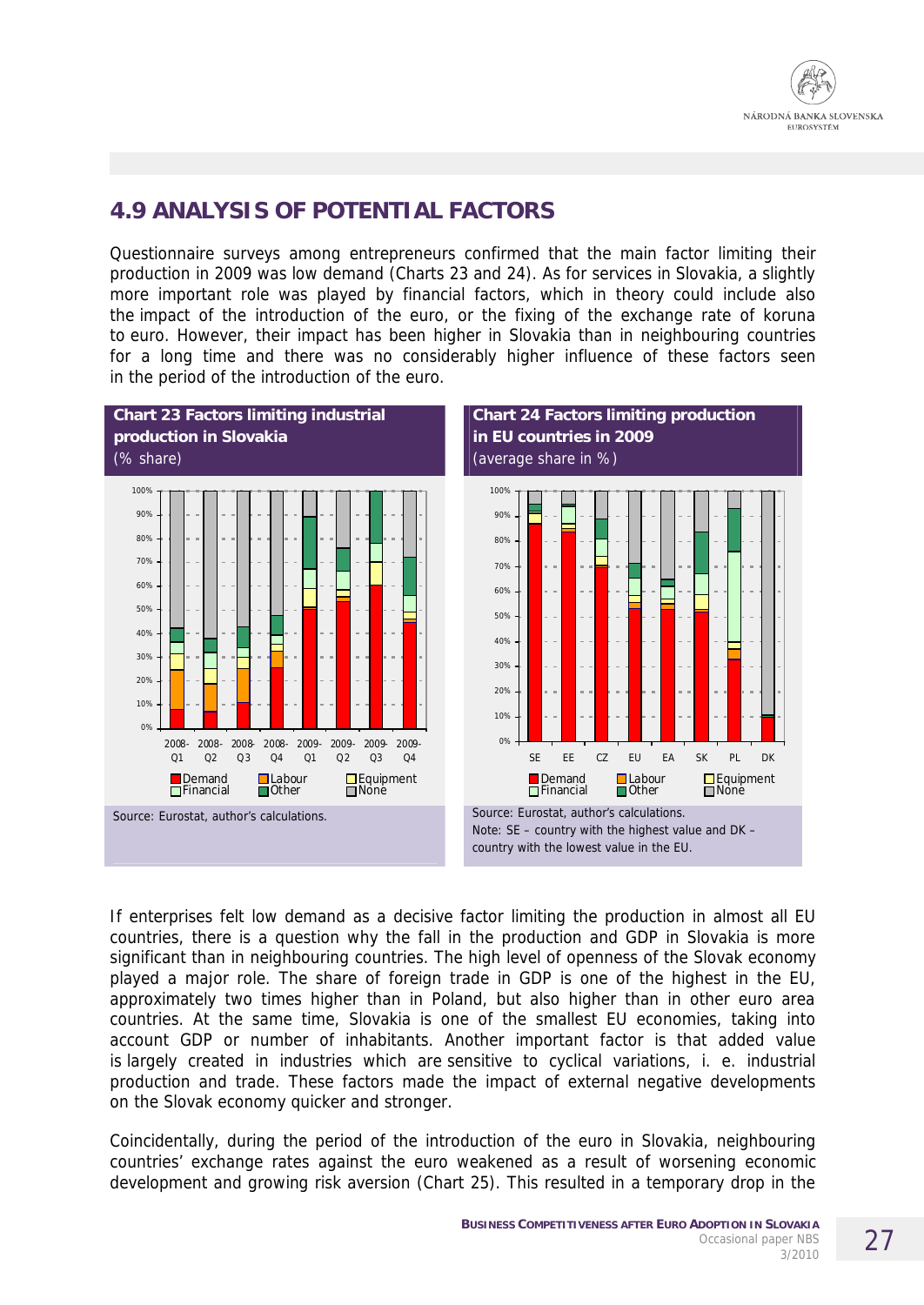

price and cost competitiveness of Slovak enterprises.<sup>35</sup> Average hourly labour costs in the V4 expressed in euro fell below the Slovak labour cost level (Table 6). When the situation in the financial markets calmed down, neighbouring exchange rates started to appreciate again. Late 2009 saw almost the same level of of cost competitiveness as before the introduction of the euro. The observed decline in the cost competitiveness of Slovak companies can be therefore considered as a temporary phenomenon.<sup>36</sup>



Depreciation of neighbouring countries' exchange rates temporarily improved their cost competitiveness; however, higher import prices intensified inflation pressures. Slovak enterprises were able to modify production prices more in the period of global demand decrease. They could do so thanks to a faster decline in import prices of inputs and intermediate products, which fell approximately by 15% in Slovakia during 2009.

j

<sup>&</sup>lt;sup>35</sup> A more detailed analysis of competitiveness of the Slovak economy during the euro transition period can be found in Jurášeková et al. (2009).

<sup>&</sup>lt;sup>36</sup> Should the rise in labour cost have a substantial impact on the overall competitiveness of Slovak enterprises, it would have to be a long-term change in the trend, not only a short-term increase in relative labour costs.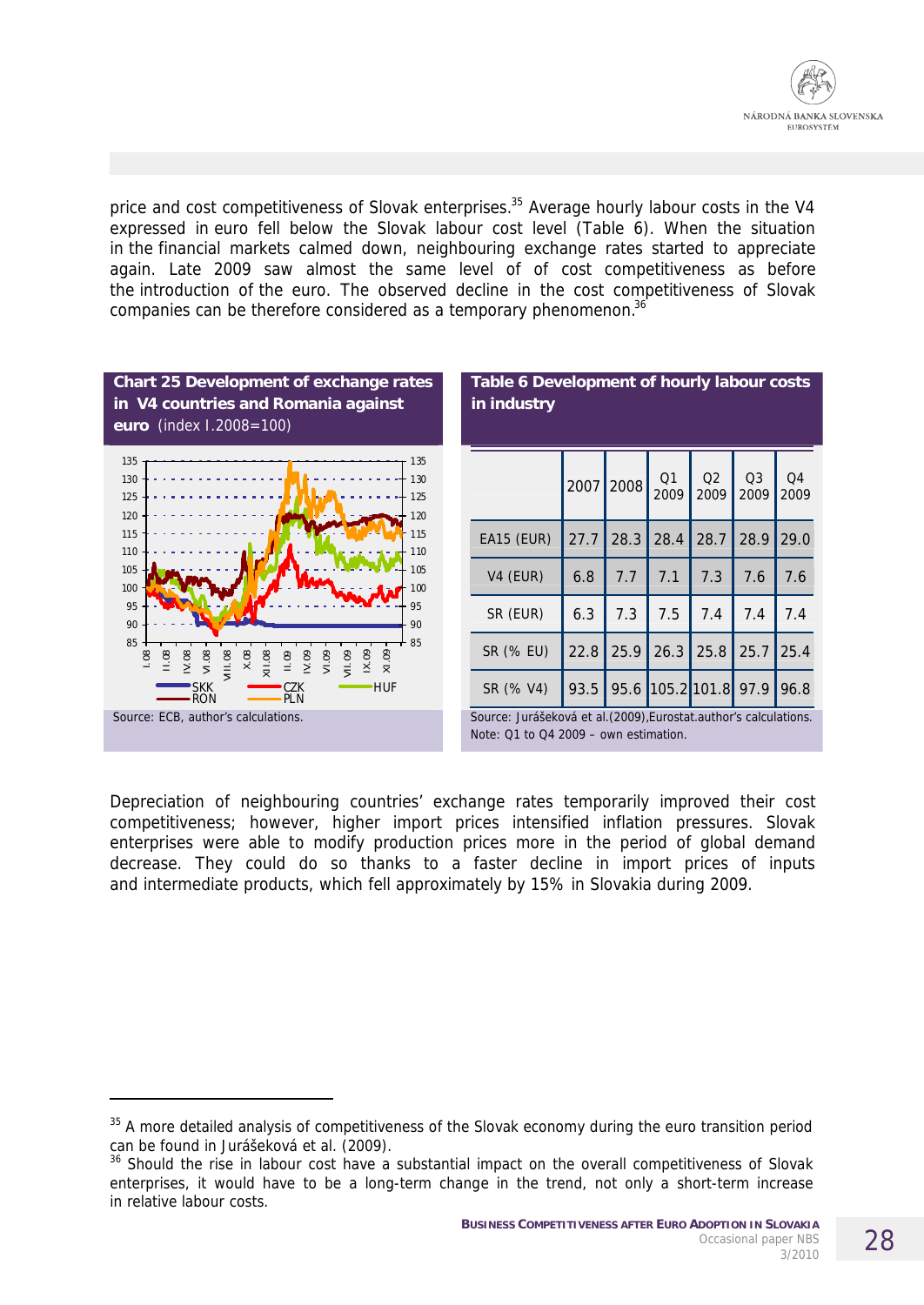



Taking into account a relatively high import intensity of industrial production in Slovakia, a short-term weakening of neighbouring exchange rates might not have had a notable impact on Slovak non-financial enterprises. In addition, Slovak industrial enterprises managed to decrease labour costs by about 15% (Chart 14). This enabled them to create a relatively large scope for final price reduction without a substantial impact on their profit.

A long-term comparison of the appreciation of the Slovak koruna and profit development (between 2000 and 2008) suggests that the appreciation had no substantial negative impact on the profitability of industrial companies. In the period of a gradual appreciation of koruna, profit growth slowed down the most in electricity, gas and water production & distribution and mostly in medium-sized enterprises (Chart 28).

Though the exchange rate against euro remained stable in 2009, the effective exchange rate has strengthened as a result of other V4 countries' exchange rates depreciation. The greatest fall in profits was seen in industrial production, which to a certain extent corresponded to the identified long-term correlation with to the development of the exchange rate. Indeed, 2009 saw also a huge drop in trade which was almost unaffected by the strengthening of the original domestic currency in the previous periods. On the contrary, profit in construction declined in the first three quarters of 2009 only slightly in comparison with other industries, in spite of the fact that their long-term relation suggested a strong negative dependency on exchange rate development. These findings support conclusions that the main reasons for the negative economic development of enterprises in 2009 arise from another factors.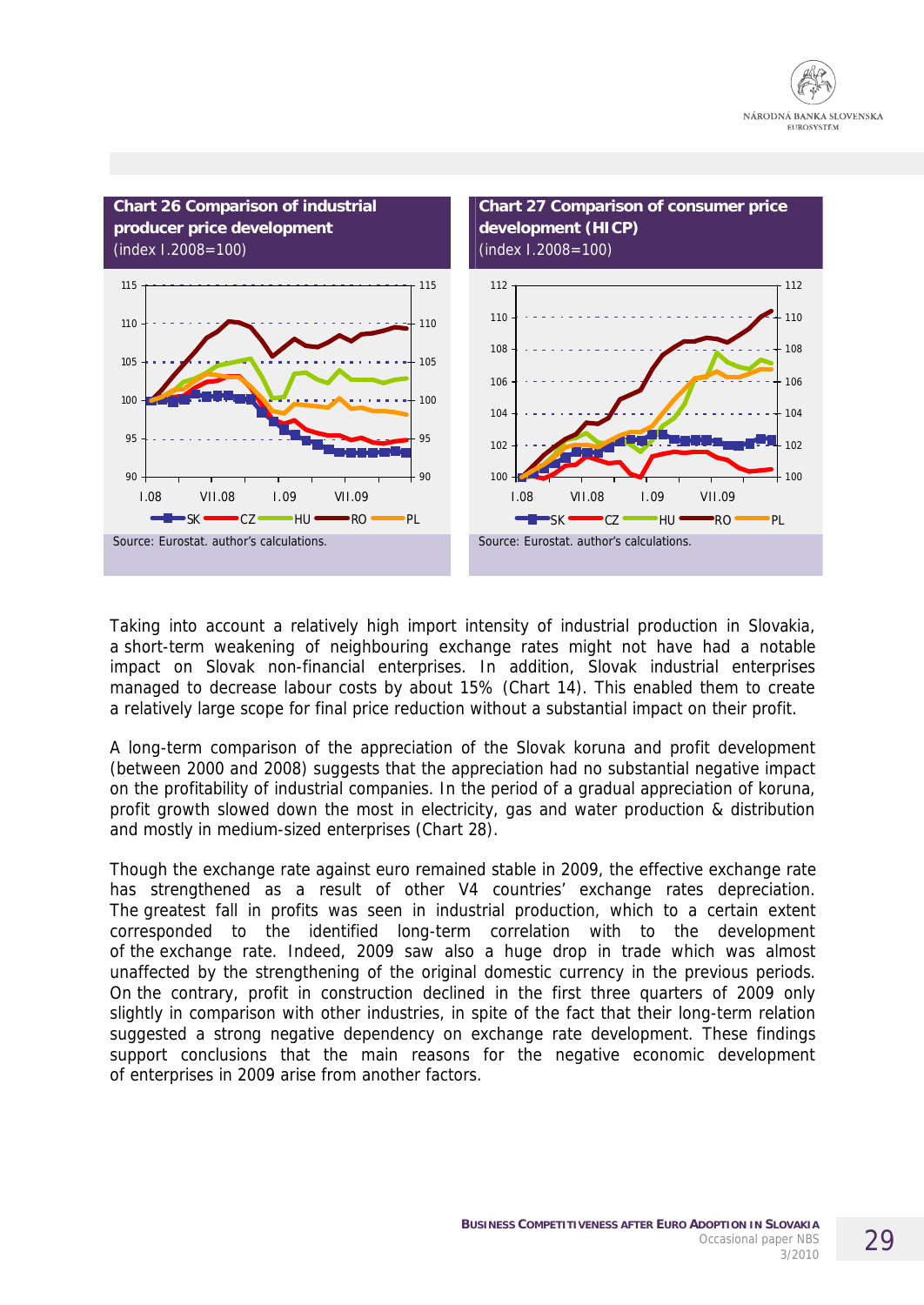



According to the actual report on global investment developments (which is closely related to competitiveness), <sup>37</sup> most multinational corporations perceived the global economic crisis as the main factor of decrease in investments. Financial and credit crisis had a strong negative impact too. Future investment plans were negatively influenced also by fluctuations in exchange rates originated from the crisis. In this respect the volatile development of neighbouring countries' exchange rates observed during the period of introduction of the euro in Slovakia could (especially from the long run perspective) have even more negative than positive impact on company competitiveness in the mentioned countries.

j

<sup>37</sup> UNCTAD (2009).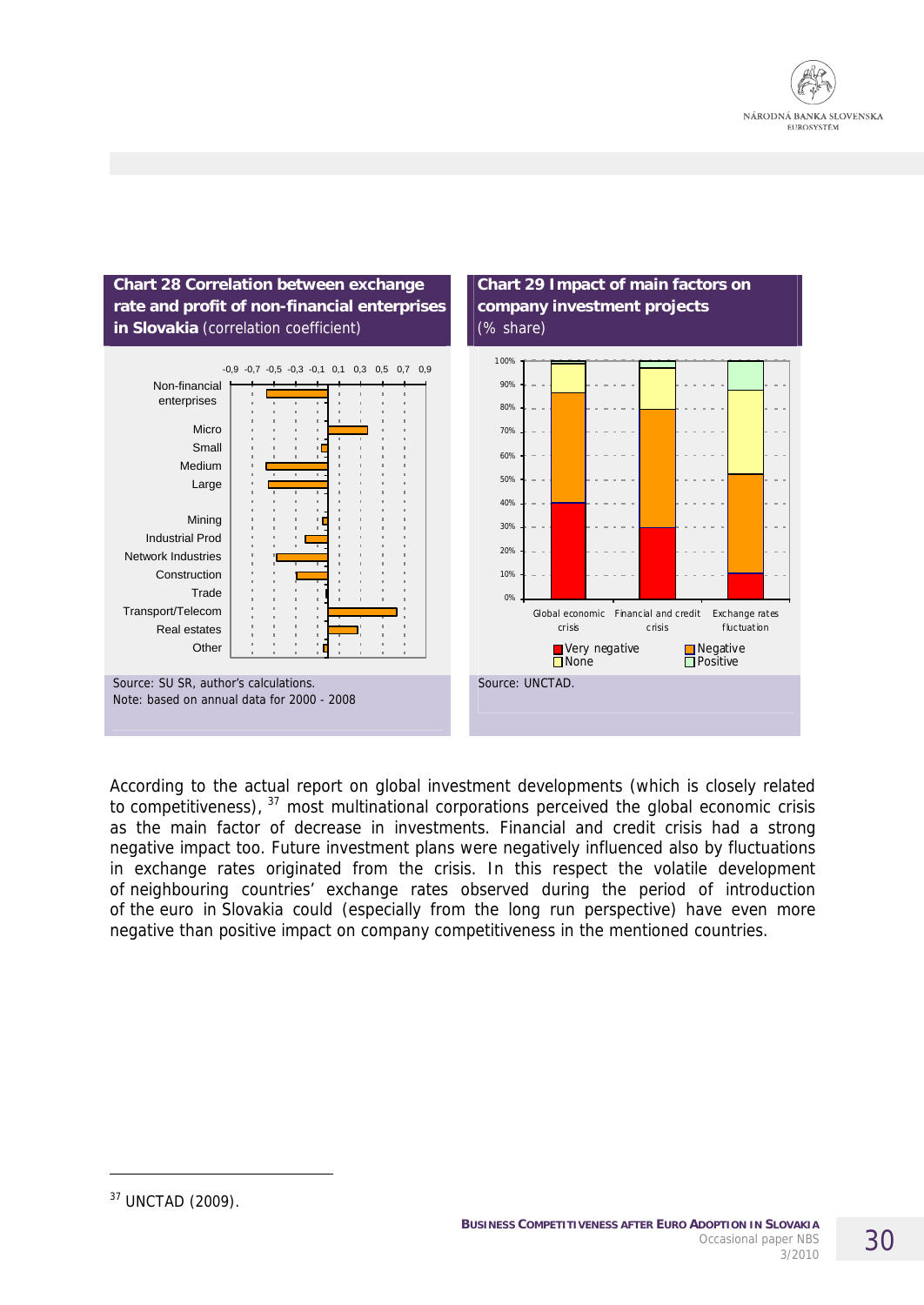#### **Box 1 The impact of main business competitiveness factors - results of regression analyses**

The volumes of production and export are considered to be crucial parameters characterizing the level of competitiveness. At the same time the company activity must be profitable. The most widely available indicator of economic success is gross added value.

A simple regression analysis confirms that industrial production in Slovakia is dependent not only on foreign but also on domestic demand. Export is driven mainly by the German demand. Added value creation is bound mainly to domestic production and domestic demand. An important finding is the fact that a dummy variable\* which can represent a potential impact of the introduction of the euro, but also a negative impact of the global economic crisis, increases the overall fit of the models.

|                                             |                            | Independent variables |                |                             |                                 |               |                |               |           |          |
|---------------------------------------------|----------------------------|-----------------------|----------------|-----------------------------|---------------------------------|---------------|----------------|---------------|-----------|----------|
|                                             |                            |                       | Foreign demand | <b>Domestic</b><br>demand - | <b>Domestic</b><br>production - |               | Dummy variable |               |           | Modified |
|                                             |                            | World                 | <b>DE</b>      | <b>SK</b>                   | <b>SK</b>                       | Q3 2008       | Q4 2008        | Q1 2009       | Constant  | $R^2$    |
| <b>Industrial</b><br>variable<br>production |                            | 0.4(7.9)              |                |                             |                                 |               | $-8.1(-2.4)$   |               |           | 0.59     |
|                                             |                            |                       | 0.3(5.2)       | 0.3(2.6)                    |                                 |               |                |               |           | 0.51     |
|                                             |                            |                       | 0.2(3.9)       | 0.5(4.5)                    |                                 |               | $-14.1(-4.4)$  |               |           | 0.68     |
|                                             | <b>Export from</b>         | 0.9(5.9)              |                |                             |                                 |               |                |               | 7.6(3.5)  | 0.48     |
|                                             | Slovakia                   | 0.6(4.4)              |                |                             |                                 | $-22.3(5.4)$  |                |               | 12.3(2.1) | 0.64     |
|                                             |                            |                       | 0.8(4.4)       |                             |                                 |               |                | $-25.3(-3.5)$ | 11.3(5.6) | 0.68     |
| Dependent                                   |                            |                       |                |                             | 0.9(7.6)                        |               |                |               | 6.91(4.8) | 0.59     |
|                                             | Added value<br>in industry | 0.3(3.3)              |                | 0.8(3.9)                    |                                 |               |                |               |           | 0.45     |
|                                             |                            | 0.2(2.2)              |                | 1.2(4.8)                    |                                 | $-12.2(-2.5)$ |                |               |           | 0.52     |

#### **Table A Results of simple regression analysis for Slovakia**

Note: the table includes only coefficients of statistically significant variables (t-statistics in the brackets).

 Several lead or lag variables were significant, but they did not increase the estimation accuracy. Growth of wages, employment and prices were significant in some cases, but with opposite signs.

Based on the identified strong impact of the dummy variable, we could come to the preliminary conclusion that euro could have a temporary negative impact on enterprises. The problem is that the Czech Republic has not introduced euro and that Germany had it a long time before. However, regression models for these countries are more accurate after the inclusion of the dummy variable for the period of the introduction of euro in Slovakia. The average value of an indicator showing the rate of the dependence between production and the dummy variable is higher too. Therefore the simple regression analysis presented above only confirms a significant change in the development of indicators monitored in the given period, which is most likely related mainly to the negative impacts of the global economic recession.

#### **Table B Results of regression analysis for Czech Republic, Hungary, Poland and Germany**

|                       |                             | Independent variables        |                                      |         |              |                   |                   |  |  |
|-----------------------|-----------------------------|------------------------------|--------------------------------------|---------|--------------|-------------------|-------------------|--|--|
|                       |                             |                              | <b>Domestic</b>                      |         |              |                   |                   |  |  |
|                       |                             | Foreign<br>demand<br>(world) | demand<br>(household<br>consumption) | Q3 2008 | Q4 2008      | Q1 2009           | Modified<br>$R^2$ |  |  |
|                       | Production - Czech Republic | 0.45(9.86)                   |                                      |         | $-7.6(-3.3)$ |                   | 0.73              |  |  |
|                       | Production - Hungary        | 0.43(12.8)                   | 0.12(2.28)                           |         |              | $-15.1$ $(-9.47)$ | 0.91              |  |  |
|                       | Production - Poland         | 0.40(12.2)                   |                                      |         |              | $-6.58(-2.95)$    | 0.66              |  |  |
| Dependent<br>variable | Production - Germany        | 0.48(7.6)                    | $-0.47(2.01)$                        |         |              | $-8.60(-4.50)$    | 0.90              |  |  |

Note: the table includes coefficients of statistically significant variables (t-statistics in the brackets).

\* The variable equal to 1 in the period after the introduction of euro (or after the fixing of the exchange rate), and equal to 0 in all previous quarters.

Note: estimations were based on quarterly data on year-to-year changes of selected indicators for the period from Q1 2000 to Q3 2009.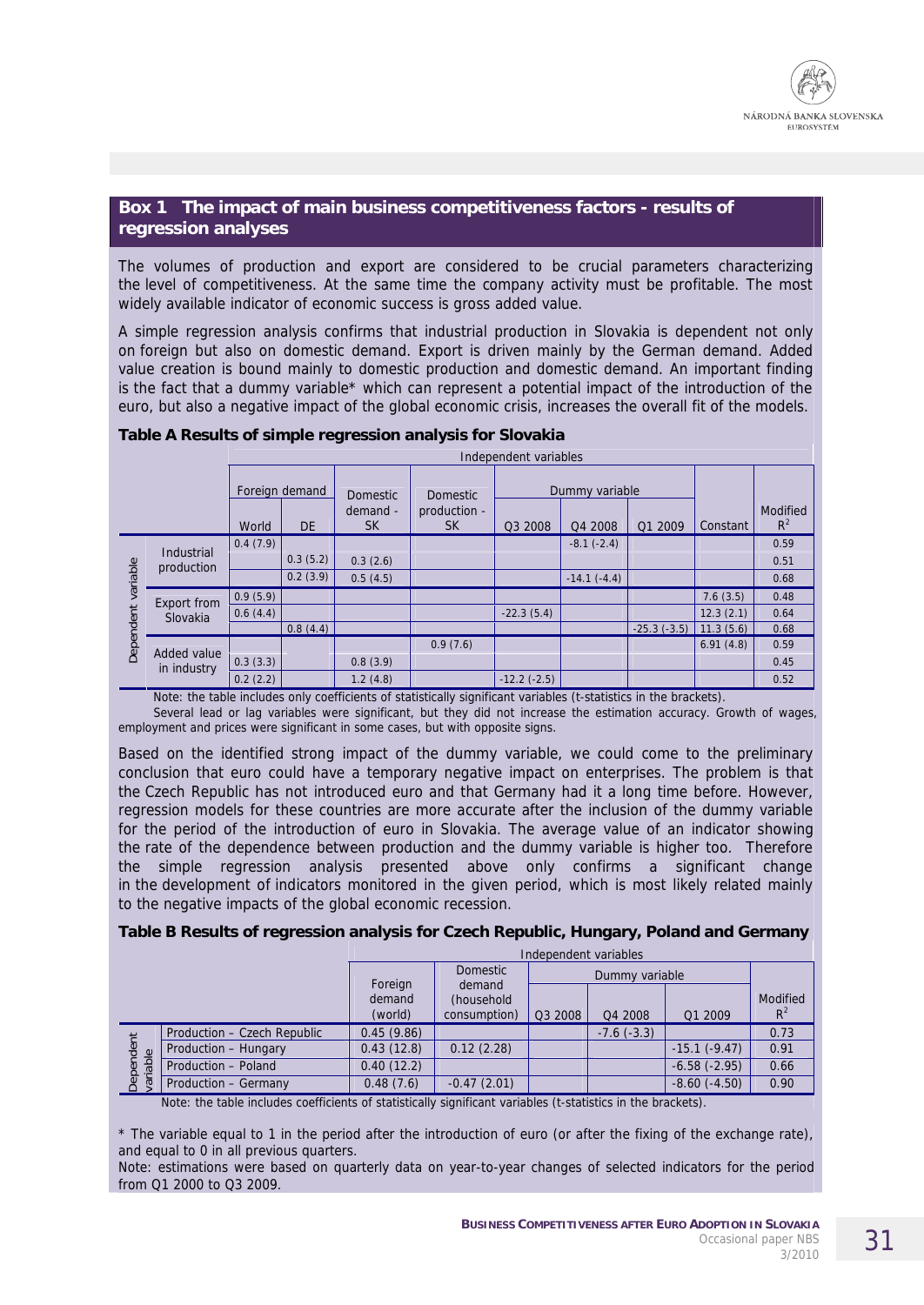

## **5. CONDITIONS FOR BUSINESS COMPETITIVENESS GROWTH IN SLOVAKIA**

According to several independent outlooks, as early as 2010 the Slovak economy should see a more significant recovery than other EU countries. Consensus Economics (2010) expects a rise of both the euro area and EU gross domestic product (GDP) at the level of 1.1%. The Slovak GDP should increase by 2.5%.<sup>38</sup> According to available forecasts, in 2011 Slovakia will reach the fastest or one of the fastest growths among EU countries too.

The current NBS medium-term forecast (NBS, 2010) also foresees a gradual economic activity recovery as a result of the growth in world demand, which should be reflected mainly in subsequent increase of Slovak export performance. According to the NBS and ECB estimates, real GDP should increase year-to-year by 3.2% in 2010 and by 4.4% in 2011. Increased production will be translated into a positive labour market development with a certain delay. With employment continuing to decrease, labour productivity should grow faster than the GDP. The rise of consumer prices will probably accelerate slightly in relation to the recovery in economic activity.

In late 2009 and early 2010, companies had positive expectations regarding the development in industry. Slovak enterprises saw more dynamic growth in orders and expected a quicker export recovery.



In the period under review the development in services was not so promising. Demand expectations for three following months stagnated for most of the year at the level to which

j

<sup>38</sup> Consensus Economics (2010a).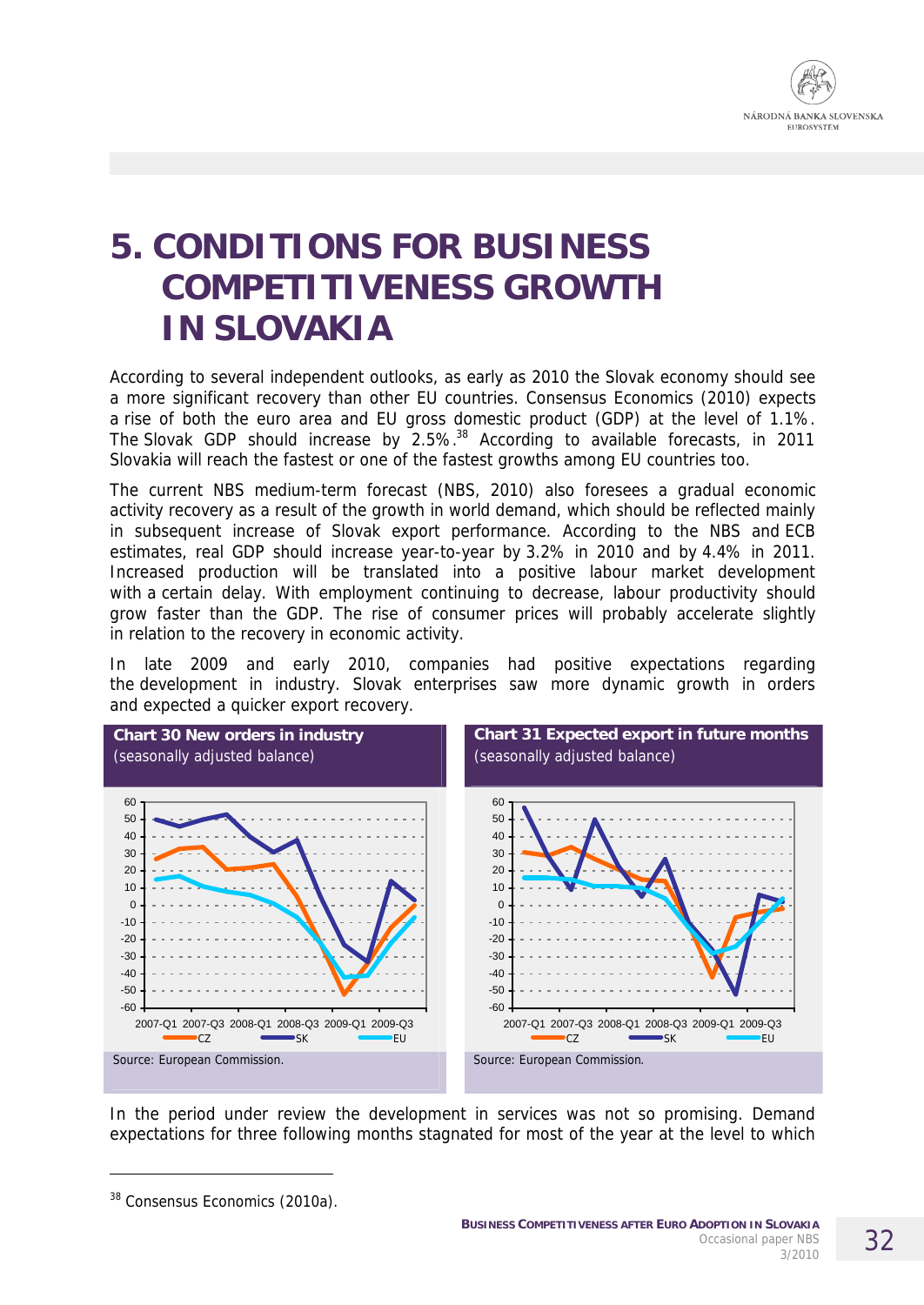

they had plummeted in early 2009. And the average EU expectations have been gradually growing since Q1 2009. However, in the last quarter the development of both real and expected demand in services seemed to be a bit more positive in Slovakia than in the EU; and in 2010 Q1, even more positive than the development in the Czech Republic. The recovery was least obvious in construction; Slovak construction saw a demand increase as late as in the beginning of 2010. However, expected future construction activity did not change considerably. Results of questionnaire surveys from other EU countries indicated a similar situation.

#### **5.1 LABOUR COSTS**

When assessing cost competitiveness, it is necessary to mention that unit labour costs in industrial production in Slovakia were decreasing in the long term. Temporary increase in labour costs in late 2008 and early 2009 was caused by a GDP fall. In that period unit costs grew also in other EU and euro area countries. Unlike Slovakia, the euro area registered a long-term stagnation or a slight increase of unit labour costs in industrial production.<sup>39</sup>



## **5.2 OTHER KEY FACTORS**

j

Table 7 summarizes a list of the most important factors for the future competitiveness of Slovak companies, identified in a survey carried out with leading companies in Slovakia before the introduction of the euro.<sup>40</sup> We can see that Slovak companies expected stronger

<sup>&</sup>lt;sup>39</sup> Average unit labor costs in the whole Slovak economy were more dynamic than in the euro area. Theoretically, we can see it as a certain risk of higher future price development in Slovakia. However, from the point of view of competitiveness of the business sector, we think that development in industry which takes up the most part of Slovak tradable sector (i.e. a sector directly exposed to international competition) is more relevant.

 $40$  More detailed information and results to be found in Lalinský (2008).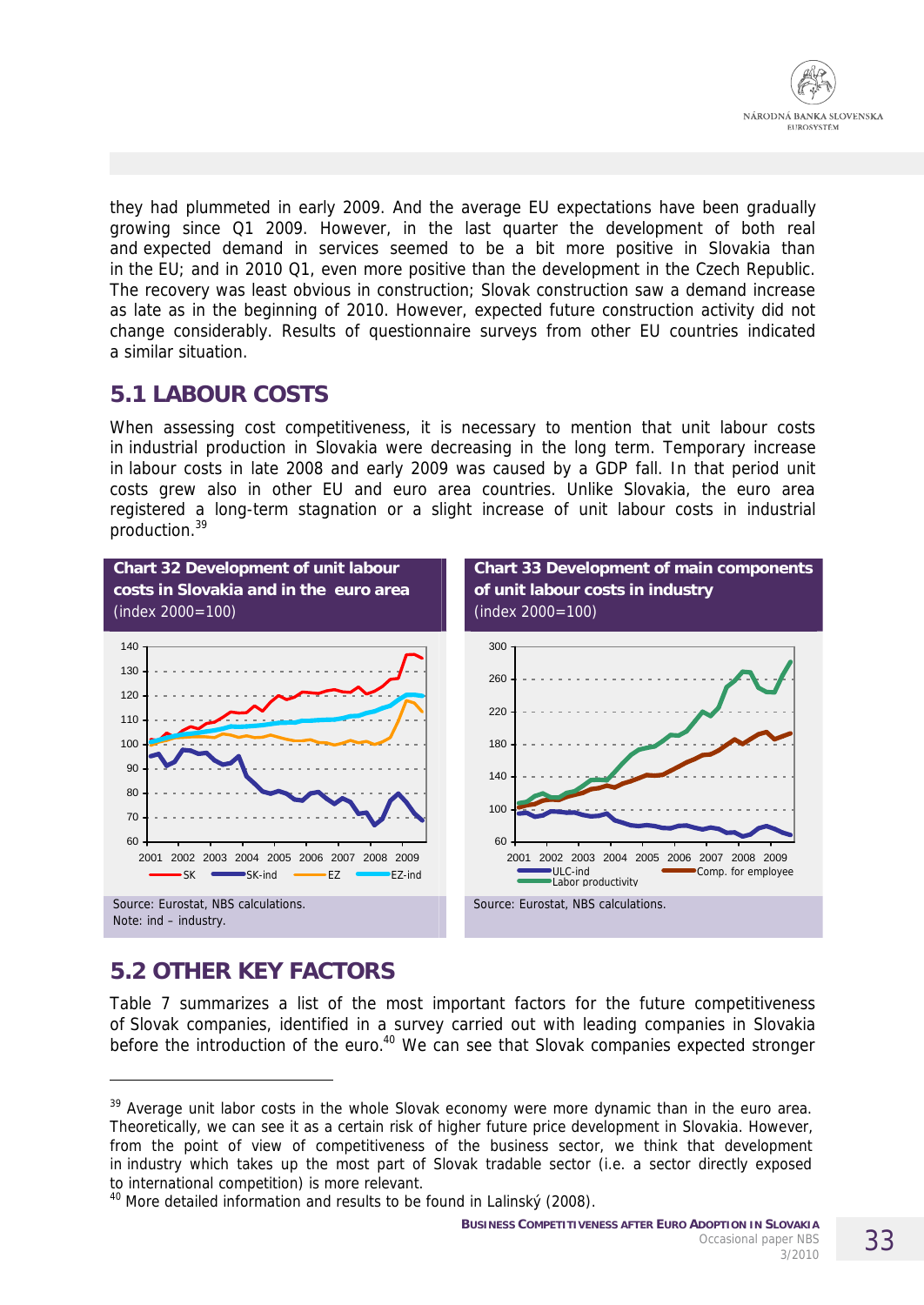pressures in cost reduction and buyer demands satisfaction. Without a more detailed survey, it is hard to assess their real responses to those expectations or whether they did prepare strategic plans for the identified areas. Indeed, their awareness of the challenges itself means that most companies were, to a certain extent, ready for the development that we have observed. Of course, the real pressures to decrease costs and satisfy customers were probably a lot more intense in 2009 than even the most pessimistic expectations. Initial perceptions of the importance of macroeconomic factors are currently perhaps the least relevant. To a great extent, enterprises saw the introduction of the euro as a competitive advantage closely connected to exchange rate stability. But most probably, none of the companies expected such a significant strengthening of the local currency against neighbouring countries' currencies.

| Table 7 Main factors of future competitiveness of Slovak companies<br>(top 5 most significant factors) |                                               |                                         |  |  |  |  |  |  |
|--------------------------------------------------------------------------------------------------------|-----------------------------------------------|-----------------------------------------|--|--|--|--|--|--|
| Company-related factors                                                                                | Industry-related factors                      | Macro-level factors                     |  |  |  |  |  |  |
| Cost (production prices) reduction                                                                     | Buyer demands satisfaction                    | Transport infrastructure<br>quality     |  |  |  |  |  |  |
| Degree of customer orientation                                                                         | Availability of experienced<br>managers       | Energy costs                            |  |  |  |  |  |  |
| Management quality                                                                                     | Supply of adequately educated<br>labour force | Introduction of the euro in<br>Slovakia |  |  |  |  |  |  |
| Management efficiency                                                                                  | Nature of competitive advantage               | Slovakia's EU membership                |  |  |  |  |  |  |
| Management proficiency                                                                                 | Existence of developed supply<br>industries   | Legal system functionality              |  |  |  |  |  |  |
|                                                                                                        |                                               |                                         |  |  |  |  |  |  |

*Source: Lalinský (2008).* 

The aforementioned survey (especially the difference between significance of factors for current and future competitiveness) also indicates that even before the introduction of the euro, the companies were increasingly more aware of the importance of factors of long-term competitiveness. Companies felt the need to invest in research and development, to boost innovation and support their employees' education. Taking into account the negative impact of global economic recession on enterprise management, there was not enough time available for the growing importance of identified factors to be reflected in significantly higher expenditures flowing into these areas.

Enterprises evaluated the capital availability, in Slovakia represented mainly by availability of bank loans, as above-average. In 2007, more than one third of large companies acknowledged very easy access to credits. At the same time most companies considered credit availability an essential factor for their present and future competitiveness.<sup>41</sup> The global financial and economic crisis brought a fundamental change in the perception of the risk of business activities. Worsening of business economic results was reflected in increase of non-performing loans. A higher prudence of financial institutions slowed down the growth of volume of new credits; a similar trend was seen in most countries in the world.

j

<sup>41</sup> Lalinský (2008).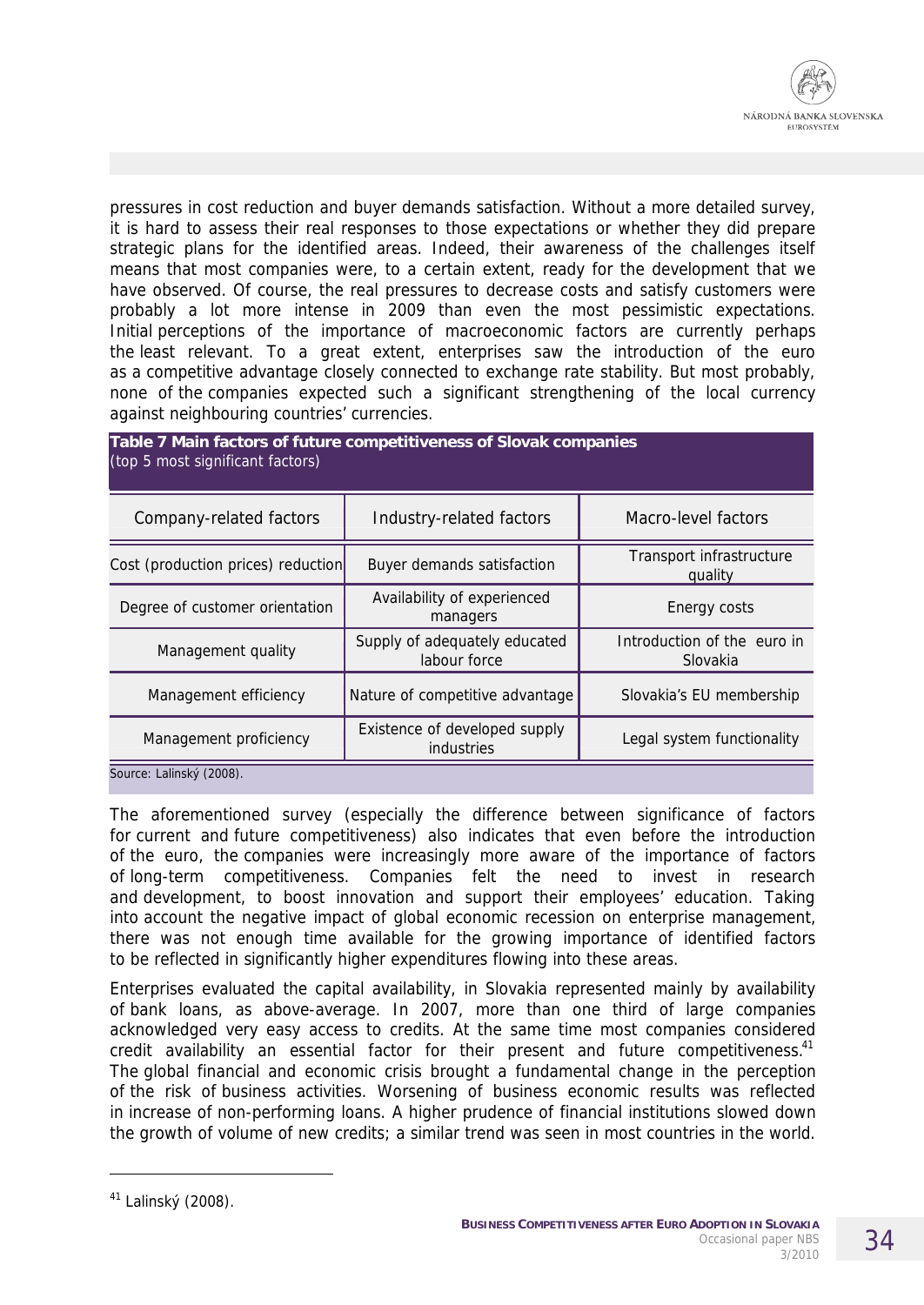

This meant that the possibility of funding outside Slovakia got worse too. In this sense, at the moment we can consider the availability of capital to be one of the factors limiting further growth in Slovak business competitiveness.

#### **5.3 EXPORT STRUCTURE**

In the last years, export from Slovakia have been growing much faster than export from Europe or the USA. A basic product structure development of our export was not in line with trends recorded in developed countries: the share of export of machinery and transport equipment from the USA and Europe has dropped in comparison with its share in 2000, while in Slovakia this product group has become undoubtedly dominant (Table 8).

| Table 8 Share of individual product groups in export<br>(% of total export) |          |      |        |      |            |      |  |  |
|-----------------------------------------------------------------------------|----------|------|--------|------|------------|------|--|--|
|                                                                             | Slovakia |      | Europe |      | <b>USA</b> |      |  |  |
| Product group                                                               | 2000     | 2008 | 2000   | 2008 | 2000       | 2008 |  |  |
| Foodstuff                                                                   | 2.5      | 3.1  | 5.5    | 5.7  | 5.2        | 6.6  |  |  |
| Beverages & tobacco                                                         | 0.4      | 0.2  | 1.3    | 1.2  | 0.9        | 0.4  |  |  |
| <b>Basic materials</b>                                                      | 3.2      | 2.3  | 2.4    | 2.6  | 3.7        | 5.9  |  |  |
| Oil, gas, natural resources                                                 | 7.0      | 5.0  | 7.0    | 11.9 | 1.7        | 5.9  |  |  |
| Animal and vegetable oils                                                   | 0.1      | 0.1  | 0.3    | 0.4  | 0.2        | 0.4  |  |  |
| Chemicals and chemical products                                             | 7.9      | 4.4  | 12.3   | 14.3 | 10.3       | 13.8 |  |  |
| Industrial materials                                                        | 26.7     | 19.7 | 15.8   | 15.3 | 9.2        | 9.6  |  |  |
| Machinery and transportation<br>equipment                                   | 39.5     | 54.0 | 38.7   | 33.6 | 52.8       | 42.8 |  |  |
| Other industrial products                                                   | 12.4     | 8.9  | 11.2   | 9.8  | 11.9       | 10.3 |  |  |
| Other products                                                              | 0.0      | 2.2  | 5.5    | 5.3  | 4.1        | 4.3  |  |  |
| High-tech products                                                          | 3.6      | 4.9  | 15.6   | 11.6 | 29.9       | 22.3 |  |  |
| Source: UN Comtrade, author's calculations.                                 |          |      |        |      |            |      |  |  |

The annual development of export in individual product groups shows that in the last years Slovakia has been gradually losing its share in oil, gas and natural resources exports.

Between 2005 and 2008, food export growth has also slowed.

From a competitiveness point of view, we can consider the long-term trends in our export product structure to be mostly positive. However, Slovakia is not successful particularly in chemical industry export. Its high-tech products export share has increased in the last nine years. Though the share in the USA or Germany has decreased, Slovakia is still significantly lagging behind in high-tech products export.

The current recovery in international trade is to a large extent driven by growing demand from Asian countries, dominated by export to China. In 2009 the euro area also profited mainly from development in Asia, as the demand of developed countries was stagnating.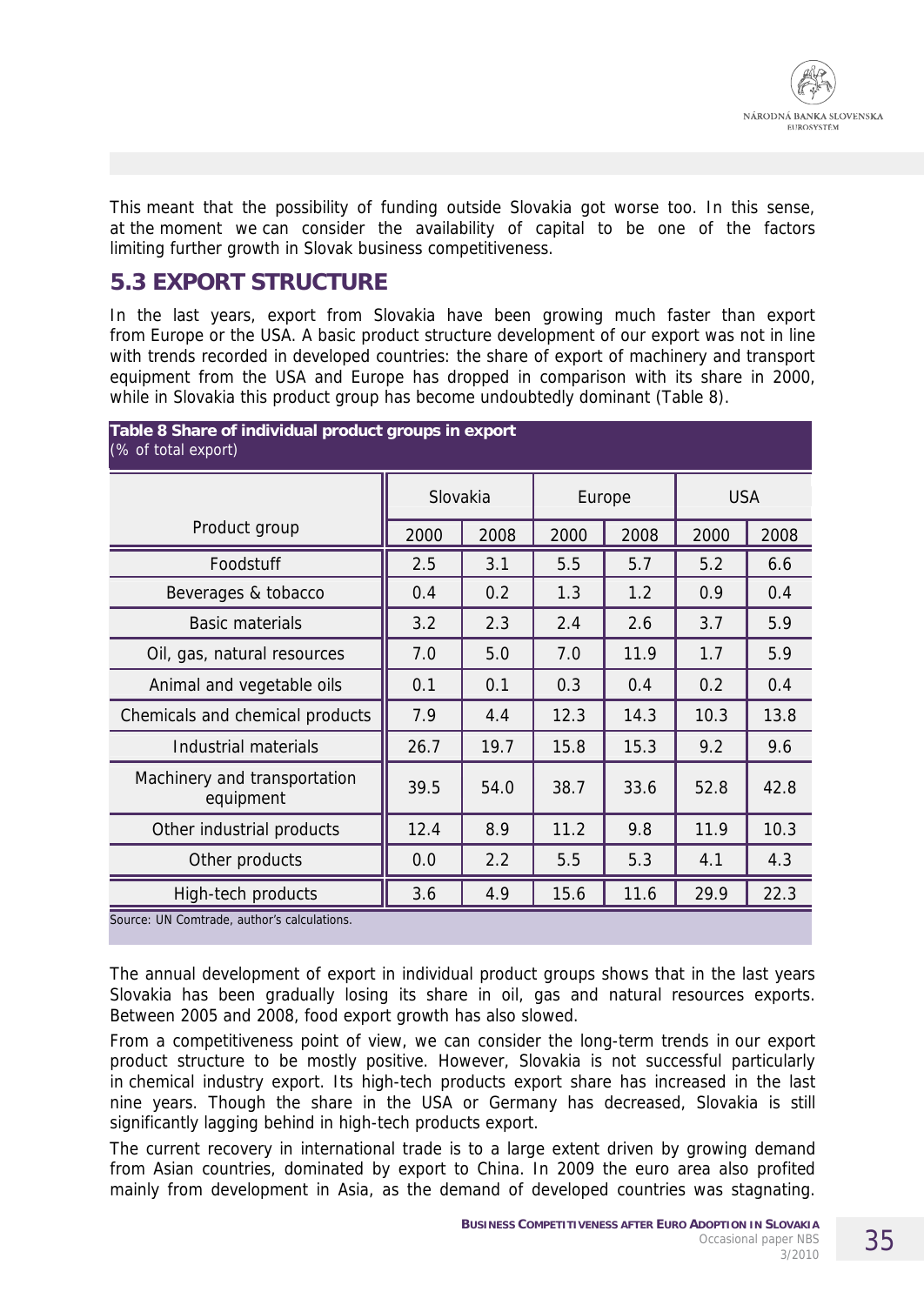

**Chart 34 Territorial structure of export from euro area**  (index 2005=100, 3-month average) **Chart 35 Share of export to Asia\* from selected countries and EU**  (% of total, 3-month average) 70 80 90 100 110 120 130 140 150 160 170 I.05 VII.05 I.06 VII.06 I.07 VII.07 I.08 VII.08 I.09 VII.09 70 80 90 100 110 120 130 140 150 160 170 Total Export **EU** excl. EA  $\bullet$ China  $\bullet$ Asia 0  $\overline{2}$ 4 6 8 10 12 14 I.05 VII.05 I.06 VII.06 I.07 VII.07 I.08 VII.08 I.09 VII.09 0  $\overline{2}$ 4 6 8 10 12 14 SK CZ EU ODSA *Source: ECB, author's calculations. Source: MMF, author's calculations. Note: \* Developing Asia* 

As for the product structure, the export of intermediate products has been recovering most quickly.

Despite the fact that the share of Slovak export to Asia has been growing quite quickly, the rise of export to Asia originating in developed countries has been very dynamic too. In late 2009, the share of Slovak export to developing Asian countries (in relation to total export from Slovakia) was about one half lower than that of EU countries on average, and more than four times lower in comparison with the USA.

#### **5.4 BUSINESS ENVIRONMENT QUALITY**

The current Global Competitiveness Report<sup>42</sup> ranks Slovakia among countries which growth is based on innovation. However, in comparison with other countries ranked in the same group, it is innovation and professional requirements that we lag behind in. This lag has actually increased year-to-year. Slovakia has great room for improvement also in the areas of basic infrastructure, institutions and higher education. As for levels of innovation and nature of competitiveness, Slovakia falls behind not only in comparison with the average for all innovation-driven countries, but also when compared to the Czech Republic.<sup>43</sup>

The World Bank survey (World Bank, 2009) shows that the proportion of innovating companies in Slovakia is smaller than in other Central and Eastern European countries. The innovation gap is growing with increasing company size. The proportion of small innovating companies in Slovakia is approximately the same as in the monitored European countries. The proportion of innovating large companies to small-sized companies is on average higher by 13% in Central and Eastern Europe. In Slovakia, the share of large enterprises pursuing innovation activities is only by 6% higher (compared to SMEs).

 $\overline{a}$ 

 $42$  WEFORUM (2009).

<sup>&</sup>lt;sup>43</sup> Of all V4 countries, only the Czech Republic is ranked on the same development level, i.e. among innovation-driven countries. Poland and Hungary are ranked among transition countries, i.e. *en route* from being efficiency-driven to innovation-driven economies.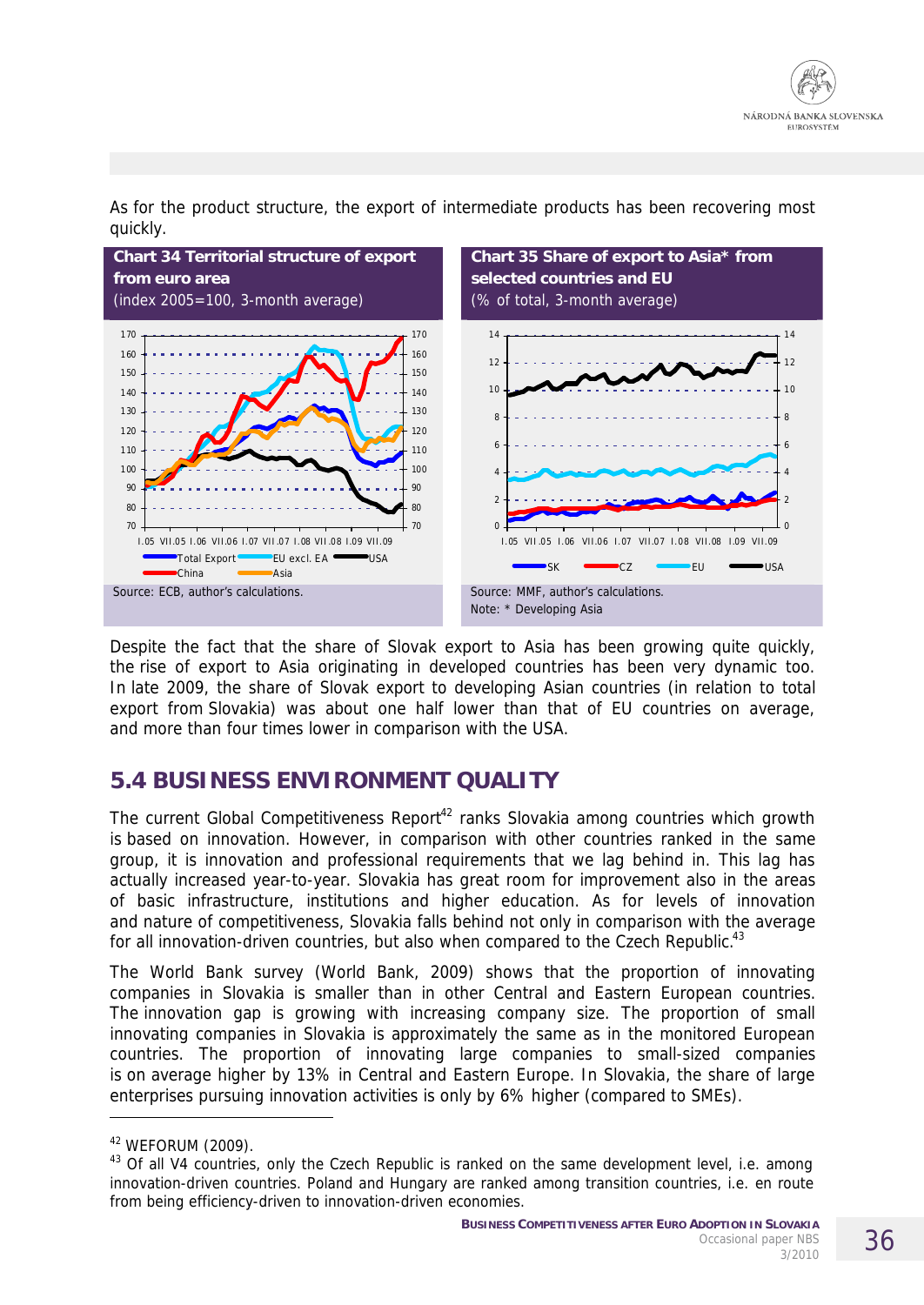

Based on the above-mentioned reports, the largest competitive disadvantages of Slovakia include inefficient government bureaucracy, low efficiency in the legal system and the related administrative burden on businesses, wastefulness of government expenditures and corruption.<sup>44</sup>

In the long term it is necessary to focus on enhancing the education system, put a greater emphasis on research, development and innovation. Compared to developed countries, Slovakia has also a relatively low proportion of university-educated people; a lack of interest in higher education among young people may be a future obstacle in proceeding to a higher level of competitiveness. The World Bank survey (World Bank, 2009) showed that a great part of companies pursuing entrepreneurial activities in Slovakia had already perceived the lack of professional skills and experienced labour force as significant limiting factors. The GDP share of public (as well as company) expenditures on research and development has been one of the lowest within the EU for a long time.

The introduction of the euro and the transition to a common monetary policy has lead to an increase in the importance of other economic policies. It is necessary to continue with structural reforms and to ensure a responsible fiscal policy.<sup>45</sup> Towards a long-term sustainable growth in the Slovak economy and in Slovak competitiveness, structural policies should focus on increasing the flexibility of the economy; labour market flexibility should play a crucial role.<sup>46</sup>

 $\overline{a}$ 

<sup>&</sup>lt;sup>44</sup> The lag of Slovakia increased year-to-year mainly in perceiving politically-related factors: misusing public sources, protectionism in government officials' decisions and credibility of politicians.

<sup>&</sup>lt;sup>45</sup> As for fiscal policy, it is necessary to consolidate and reach a balanced or surplus management as soon as possible. Problems in the long-term sustainability of public finances related to the pension system need to be tackled more vigorously.

<sup>&</sup>lt;sup>46</sup> Total flexibility of real and nominal wages as well as geographic, sectoral and professional labour mobility in Slovakia are also insufficient.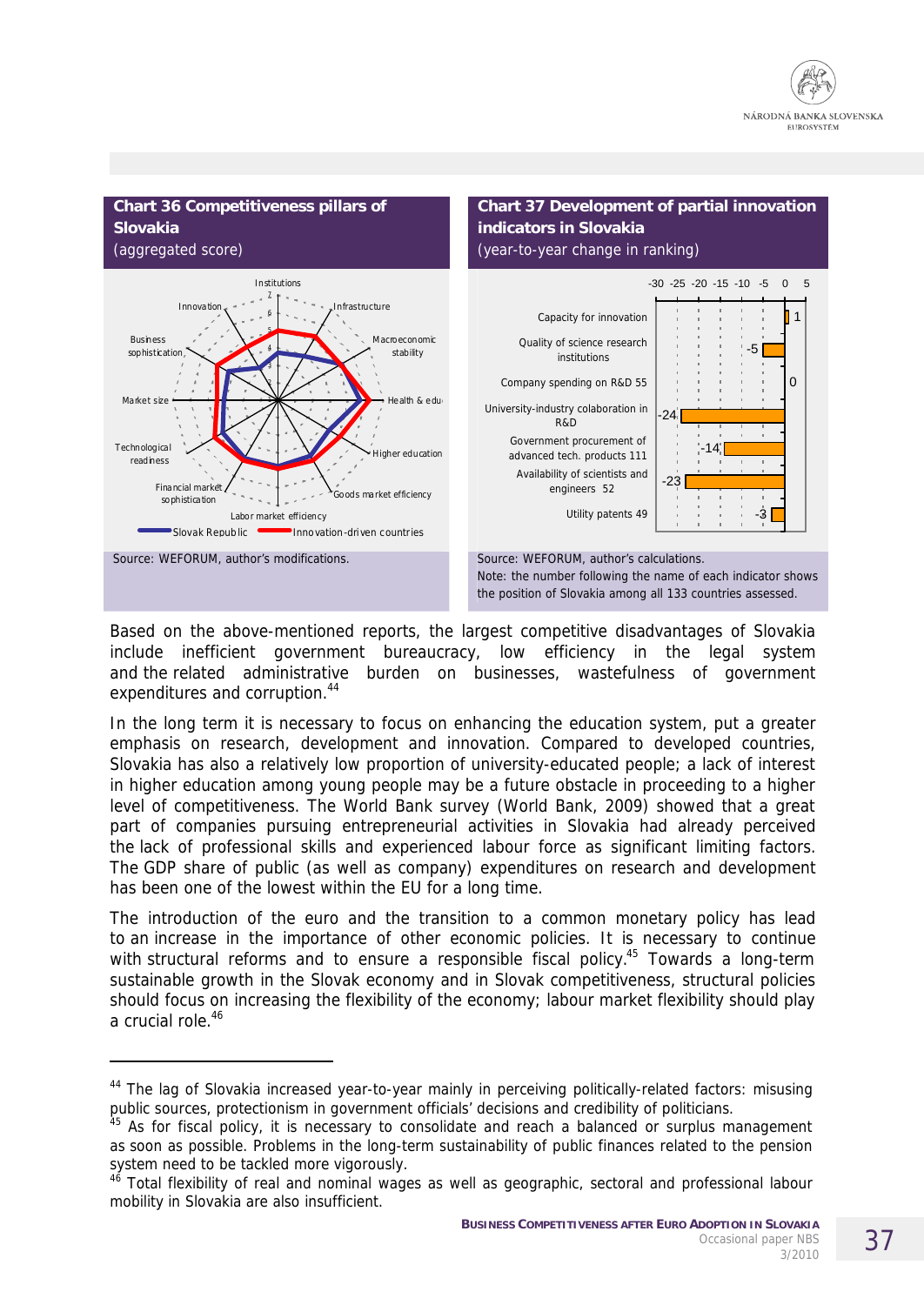

# **CONCLUSION**

Initial expectations regarding development in business competitiveness after the introduction of the euro were very general. Mainly, large enterprises expected the transition to the common currency to have a positive impact. Detailed examination of the impact of the euro on competitiveness, be it on a company or country level, is not a common topic of scientific studies. Available experiences from euro area countries suggest that, given the openness and the industrial focus of the country, Slovakia and Slovak enterprises should gradually become one of the winners, or at least be one of the countries and enterprises to which the common European currency has brought more advantages than disadvantages.

The number of indicators enabling to assess short-term trends in the development of business competitiveness is rather limited. Indicators are not always internationally comparable and available in the necessary industrial division and for a sufficiently long period of time. Perhaps the most significant indicator of business competitiveness is export performance. Results from the data we had at our disposal show that in the period of transition to euro, Slovak companies faced a dramatic drop in their export and industrial production. Export from the Slovak Republic decreased by a similar rate compared to export from V4 and EU countries. In comparison to other EU countries, Slovak enterprises saw a relatively lower slowdown in export of consumer goods excluding transport vehicles, which was a result of growing export of electrical and optical devices. The least significant reduction was seen in export to Asia.

Internal trade revenue fell too. Shortly after euro introduction in Slovakia, discussions about the negative impact of exchange rate fixation on the domestic tourist industry have emerged. Almost all EU countries had to face the problem of decreased tourism revenues in 2009. But the year-to-year decrease seen in the interest of foreign tourists for collective accommodation facilities in Slovakia was bigger than in other EU countries. Increased preference of Slovak citizens for shopping abroad was also widely perceived. It seems that the transition to euro was challenging mainly for smaller specialized shops. In fact the revenues drop in wholesale was twice as big as in retail trade.

Lower levels of export, production and revenue were also translated into the worsening in the financial and economic results of Slovak enterprises. Companies affected by the drop in demand were forced to cut their production and focus on costs minimization. In general we can say that the growing effort to decrease costs went hand in hand with the effort to reduce labour costs. Labour costs were decreasing more slowly than total costs in most industries. Industries responding to the drop by reducing their labour costs preferred mainly lay-offs. In their response to the worsening global economic development, enterprises were forced to cut back not only on operational but also on capital expenditures. In spite of a relatively big average decline in investment, Slovakia was still one of the countries with the highest investment rate in 2009.

A year-to-year profit decrease was recorded mainly in industrial production, trade and transport. Agriculture and accommodation & food establishments saw turn from a slight profit into a loss. The international comparison shows that the Slovak business sector as a whole has long been one of the most profitable ones in the EU.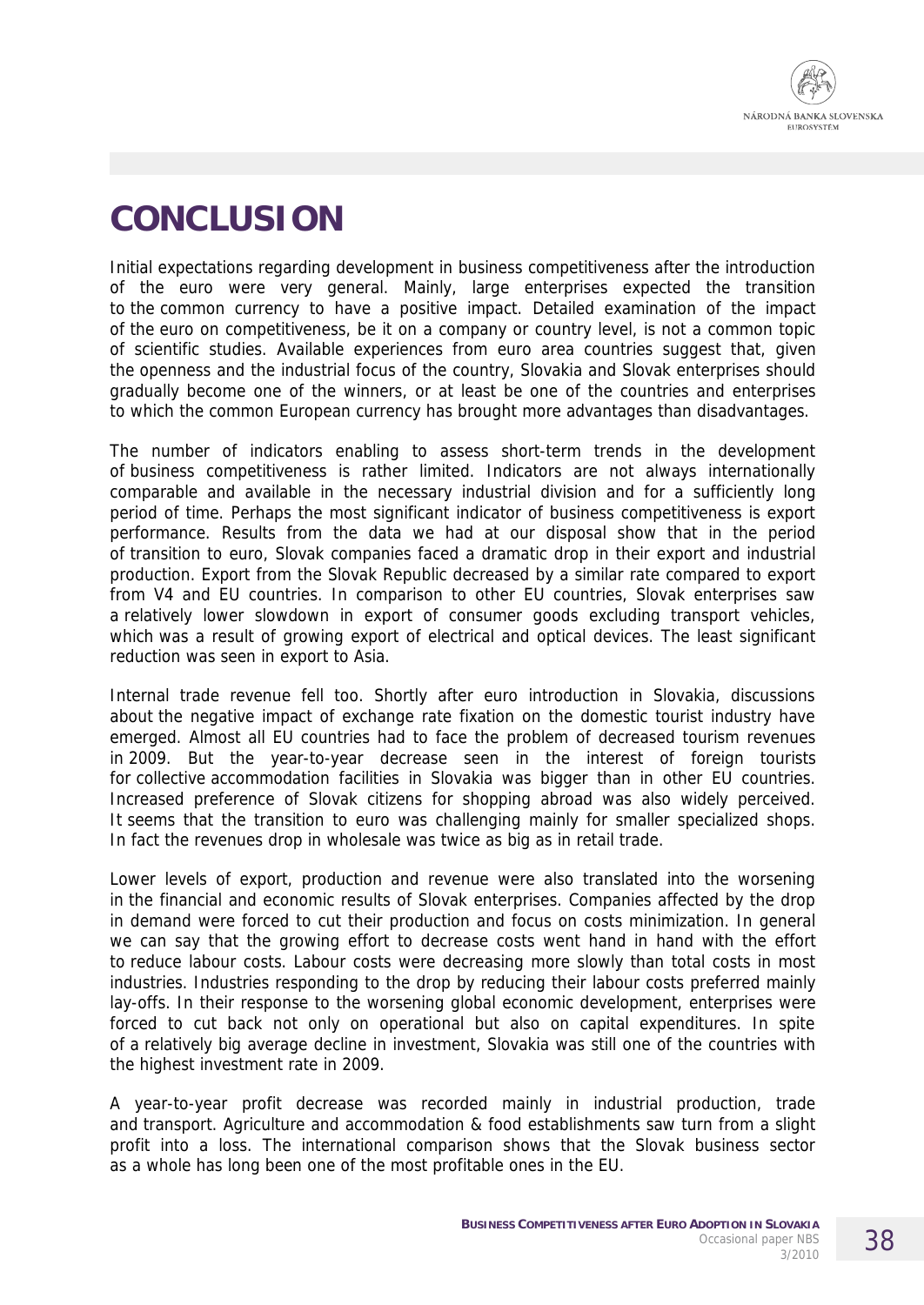The drop in industrial production was slightly bigger than the average EU decrease. Slovak enterprises chose to lower their prices and number of employees more significantly. As a result, year-to-year decline in gross added value was very close to the EU average.

Analyzing factors impacting the competitiveness of Slovak enterprises, we discover that the business sector perceived low demand as the key factor limiting the production. A more significant drop in production and GDP in Slovakia as in neighbouring countries was probably caused by the greater openness and small size of the Slovak economy as well as a higher share of cyclically sensitive industries.

We cannot see any notable change in total competitiveness of Slovakia. The worsening of price and cost competitiveness related to the fixing of the euro exchange rate was only of a temporary nature. So far, there is no direct evidence that the euro could have had a purely negative impact on some industries. Even after a longer time-period since the introduction of the euro in Slovakia it will not be possible to draw clear conclusions, because we will never know how the domestic economy and enterprises would have developed under an independent monetary policy. Comparing the current development in Slovakia with other EU countries allows us to admit a possible, though hard to quantify, negative impact which the strengthening of the effective exchange rate could have had on selected services.

Slovakia has relatively good preconditions for quick adaptation and competitiveness growth. Enterprises seem to be flexible and to prefer productivity increase: they do not focus only on bringing down cost.

The current improvement in the global economic situation has created conditions for Slovak export to recover, and also for a more dynamic GDP growth than in other EU countries. In late 2009 and early 2010, Slovak companies saw a quicker rise in orders and expected a faster export growth too.

Business surveys have confirmed that companies are increasingly more aware of the importance of factors for long-term competitiveness. They feel the need to invest in research and development, boost innovation activity and support the education of their employees. Long-term trends in the development of export product structure representing export competitiveness are considered to be prevailingly positive. Nevertheless, Slovakia is still failing to be successful in chemical industry and is lagging behind in high-tech products export. Almost all export volume is destined for European countries. Following the trend seen in developed countries, Slovak enterprises should focus more on export to quickly-developing Asian countries.

The business environment in Slovakia has not changed considerably in the last years. Due to several reform steps taken in other countries, Slovakia has started to lag behind in the support of its business environment. Perception of the quality of basic infrastructure, institutions and higher education has worsened. There is a large space for improvement in the innovation and professional requirements necessary for the growth of competitiveness.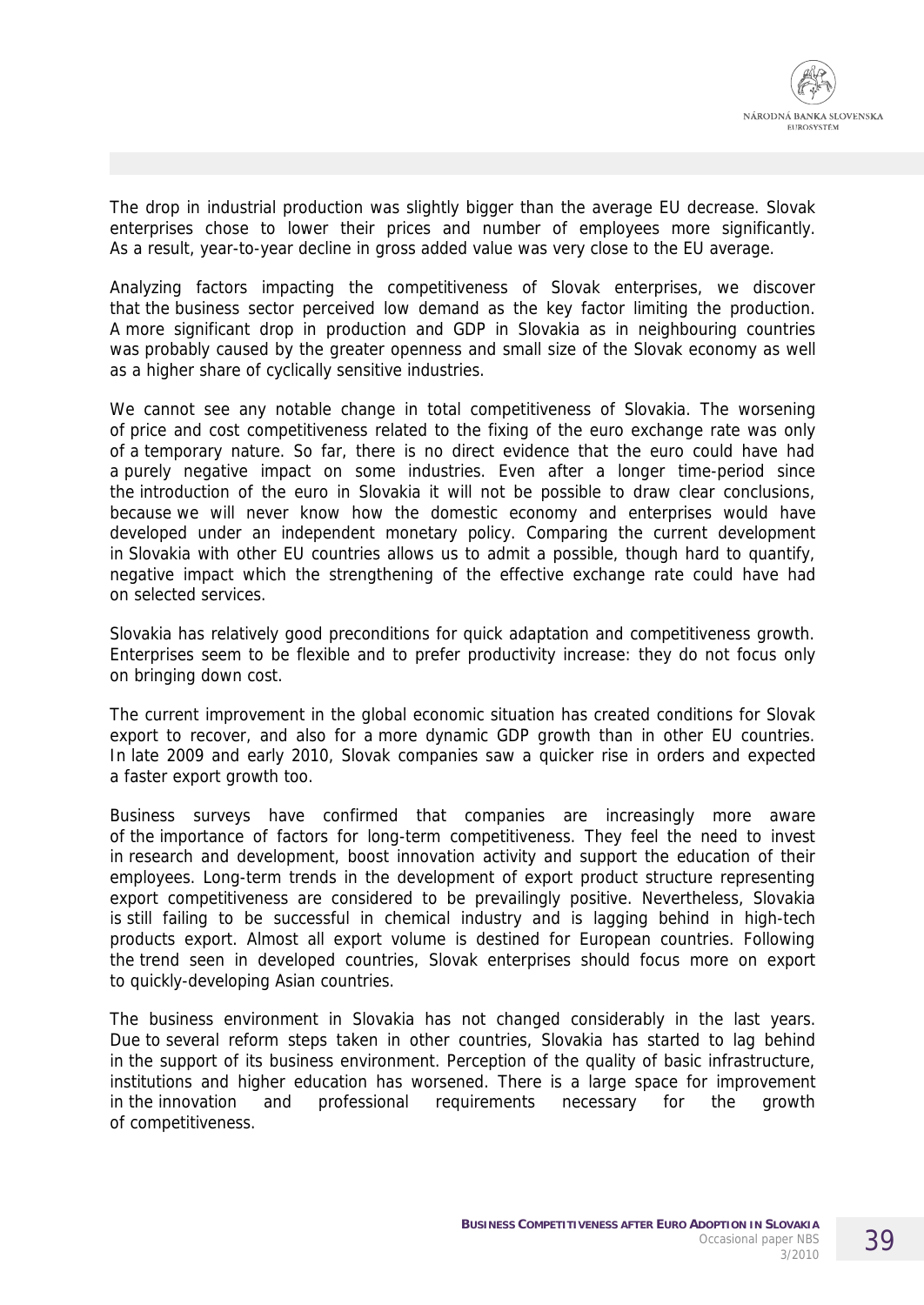

# **LITERATURE**

Baldwin et al. (2005): Trade Effects of The Euro: Evidence from Sectoral Data, ECB Working Paper No. 446, ECB.

Baldwin et al. (2008): Study on the Impact of the Euro on Trade and Foreign Direct Investment, European Economy – Economic Papers, 321, Economic and Financial Affairs DG, European Commission.

Barrell et al. (2008): The Impact of EMU on Growth and Employment, European Economy – Economic Papers, 318, Economic and Financial Affairs DG, European Commission.

Chintrakarn (2008): Estimating the Euro Effects on Trade with Propensity Score Matching. Review of International Economics, Vol. 16, Issue 1, pp. 186-198.

Consensus Economics (2010): Consensus Forecasts 2010/03.

Consensus Economics (2010a): Eastern European Consensus Forecasts 2010/03.

De Nardis et al. (2008): The Single Currency's Effects on Eurozone Sectoral Trade: Winners and Losers?, Economics, Vol.2.

ECB (2010): Annual Report 2009.

European Commission (2008): Labour Market and Wage Developments in 2007, European Economy 5/2008.

European Commission (2009): Quarterly Report on the Euro Area, I/2009.

Flam and Nordstrom (2003): Trade Volume Effects of the Euro: Aggregate and Sector Estimates, Institute for International Economic Studies.

Flam and Nordstrom (2006): Euro Effects on the Intensive and Extensive Margins of Trade, Institute for International Economic Studies.

Foad (2006): Export-oriented FDI and the Adoption of the Euro, Emory University.

Jurášeková et al. (2009): Stručný prehľad vybraných indikátorov konkurencieschopnosti (Selected indicators of competitiveness: brief outline), Policy Paper 1/2009, NBS.

Lalinský (2008): Faktory konkurencieschopnosti slovenských podnikov (Competitiveness Factors of Slovak Companies), Working Paper 3/2008, NBS.

NARMSP (2008): Pripravenosť malých a stredných podnikov na zavedenie eura (Preparedness of SMEs for Introduction of Euro).

NBS and MF SR (2003): Stratégia prijatia eura v SR (Strategy for euro adoption in the SR).

NBS and MF SR (2005): Národný plán zavedenia eura v SR (National plan for introduction of euro in the Slovak Republic).

NBS (2006): Odhad možných vplyvov prijatia eura na podnikateľský sektor v SR (Estimation of potential effects of euro adoption on the business sector in the Slovak Republic).

NBS (2010): Strednodobá predikcia (Medium-term forecast) P1Q-2010.

OECD (2010): Main Economic Indicators, Vol. 2010, No. 3.